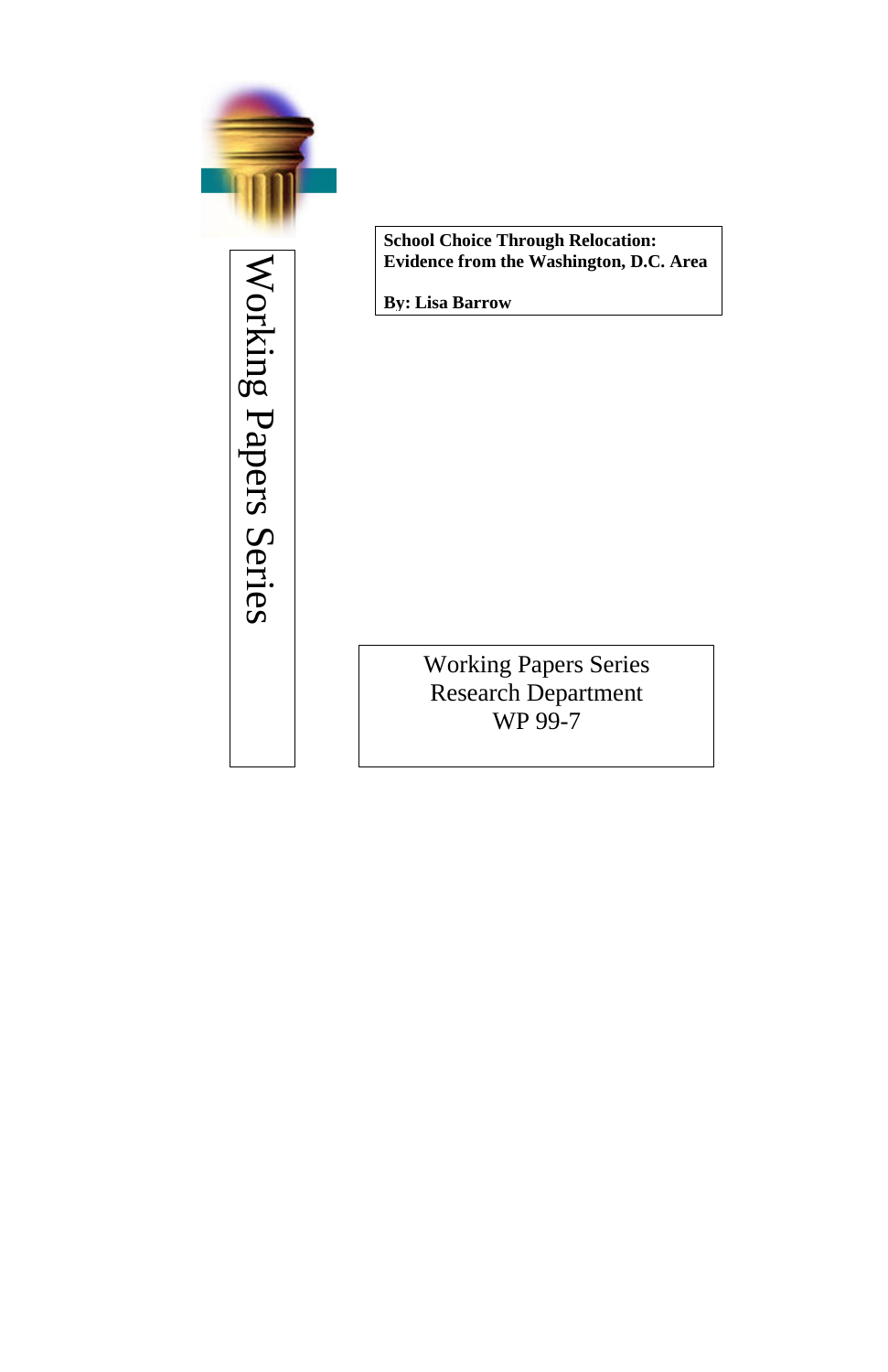**School Choice Through Relocation: Evidence from the Washington, D.C. Area**

Lisa Barrow Federal Reserve Bank of Chicago

> November 1997 Revised: March 1999

I would like to thank Orley Ashenfelter, Kristin Butcher, David Card, Seth Carpenter, Anne Case, Angus Deaton, Eugena Estes, Henry Farber, Pinelopi Goldberg, Michael Greenstone, Maria Hanratty, Bo Honoré, Alan Krueger, Helen Levy, Cecilia Rouse, Lara Shore-Sheppard, and Douglas Staiger for helpful conversations and advice. I am also grateful to Kimberly Sked for research assistance, Ronald Jantz for assistance with mapping data and software, and Robert Mann of the District of Columbia Public Schools and William Chappell of Prince George's County Public Schools for allowing me access to the school boundary maps for their districts. Seminar and workshop participants at Princeton University have also provided useful comments. Finally, I thank the National Science Foundation Graduate Fellowship Program and the Industrial Relations Section at Princeton University for financial support. The views expressed in this paper are those of the author and are not necessarily those of the Federal Reserve Bank of Chicago or the Federal Reserve System. All errors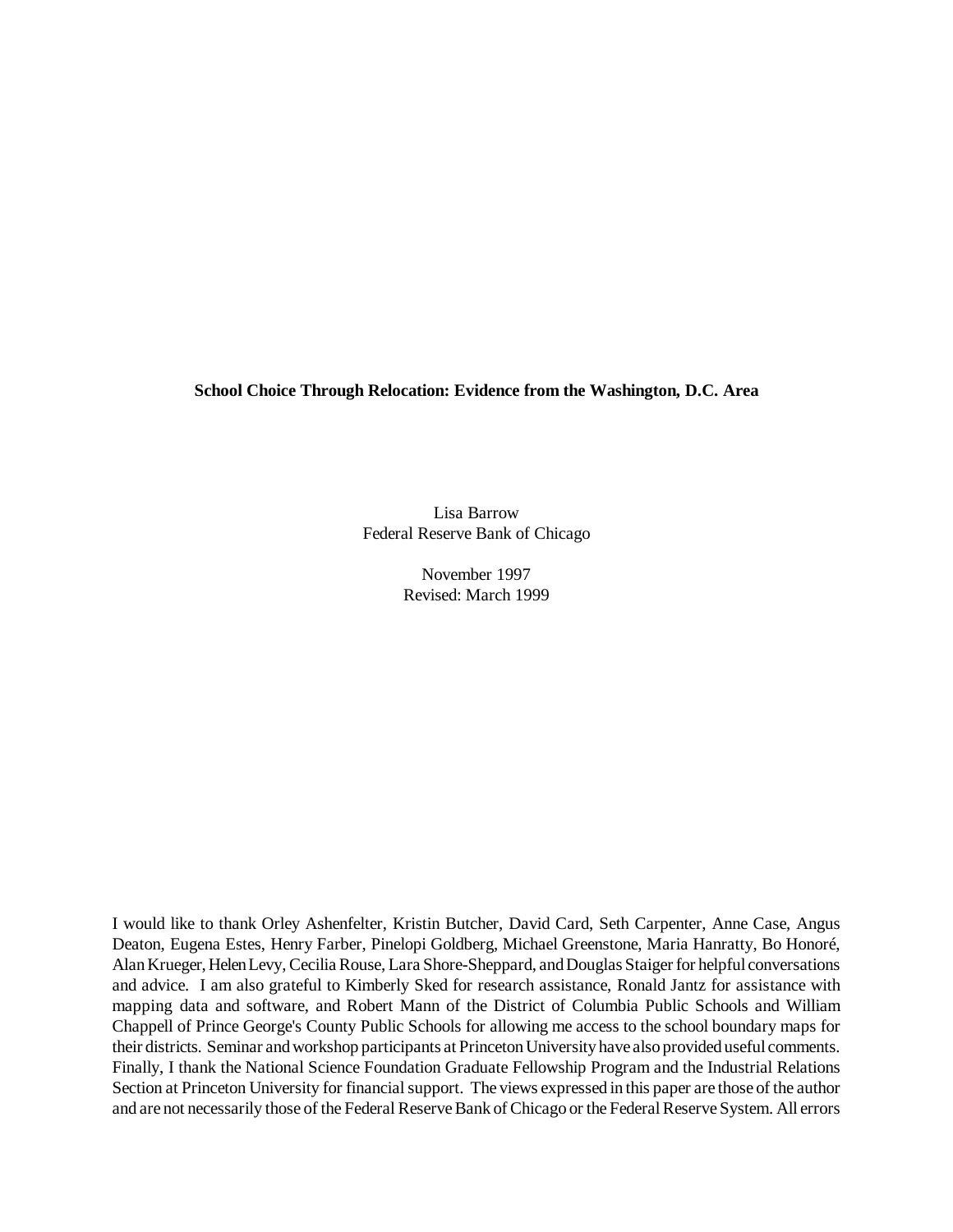### Abstract

In this paper I show how the monetary value that parents place on school quality may be inferred from their choice of residential location. The method identifies the valuation that parents place on school quality from the differential effect that measures of school quality have on the residential choices of households with and without children. I implement the method with data from the U.S. Census for Washington, D.C. using residential location decisions in 1990. For whites I find that school quality is an important determinant of residential choices and that households with children in the top income quintile are willing to pay \$3,300 for schools that generate a 100 SAT point advantage. The evidence does not indicate that the choices of African Americans are influenced by school quality, which suggests that this group may be constrained in their location choices.

Lisa Barrow Economic Research Department Federal Reserve Bank of Chicago 230 S. LaSalle St. Chicago, IL 60604 (312) 322-5073 lbarrow@frbchi.org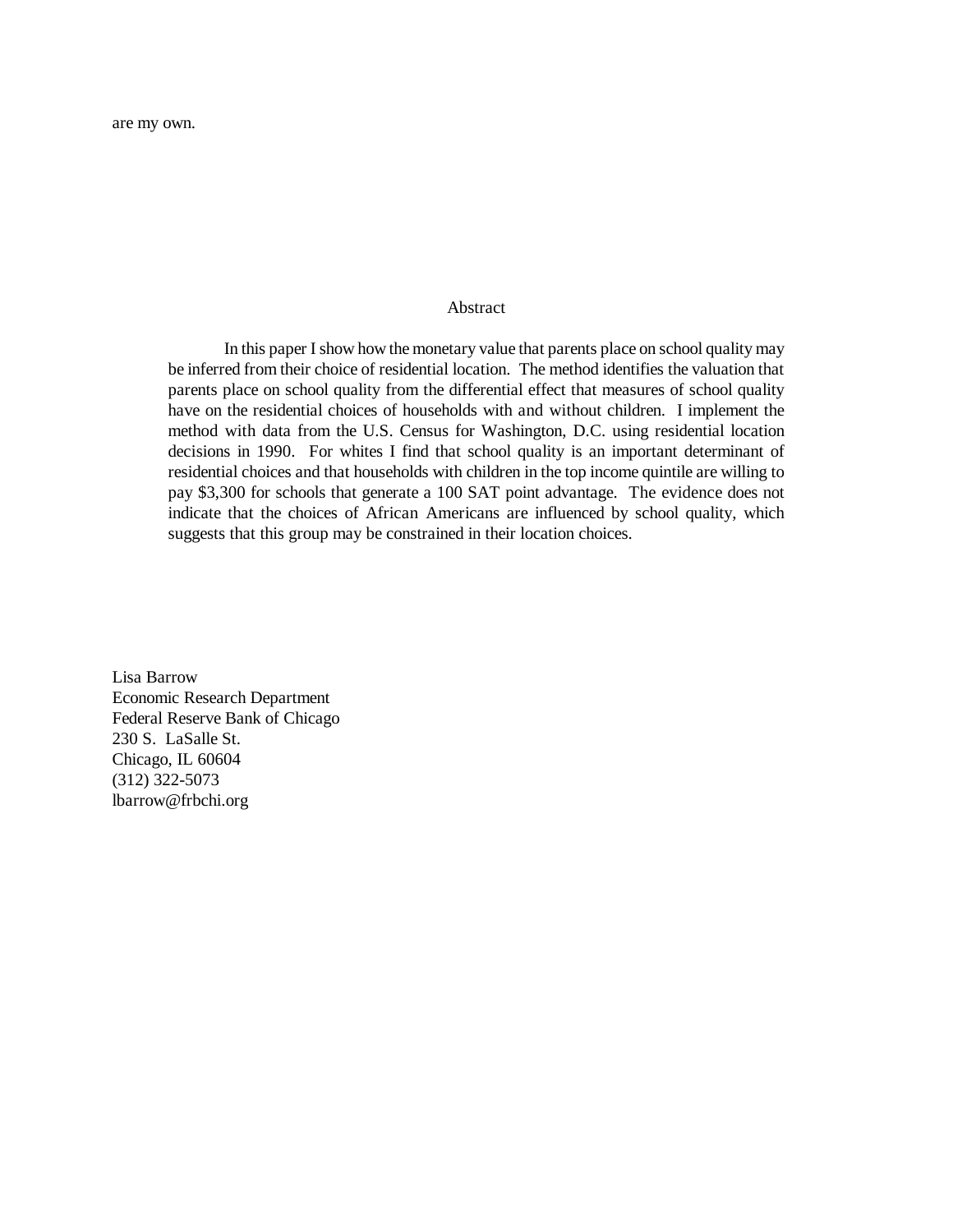## **I. Introduction**

School choice is among the most controversial issues in the United States today. At the center of the debate is the question of whether parents can, or should, be able to choose among alternative publiclysupported schools for their children. In 1996, Presidential candidate Bob Dole found the issue important enough to raise in his nomination acceptance speech, arguing that a wider choice of schools should be available to all families, not just the children of high-income families. In the midst of this debate, a variety of programs aimed at increasing parents' school choices have been adopted across the country. For example, Minnesota enacted an open enrollment policy to allow students to attend public schools outside of their own district; the city of Milwaukee established an experimental education voucher program to enable low-income families to enroll their children in private schools; and, nationwide, so-called charter schools have been set up within many school districts to offer programs that depart from the current offerings of the public school system.<sup>1</sup>

Popular discussions of school choice often seem to overlook the primary mechanism for school choice emphasized by economic models of public-good provision, namely, the choice of residential location. In a seminal 1956 paper, Tiebout argued that competition among local jurisdictions would lead to the efficient provision of a range of public goods including public schooling.<sup>2</sup> In the spirit of Tiebout's

<sup>&</sup>lt;sup>1</sup>See Armor and Peiser (1997) for a general description of the Minnesota plan and charter school programs. I know of no evaluation studies of the Minnesota program. See Wells et al. (1998) for an examination of the politics of charter school reform. Rouse (1998) provides an evaluation of the effects of the Milwaukee program on student achievement, and Witte, Sterr, and Thorn (1995) and Witte et al. (1994) contain more detailed descriptions of the program.

<sup>&</sup>lt;sup>2</sup>While not many papers have directly looked at households choosing schools through location, Lankford and Wyckoff (1997) examine the effect of racial composition of schools and neighborhoods on white families location decisions. Several other studies implicitly assume that households choose schools through location choice. Hoxby (1994) assumes that households choose location based, at least in part, on school district quality, and thus school districts in metropolitan areas with lower enrollment concentration face more competition. Black (1997) and Bogart and Cromwell (1997) both look at differences in house prices across school boundaries and within the same neighborhood for evidence of how much good schools are worth; thus, they assume that households choose locations within a neighborhood based on school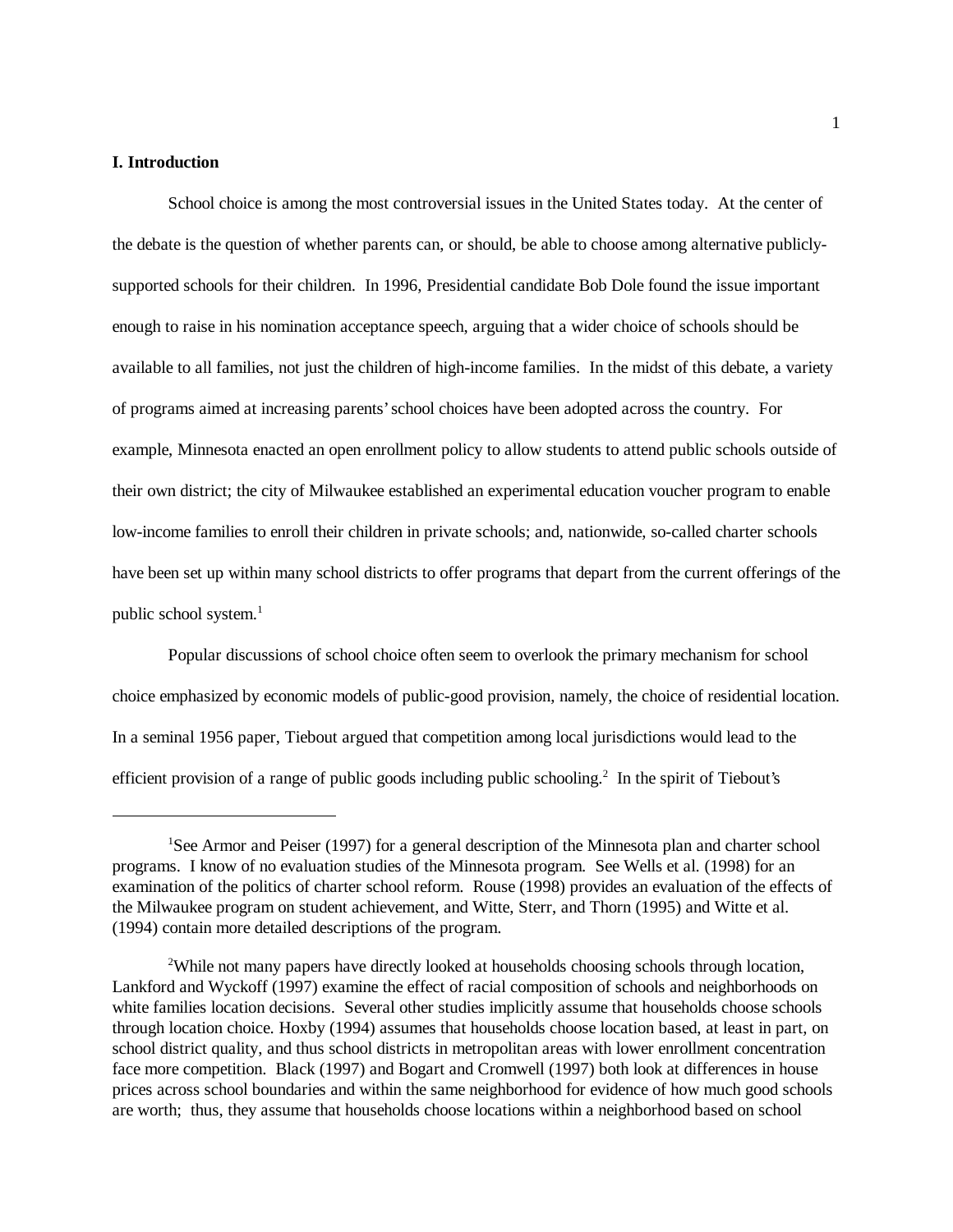hypothesis, nearly one-half of parents in the 1993 National Household Education Survey reported that their decision of where to live was influenced by where their child would go to school (McArthur, Colopy, and Schlaline (1995)). The importance of this type of choice is also evident in the real estate market. Real estate agencies routinely provide school information to families with young children. For example, Century 21 South Lakes real estate agency, operating in Northern Virginia, provides average Scholastic Aptitude Test (SAT) scores for school districts in their area on their World Wide Web home page.<sup>3</sup>

In this paper I examine school choice embedded in the choice of residential location. By measuring the sensitivity of residential location choices to school quality, I can assess whether some school choice already exists in some areas of the U.S. A key difficulty that arises in studying the effect of school quality on residential location choice is that unobserved characteristics of different jurisdictions may be correlated with local school quality. To overcome possible biases arising from such unobservable factors, I compare the residential location choices of households with children to households without children. I assume that any unobservable attributes are equally valued by both types of households. Thus, I measure the excess sensitivity of location decisions of households with children to differences in school quality. In the end, I use the results to estimate how much households are willing to pay for quality education, and how increasing the school quality of various location choices would change demands for other communities.

I find that among white households in the District of Columbia, households with income above the bottom quintile seem to exercise school choice through location choice. One implication of these findings is that public schools already face some competition from other public schools in the area. Thus, the promised benefits of competition from moving to complete choice with a full voucher program are diminished. Among African-American households, I do not find evidence that households with children

quality.

<sup>3</sup> Century 21 South Lakes' home page: http://www.northernva.com/c21/index.html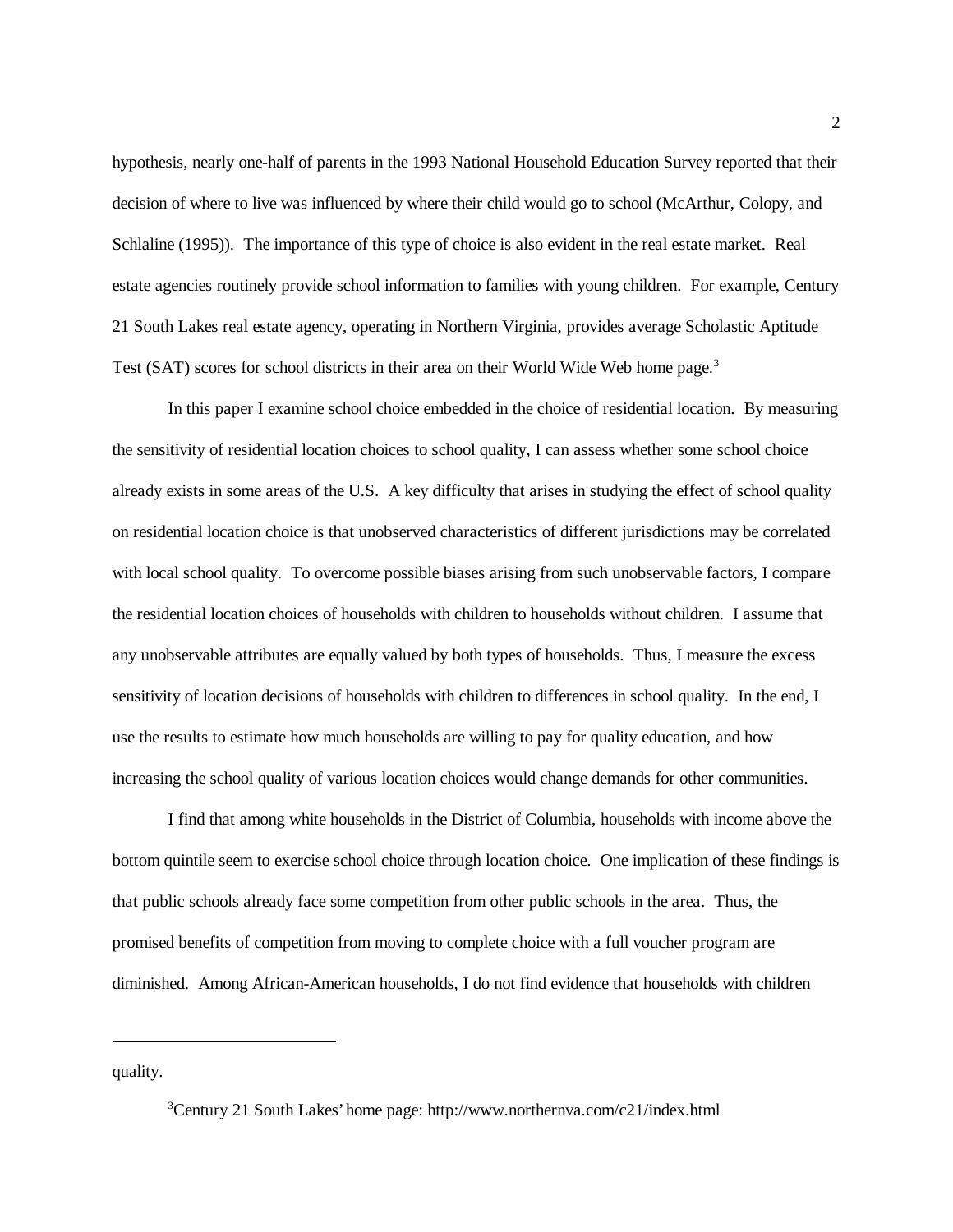locate in areas with higher school quality than households without children. These results give less support to the idea that public schools are competing with one another. More particularly, they suggest that African-American communities may not be competing with each other on the quality of public schools.

The paper is organized as follows. Section II presents the theoretical background and model, Section III discusses the data, and Section IV presents estimation results. In Section V, I interpret the results in terms of changes in location distribution associated with improvements in school quality, and I calculate estimates of the willingness to pay for school quality, as measured by the average SAT score for the area high schools. Section VI concludes.

### **II. Theoretical Background and Model**

In a very influential paper, Tiebout (1956) hypothesized that households choose from alternative locations based on preferences for the local services provided by different communities. Tiebout's analysis arose in response to arguments by Musgrave (1939) and Samuelson (1954 and 1955) that socially optimal levels of public goods cannot be obtained because people do not have the incentive to reveal their true preferences. Tiebout argued, instead, that if people choose locations based on local public service provision, then they reveal their preferences by where they move. This paper builds on Tiebout's theory and attempts to observe differences in preference for school quality, revealed through location choice, arising from differences in household composition.

The conceptual experiment motivating the analysis considers a household living in a certain city and deciding whether to relocate. The household may compare employment opportunities and amenities offered by a set of community choices and choose the location that best matches its ideal. This may mean staying in the current location, moving to a nearby suburb, or relocating to a different labor market entirely. Assuming school quality is more important to households with children than households without children, households with children should be more likely to select residential locations that offer higher school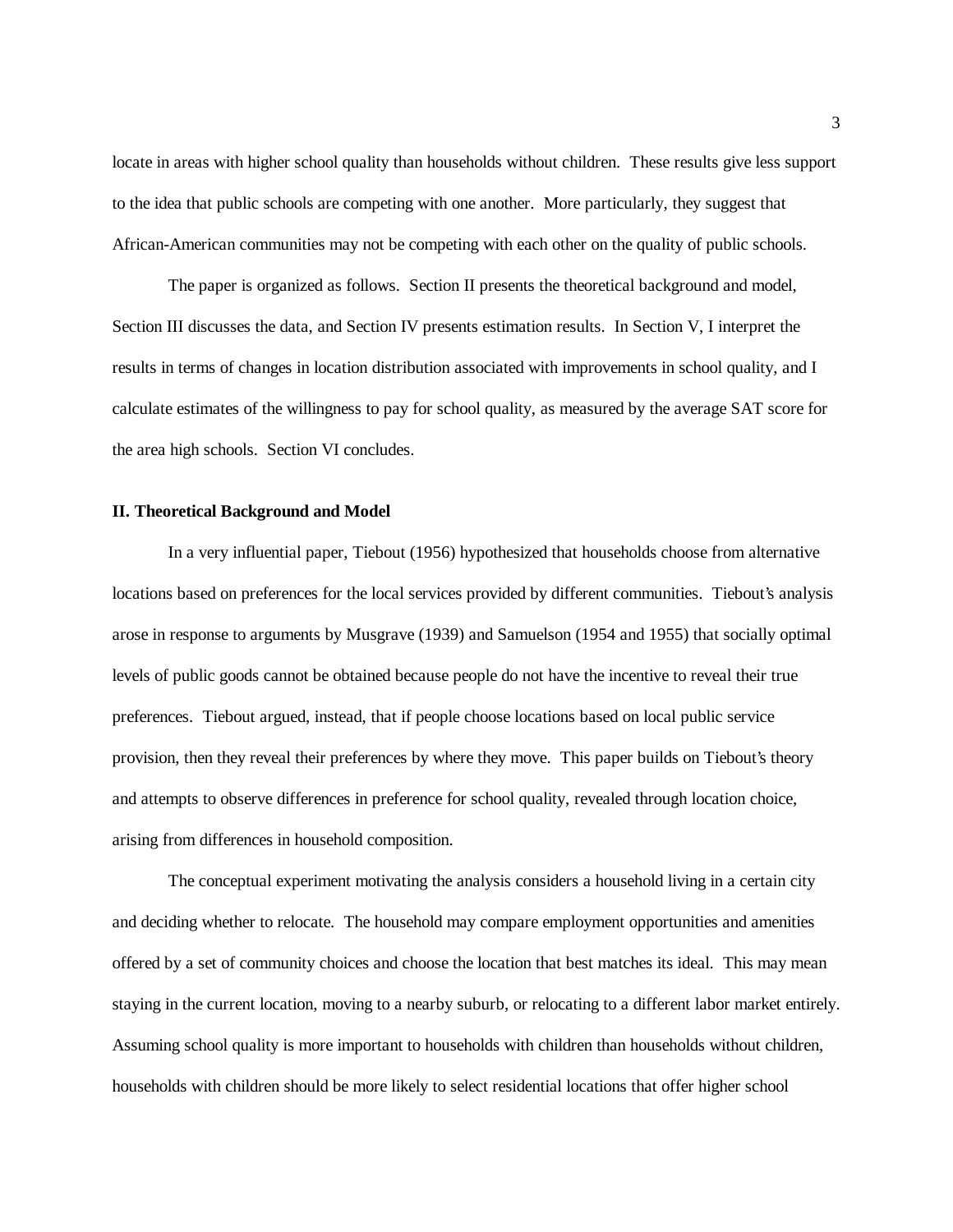quality. The degree to which they are observed to trade off higher school quality for other amenities (such as lower rent) provides a measure of the relative valuation placed on school quality.

### A. Multinomial Logit Model

More formally, I assume households maximize indirect utility of the form:

$$
U_{hj} = V_{hj} + \varepsilon_{hj} \tag{1}
$$

where  $V_{hj}$  is the component of indirect utility that can be explained by observable household and location characteristics and  $\varepsilon_{hj}$  is an unobserved component. A household then chooses to locate in the community that maximizes its utility. Assuming that the  $\varepsilon_{hj}$  are independently and identically extreme value distributed, the probability that household *h* chooses community *j* is:

$$
P_{hj} = \frac{e^{V_{hj}}}{\sum_{k=1}^{K} e^{V_{hk}}} \tag{2}
$$

where *K* represents the maximum number of potential communities. As is well known, the multinomial logistic model (2) has a number of advantages over other possible specifications. These include the ease of computation and the fact that choice among a subset of options is governed by a similar logistic model. In addition, estimates from the logistic model easily can be used to simulate the effect of adding another choice option. On the other hand, the extreme value distributional assumption implies that the relative probability of choosing one location over another is unaffected by the characteristics of other choices in the choice set, commonly referred to as independence of irrelevant alternatives. Clearly, this assumption is not innocuous. However, preliminary attempts to relax the extreme value assumption have made little difference in the estimation results.

I further assume that the observed component of indirect utility,  $V_{hi}$ , can be approximated by a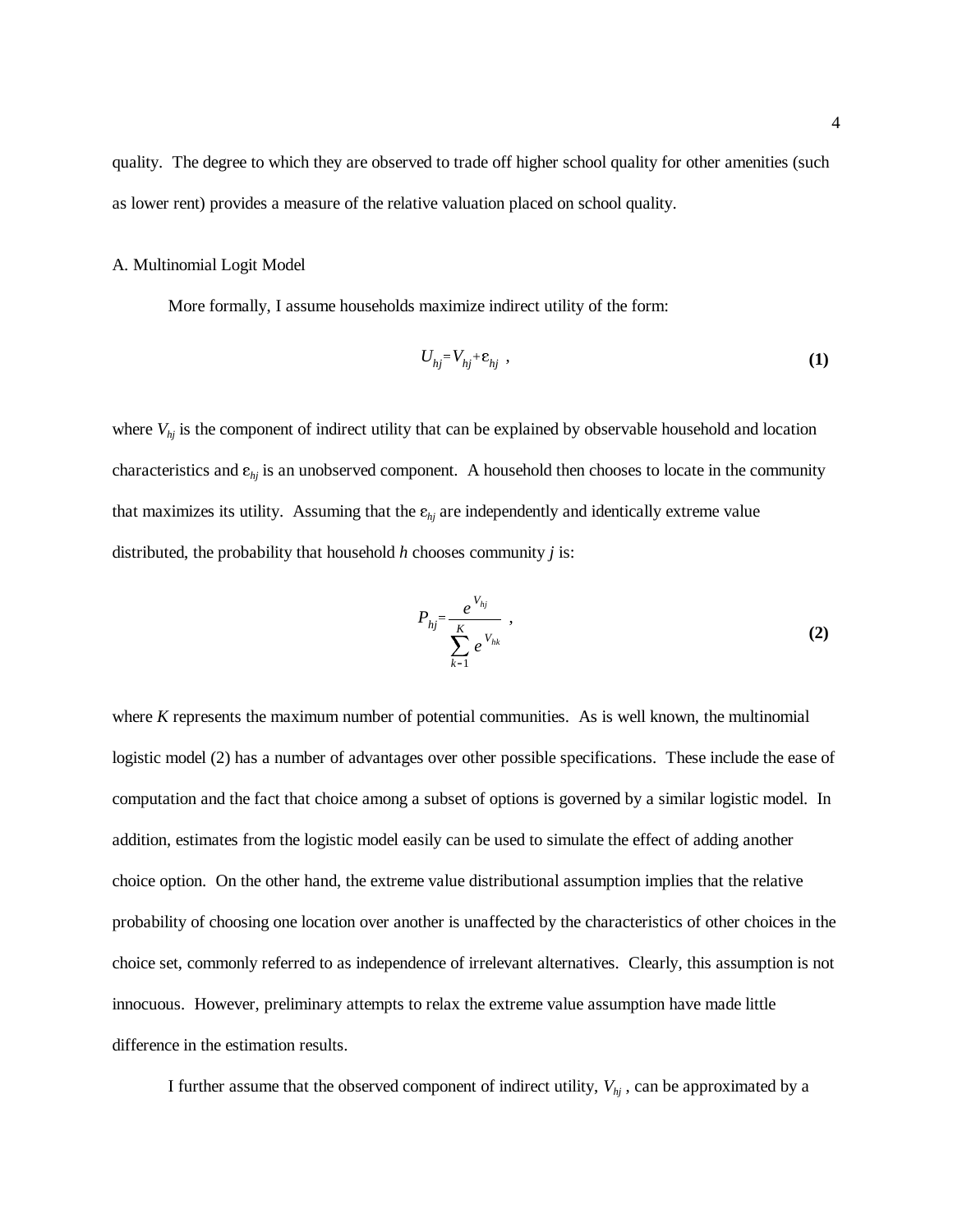linear combination of choice specific attributes and interactions of choice specific attributes with household characteristics, *i.e.*

$$
V_{hj} = X_j \beta + W_h Z_j \alpha \tag{3}
$$

where  $X_j$  are attributes of the community,  $W_h$  are household characteristics that do not vary across communities but are interacted with community specific attributes,  $Z_j$ .  $\beta$  and  $\alpha$  are unknown parameters to be estimated.

# B. Identification Strategy

Throughout, I assume that households' preferences for local public goods differ with the composition of the household. Specifically, I hypothesize that households with children will value public education more than households without children because households without children do not directly benefit from higher quality public schools. An identifying assumption I make is that while school quality differentially affects households with and without children, other local amenities affect location probabilities of all households similarly. Thus, consider rewriting equation (3) as follows with school quality as the only observed amenity:

$$
V_{hj} = \beta_1 S_j + \alpha_1 S_j \cdot 1 \text{(children under 18)} + \gamma e_j, \tag{4}
$$

where *Sj* is school quality, 1(*children under* 18) is an indicator variable taking on values of one for households with children and zero for households without children, *ej* is a local amenity unobserved by the econometrician, and  $\beta_1$ ,  $\alpha_1$ , and  $\gamma$  are unknown parameters. The value of school quality for households without children is  $\beta_1$  and the value for households with children is  $\beta_1 + \alpha_1$ . Therefore, I am interested in estimating  $\beta_1$  and  $\alpha_1$ .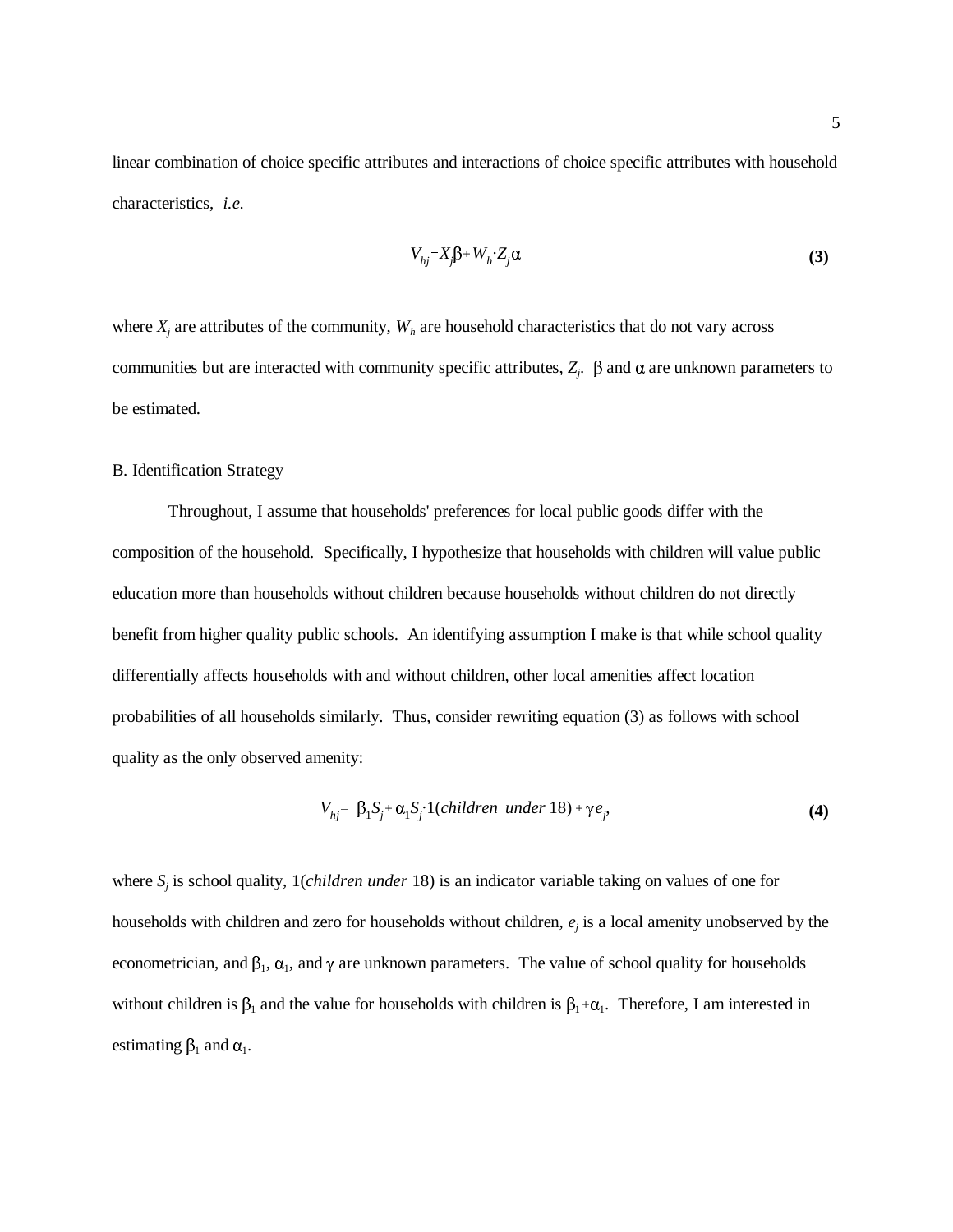Suppose that the value of the unobservable amenity is linearly related to observable school quality, *i.e.*:

$$
e_j = d \cdot S_j \tag{5}
$$

Thus, equation (4) can be rewritten as,

$$
V_{hj} = \beta_1 S_j + \alpha_1 S_j \cdot 1 \text{(children under 18)} + \gamma \text{(d} \cdot S_j)
$$
  
= 
$$
[\beta_1 + \gamma \cdot d] S_j + \alpha_1 S_j \cdot 1 \text{(children under 18)},
$$
 (6)

Thus, the coefficient on school quality alone will be biased by the omitted variable by the amount  $\gamma d$ , but the school quality-child interaction coefficient will not. This results from the key assumption that omitted location characteristics have the same effect on households with and without children. Note in particular that if households without children put no value on school quality per se, then the estimated direct effect of school quality depends only on the correlation of school quality with the unobserved amenity, while the estimated interaction of school quality with the presence of children provides an unbiased estimate of the true valuation of school quality by households with children.

More generally, if the unobservable amenity is projected on the observable characteristic with some error, i.e.  $e_j = d \cdot S_j + \eta_j$ , then equation (1) becomes,

$$
U_{hj} = [\beta_1 + \gamma \cdot d] S_j + \alpha_1 S_j \cdot 1(kids \ under \ 18) + \nu_{hj}
$$
  
=  $V_{hj} + \nu_{hj}$ , (7)

 $\mathbf{v}_{hj} \cdot \mathbf{v}_{hj}$ ,<br>where  $v_{hj}$  equals  $\gamma \eta_j$  plus a household and location specific error term. Assuming the combined errors  $v_{hj}$ are independently and identically extreme value distributed, the location probabilities are defined as in equation (2).

# C. Empirical Specification

In order to estimate the model, I need a sensible specification for the indirect utility function. I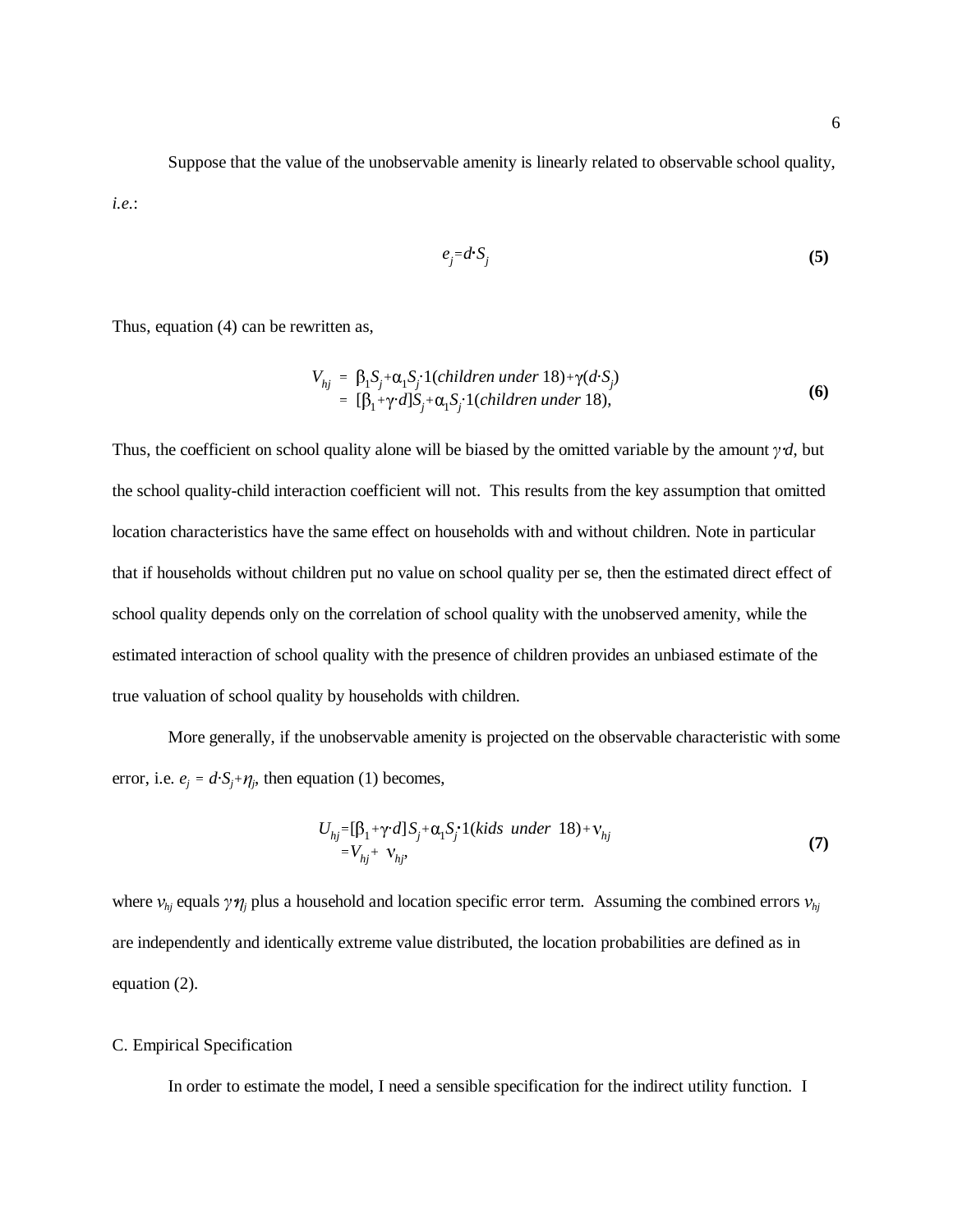model household indirect utility in each possible location as a function of school quality, other local amenities, household income, and the cost of choosing a particular community. Since local public goods are predominantly financed with a local property  $\text{tax},^4$  the cost of locating in a particular district *j* can be considered the property tax payment,  $t_j p_H H$ , where  $t_j$  is the local property tax, which varies across counties only,  $p_H$  is the unit price of housing, and *H* is the number of housing units purchased. Additionally, it is possible that zoning regulations put binding constraints on the quantity and quality of housing available for purchase. Because households that buy more and better quality housing pay a larger share of the tax burden, community residents have an incentive to limit the development of lower quality and/or smaller sized housing units. Zoning restrictions of this type may lead to an increase in the size and quality of the median apartment available in the local market. In this way, potential residents may have to buy more housing than they would with no restrictions in order to locate in a particular community. To attempt to capture both the tax cost and differences in the housing stock available in each community, I include median rent as a measure of the tax price of the location combined with some indication of the type of housing available.

Using median rent as a measure of the price of a location raises immediate concerns about the possibility of problems with endogeneity. An analogous issue is commonly discussed in the empirical industrial organization literature in which consumer level data is often unavailable and market shares and prices are simultaneously determined (See Berry (1994)). Relative to a market-level analysis, the use of household level data reduces the simultaneity problem. Nevertheless, if median rents are determined by local market forces and the sample households are representative of net market demand shifts, then the problem still exists. However, there are several reasons to think simultaneity is less of a problem for the

<sup>&</sup>lt;sup>4</sup>See U.S. Bureau of the Census (1993). In the case of the Washington, D.C. area, property taxes are a major source of revenue in all the surrounding communities, e.g., the property tax is 36.5 percent of tax revenue in D.C., 57 percent of local tax revenue in Maryland, and 79 percent of local tax revenue in Virginia.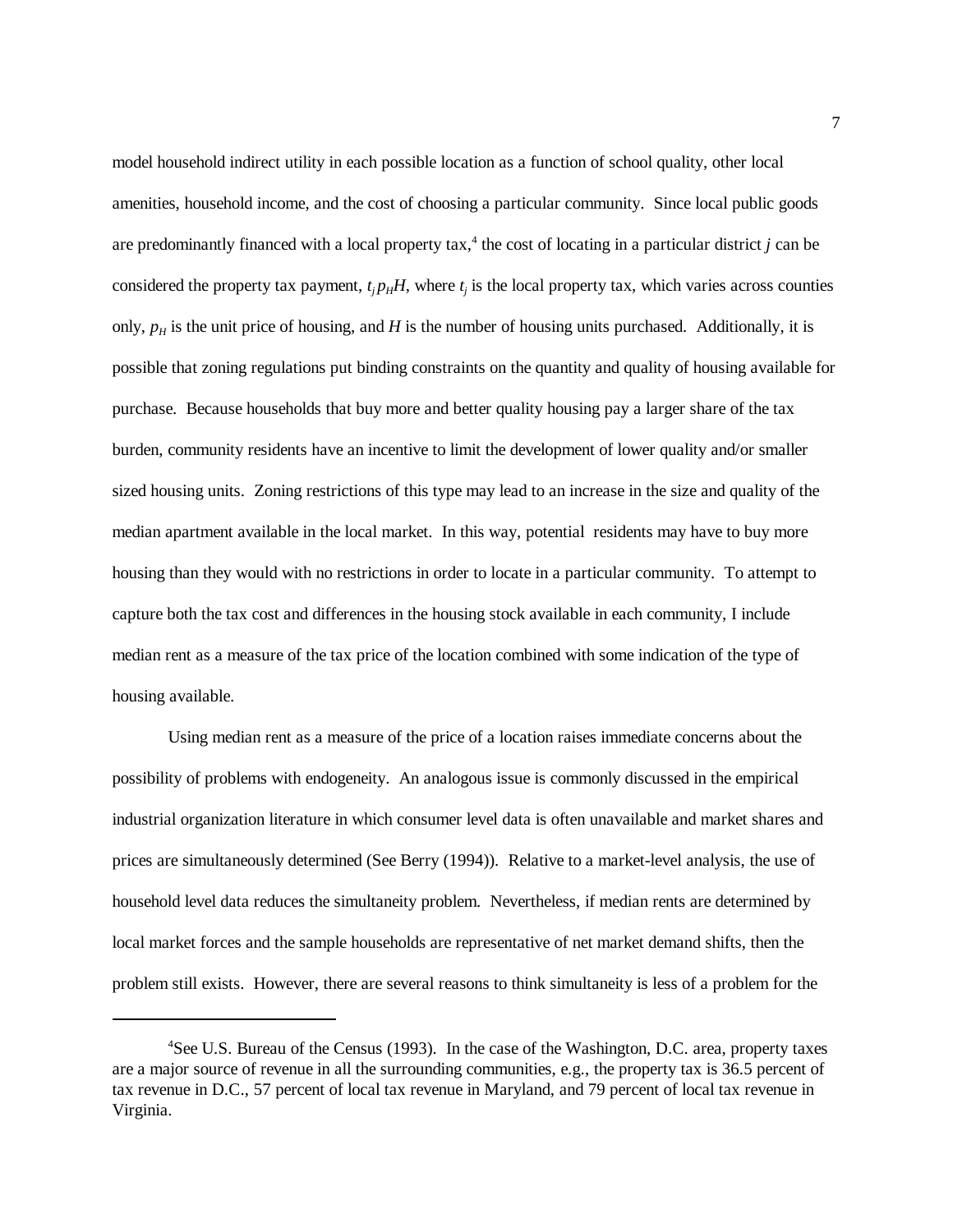case at hand. First, the household group of interest—those living in D.C. in 1985 and remaining in the area in 1990—is very small relative to the population of the area. As a result, there are likely other groups of households that are making off-setting location decisions, such as older households relocating for retirement. Furthermore, to the extent that the land in these areas in not fully developed, housing supply may be very elastic, and hence demand shifts would have little if any price effect.<sup>5</sup>

An additional source of endogeneity to consider when using median rent involves the error component related to unobserved location characteristics that are observed by the households. If these unobserved characteristics are valued similarly by all households, then the market rent is expected to reflect these unobserved amenities. As discussed above, this will lead to biased coefficients on variables such as rent but will not affect the coefficient on the school quality-child interaction term.

### **III. Data**

My sample consists only of households that lived in the District of Columbia in 1985. I choose to focus on D.C. for several reasons. First, although D.C. is a majority African-American city, its suburbs include both predominantly white and predominantly African-American communities. In particular, Prince George's County, MD on the eastern border of the District has a majority African-American population, mainly located in communities near the District. Second, there has been a great deal of concern about the quality of the public schools in D.C. The District of Columbia Public School System spends more per pupil (on average) than school districts of similar size and demographic make-up<sup>6</sup> while scoring below

<sup>&</sup>lt;sup>5</sup>In fact, I investigated this problem empirically and found that the proportion of households locating in each area for the sample of interest is negatively correlated with the growth in median rent by area from 1980 to 1990. However, when I use all households in the metropolitan area in 1990 that move between 1985 and 1990, the proportion locating in each area is positively correlated with growth in median rent from 1980 to 1990.

<sup>6</sup> The peer districts as defined by the District of Columbia Financial Responsibility and Management Assistance Authority are: Baltimore, Boston, Charlotte-Mecklenburg, Chicago, Cleveland, Detroit, Memphis, Milwaukee, New Orleans, and Newark.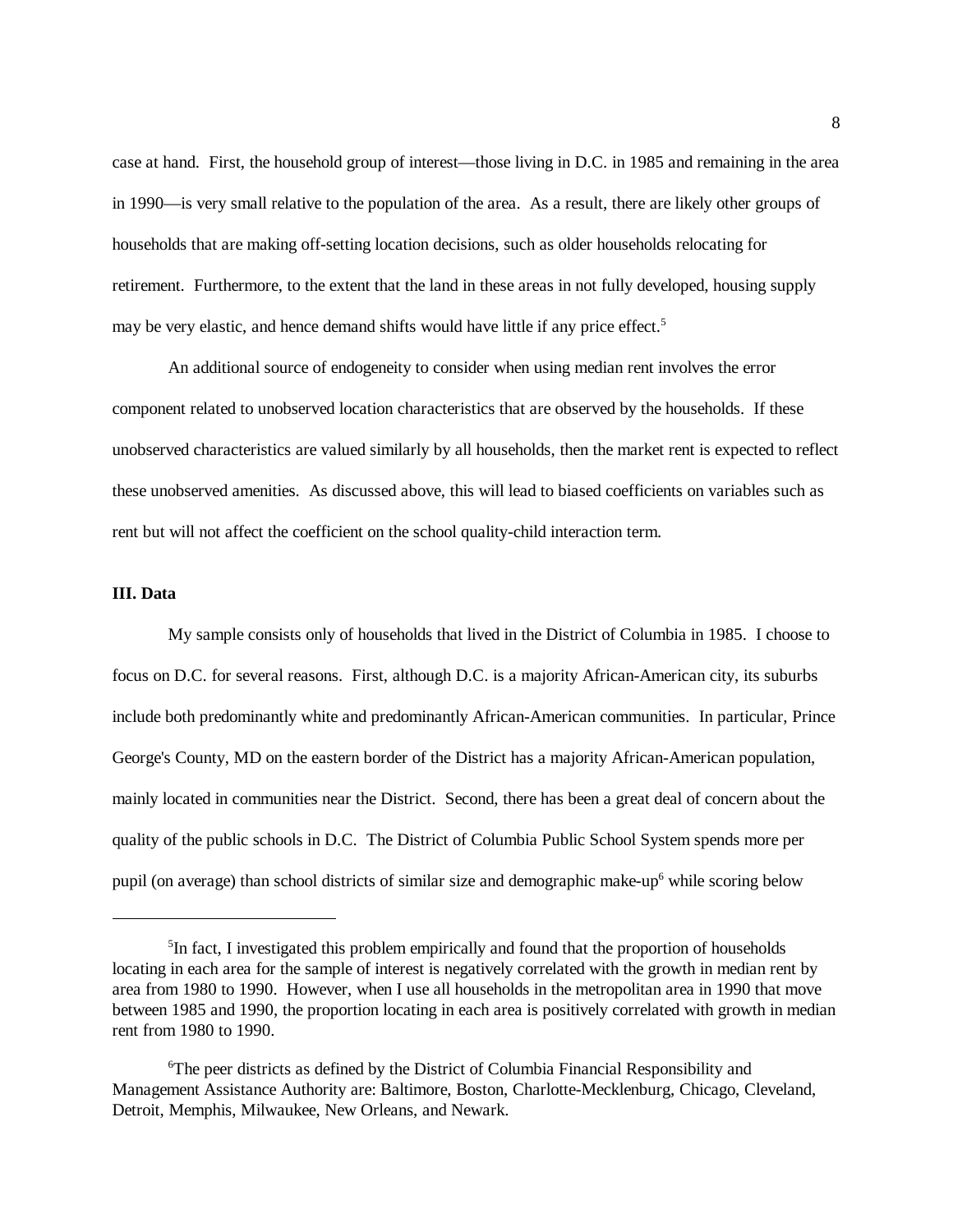national and peer averages on the Comprehensive Test of Basic Skills (CTBS) and the SAT (District of Columbia Financial Responsibility and Management Assistance Authority (1997)). Third, and perhaps most importantly, Washington, D.C. is one of the few areas in which this study could be undertaken with Census Public Use Microdata Samples (PUMS) because the school districts in the area are defined at the county and independent city level and thus coincide fairly well with the geographic information on the Census files.7

The main source of data for this project is the 1990 Decennial Census Public Use Microdata Sample (PUMS), 5% Sample A files. These data provide detailed information on individuals' households, where they were living in 1985, where they live in 1990, income, age, education, race, and public and private school attendance. From these data, I select households in which the householder reported living in the District of Columbia in 1985 and which were still located in the D.C. Metropolitan Statistical Area (MSA) in 1990 as defined by the 1990 MSA definitions.<sup>8</sup> To these data I have matched information on local characteristics from Census Summary Tape files and other various sources. The 1990 Census PUMS files allow me to identify in which Public Use Microdata Area (PUMA) or sub-PUMA a household is located (See Census of Population (1990b) for more details on PUMAs.). Thus, in the D.C. MSA there are 26 location choices including 5 choices in the District of Columbia proper. A map of the PUMA and sub-PUMA boundaries in the Washington, D.C. MSA is shown in Figure 1.9

<sup>&</sup>lt;sup>7</sup>As discussed below, the smallest identifiable area on the Census PUMS files is a Public Use Microdata Area (PUMA) or sub-PUMA of at least 100,000 people. Several counties and independent cities in the D.C. Metropolitan Statistical Area have fewer than 100,000 residents and therefore cannot be identified separately from one or more nearby school districts.

<sup>&</sup>lt;sup>8</sup>The householder in the Census files, is "the person, or one of the persons, in whose name the house is owned, being bought or rented and who is listed in column 1 of the census questionnaire." Census of Population and Housing (1990b).

<sup>9</sup> Some multi-county PUMAs include counties that are not contained in the Washington, D.C. MSA 1990 definition; however, I include the PUMA in my sample as long as at least one county in the PUMA is in the MSA.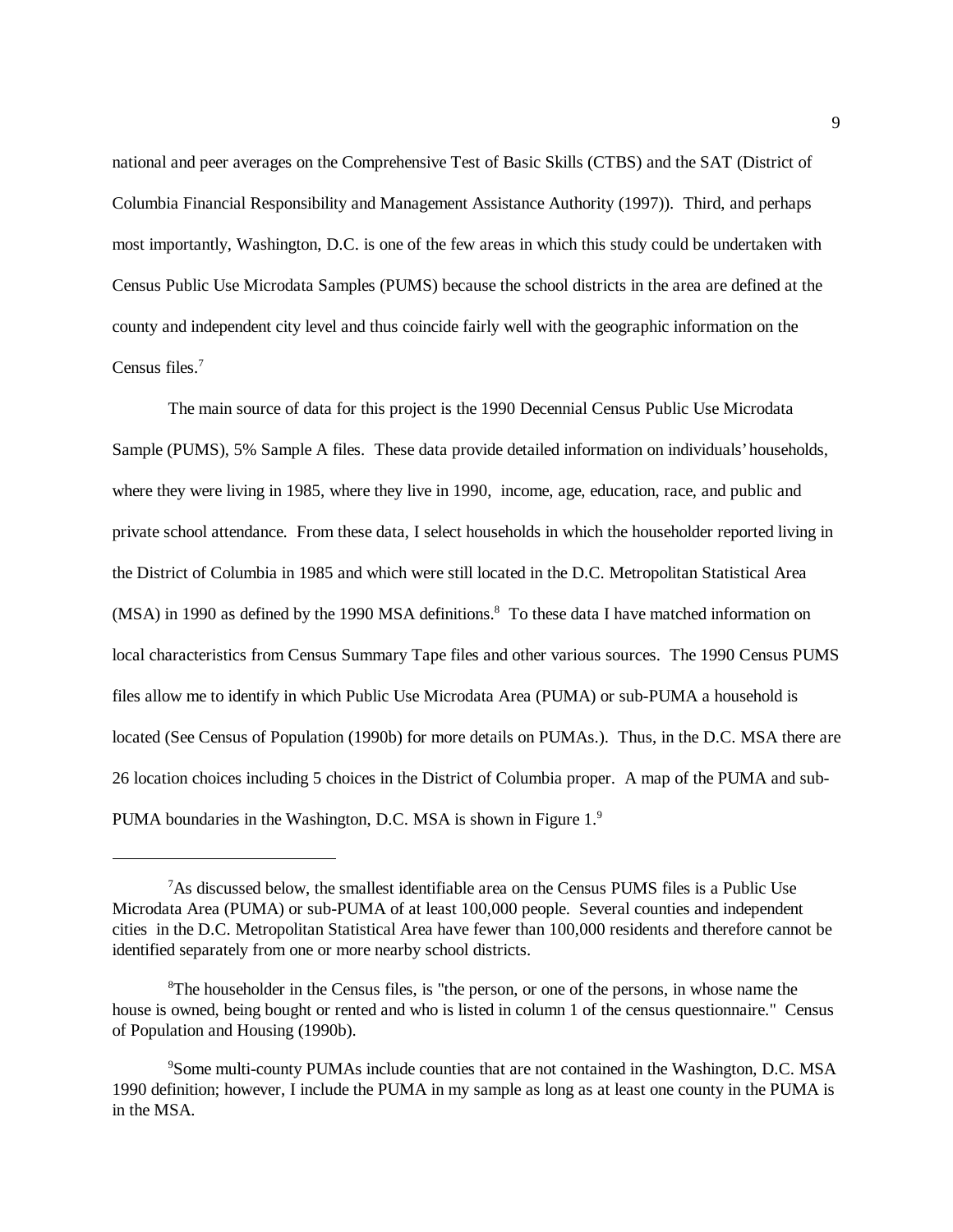An important component of the data is the school quality measure, specifically average SAT scores by location. I collected high school SAT averages as well as school attendance area maps from the local school districts. For D.C., Montgomery County, and Prince George's County where the location choices are smaller than school districts, I was able to use high school attendance area maps in order to calculate local SAT averages.<sup>10</sup> For all other areas, I use average SAT scores by school district or school district group.

As described above, I focus on the location decisions of households living in the city. Column (1) of Table 1 presents selected mean household characteristics for the 12,805 households in the Census PUMS sample that were living in the District of Columbia in  $1985<sup>11</sup>$  Compared to the nation as a whole, these households have higher income, are more educated, are less likely to have children under 18, and are more likely to be African-American. By 1990, 1,351 of these households had moved out of the D.C. metropolitan area, 1,568 had moved out of the city to the surrounding suburban communities in Maryland and Virginia, and 9,886 remained in the District of Columbia. In column (2) of Table 1, I summarize characteristics of the households remaining in the D.C. metropolitan area. Again, the households have higher income, more education, are less likely to have children under 18 years of age, and are more likely to be African-American than the average U.S. household.

Sample means by race are presented in the last two columns of Table 1. Means for the white households are presented in column (3), and means for the African-American households are presented in column  $(4)$ .<sup>12</sup> These calculations reveal striking differences. Most notably, average household income for

<sup>&</sup>lt;sup>10</sup>More details on the data are contained in an appendix available from the author.

<sup>&</sup>lt;sup>11</sup>This excludes individuals living in group quarters and households whose head reported being on active military duty. Note that this is not the sample I use in estimation.

<sup>&</sup>lt;sup>12</sup>The sample referred to as white is actually 90.6 percent white; 4.0 percent Asian; 0.6 percent Native American, Eskimo, or Aleut; and 4.8 percent other.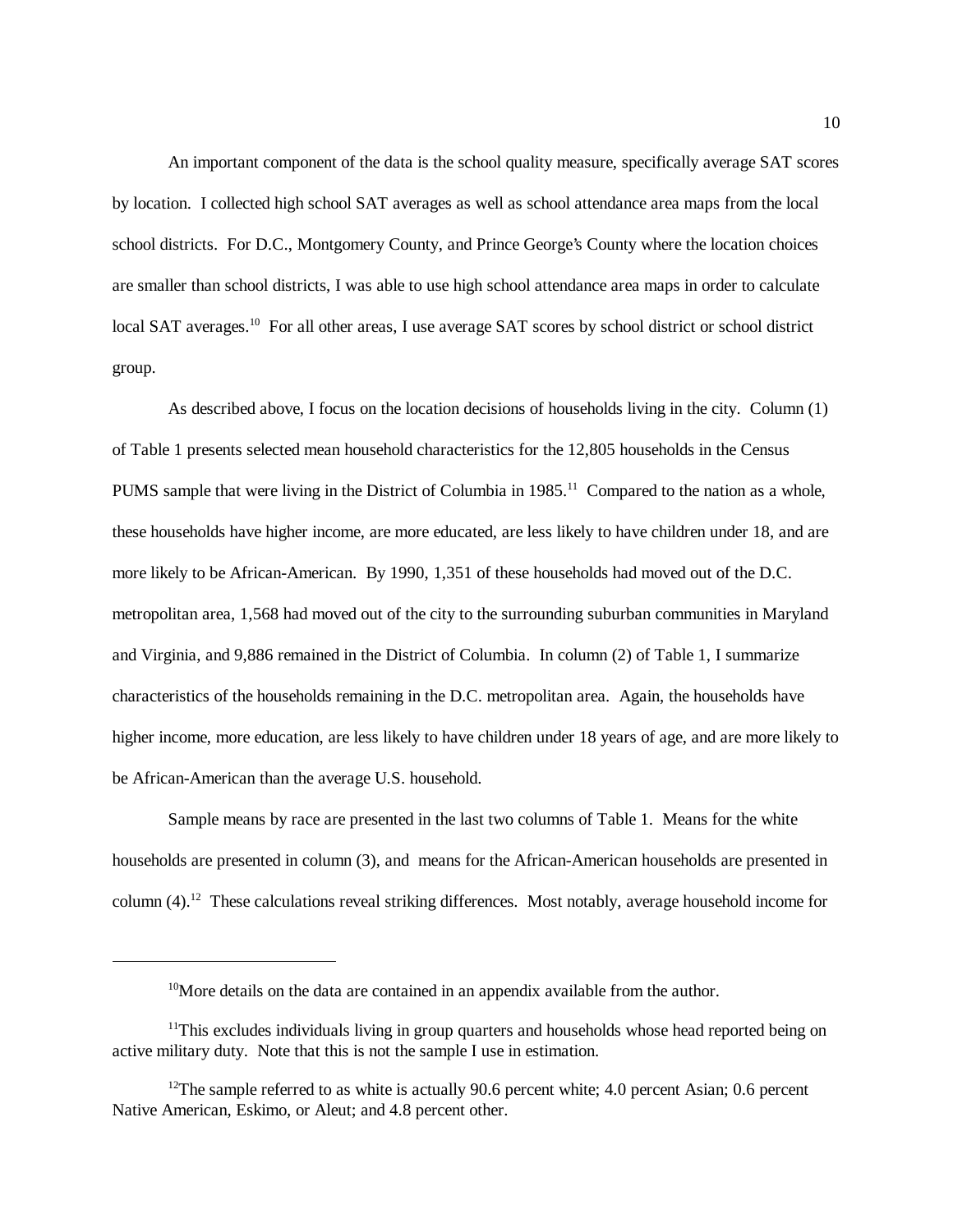white households is more than double the average for African-American households. The white households are also younger and have an average of three years more education than the African-American households. In addition, whites are nearly half as likely to have children in the household, but conditional on having children, they are more than three times as likely to enroll at least one child in private school.

The D.C. Public School District persistently ranks below average on student outcome measures such as average SAT scores. In fact, the D.C. district-wide SAT average is more than 100 points below any other school district in the D.C. metropolitan area, and only two of the locations within the District have SAT averages above 700 points.<sup>13</sup> Thus, the best way for parents to improve public school quality for their children is to move out of D.C. Of course, private schools may be an option for some households as well. Indeed, households with children are more likely to be living in the suburbs in 1990 than households without children, and this is true for both white and African-American households. Of the households still living in the District of Columbia in 1990, 15 percent of white households and 34 percent of African-American households had at least one child under 18 years of age, while 29 percent of white households and 45 percent of African-American households in the suburbs had children.

The patterns of location, both inside and outside the District of Columbia, vary dramatically by race and reflect the high racial segregation of many of the areas. Eighty-five percent of the households remaining in the D.C. metropolitan area still live in the District in 1990, with the highest percentage located in Anacostia and the lowest in the Northwest part of the city. Breaking this down by race, the majority of white households locate in the Northwest part of D.C. (49.3 percent), and the fewest locate in Anacostia (2.9 percent). For African-American households the reverse is true; the fewest number locate in the Northwest part of D.C. (1.7 percent), and the greatest number locate in Anacostia (37.3 percent). Unfortunately, I cannot identify in which sub-PUMA households were located in 1985 so it is impossible to

<sup>&</sup>lt;sup>13</sup>SAT scores range from 400 to 1600 points. The national average for 1989, the year used in the estimation, is 903.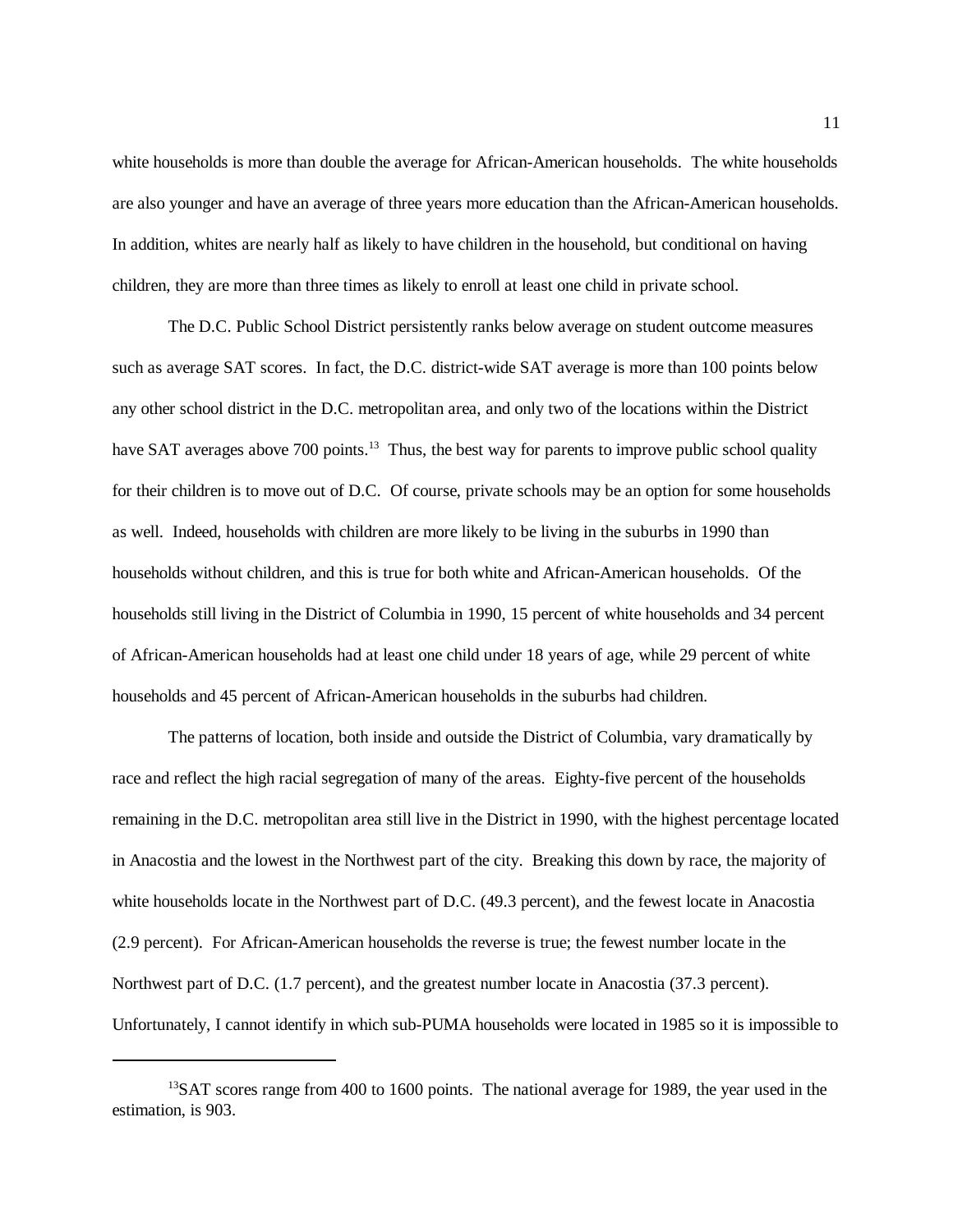say exactly how the distribution of households across locations within the District has changed.

Of the households moving out of the District, over 90 percent move to one of four school districts—two in Maryland and two in Virginia—and 75 percent move to either Montgomery County, MD or Prince George's County, MD.<sup>14</sup> Once again, the location patterns vary by race. For white households, 53.5 percent move to either Montgomery or Prince George's Counties, with 42.3 percent locating in Montgomery. The next most frequent county choice for whites is Arlington, VA with 20.1 percent locating there. For African-American households, over 90 percent move to either Montgomery or Prince George's Counties, with 77.7 percent moving to Prince George's and 13.7 percent moving to Montgomery. No more than 4 percent of African-American households move to any area outside of Prince George's and Montgomery Counties. Clearly, African-American and white households do not choose the same communities. This outcome is consistent with many explanations including differences in income by race, differences in preferences, and housing discrimination.

To measure school quality, I use average SAT scores for each location choice.<sup>15</sup> While average SAT scores are not a perfect measure of school quality, they likely capture information about true school quality as well as information about peer group quality. It is widely acknowledged that average SAT scores vary across schools, school districts, and states due to differences in the participation rate among potential test-takers; however, schools, school districts, and real estate agencies frequently cite SAT

<sup>&</sup>lt;sup>14</sup>Appendix Tables B3a-B3d give means and standard deviations for characteristics of the sample households by location and are included in the appendix available from the author. The most interesting facts to note are that average annual income of sample households by location choice ranges from \$26,812 in the Stafford County group to \$129,014 in Calvert and St. Mary's Counties, MD and that the households locating in Northwest D.C. are the least likely to have children under 18 years of age.

 $<sup>15</sup>I$  have also tried using pupil-teacher ratios to measure school quality. In these estimations,</sup> households with children are shown to prefer lower quality schools. However, I do not believe pupilteacher ratios can be considered a plausible measure of school quality because the District of Columbia Public School System has the lowest pupil-teacher ratios in the area but is not considered to provide the best public education. The low pupil-teacher ratios in D.C. may very well arise due to small special and remedial classes.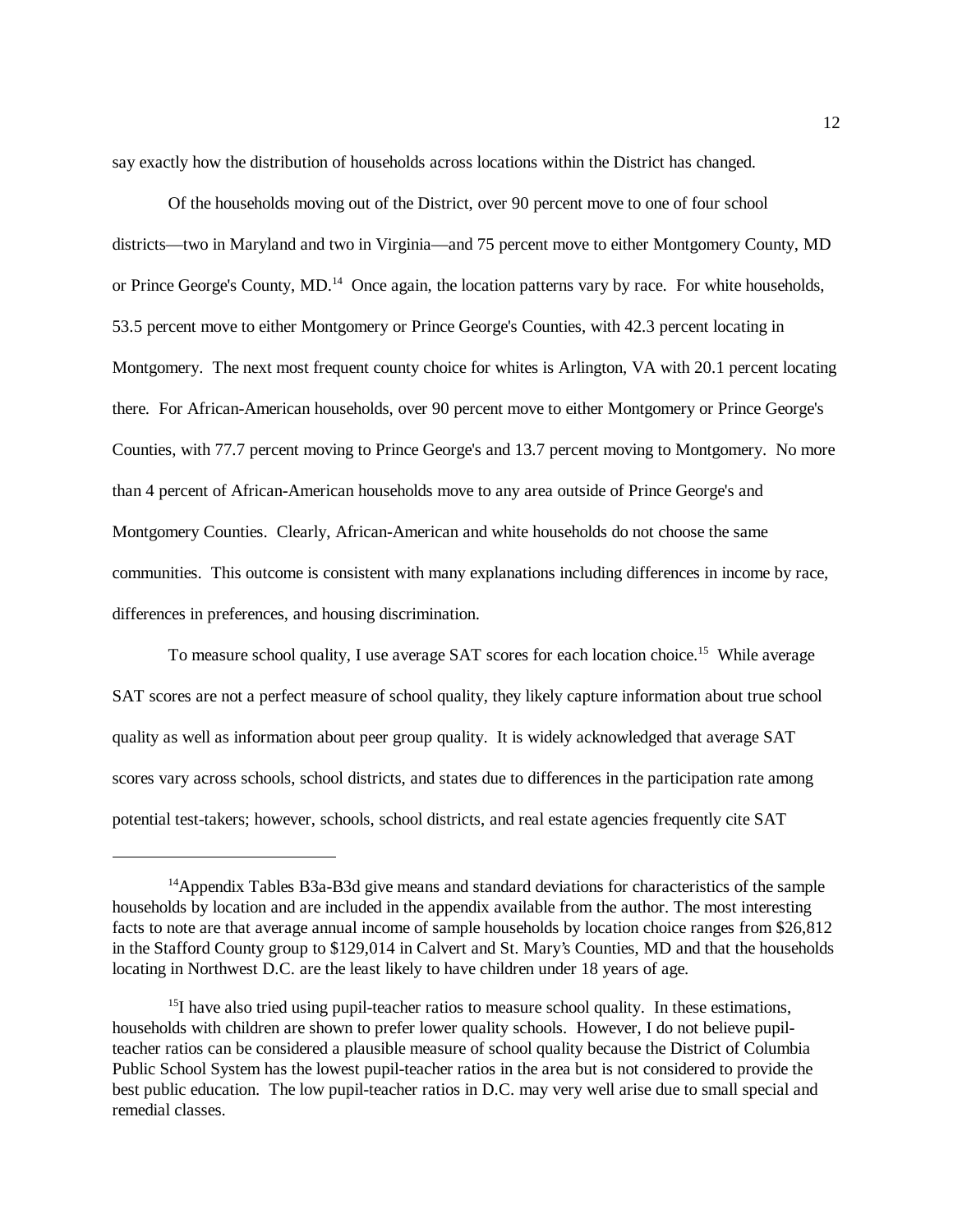averages as evidence of school quality. Thus, it is likely that parents perceive SAT scores as an indicator of school quality. It is also reasonable to think that parents have access to this information since real estate agencies make it available to potential home buyers, and *The Washington Post* publishes many of the local averages every fall. Within the District of Columbia, SAT averages range from 631 in Anacostia to 826 in Northwest D.C. The Anacostia SAT average is the lowest over all of the communities while the Bethesda/ Chevy Chase area (in Montgomery County, MD) has the highest average at 1045. In fact, each of the six locations in Montgomery County has SAT averages at least 100 points higher than the highest SAT average in the District and more than 300 points higher than Anacostia.

### **IV. Multinomial Logit Estimation Results**

As noted above, the Washington, D.C. area is segregated, and household characteristics vary dramatically by race. A likelihood ratio test rejects that the coefficients for white and African-American households from a multinomial logit estimation are equal,  $\chi^2(15) = 561.46$ , hence I conduct my analysis by race. The results for white and African-American households are presented in subsections A and B, respectively. Subsection C contains results allowing the effect of school quality to vary with income for both races, and subsection D includes estimates allowing some private school choice.

#### A. Estimates for White Households

Table 3 presents indirect utility coefficient estimates from a multinomial logit model for white households. The specifications model the probability of choosing each of the 26 choices of location in 1990 conditional on living in the District of Columbia in 1985. These 26 choices are public school choices, and hence any household choosing to enroll children in private school is not included in the estimation sample.<sup>16</sup> Note that if independence of irrelevant alternatives holds, excluding the private school choices

<sup>&</sup>lt;sup>16</sup>Means of household characteristics for all of the estimation samples are presented in Appendix (continued...)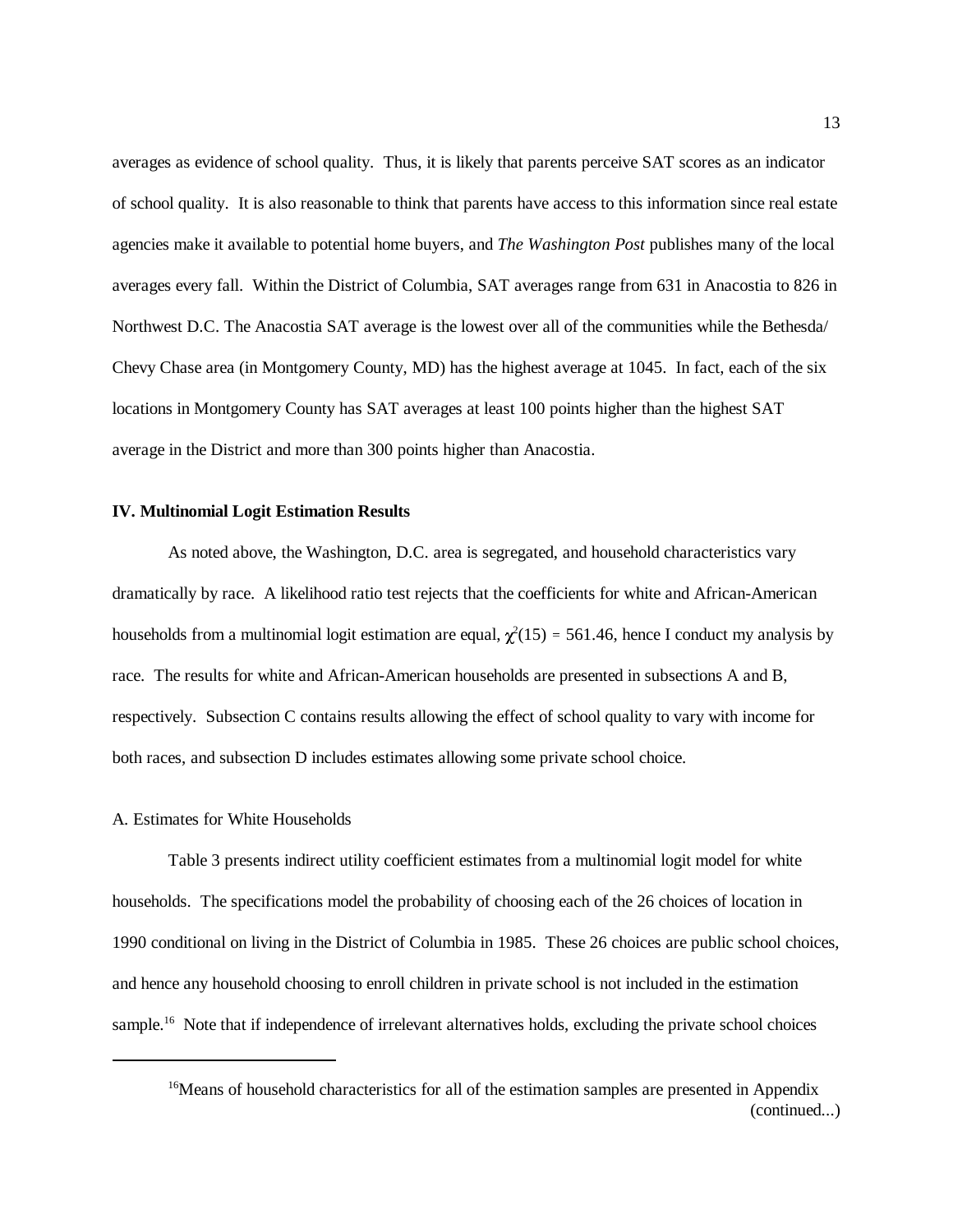from the model has no effect on the coefficient estimates.

The model in column (1) includes only school quality as measured by average SAT points, median rent as the proxy for the cost of choosing a given location, and the number of housing units to account for differences in the size of the areas. Results from this parsimonious specification suggest that households are more likely to locate in areas with higher median rent and that high SAT scores reduce the probability that a household locates to a given area. It is important to bear in mind that both median rent and SAT scores are likely to be correlated with other location characteristics. As a result, the models in columns (2) and (3) include controls for other location choice characteristics.

Characteristics contained in both the column (2) and column (3) specifications are: the location's distance in miles from central D.C., the crime rate, the number of D.C. Metro stations, total per capita county and state expenditure<sup>17</sup>, the population density, the poverty rate, and the proportion of housing that is owner occupied. As households may have strong preferences for living in areas with households of the same race and the same class, in column (3) I additionally include the proportion of whites in a location and indicators for the education level of the householder interacted with the proportion of persons in the community aged 25 and older with the same education level.<sup>18</sup>

Across all specifications the effects of most location amenities do not change and are generally consistent with expectations. The number of D.C. Metro stations in a location has a significant, positive effect on location probabilities. Adding one Metro station increases location probability by as much as 4

Table B1.

 $16$ (...continued)

<sup>&</sup>lt;sup>17</sup>State expenditures are included to make the Maryland and Virginia public expenditures comparable to D.C. which is both the state and local government.

<sup>&</sup>lt;sup>18</sup>The education levels are education  $\leq 12$  years of schooling and no high school diploma, high school graduate, some college education, and bachelor's degree or higher.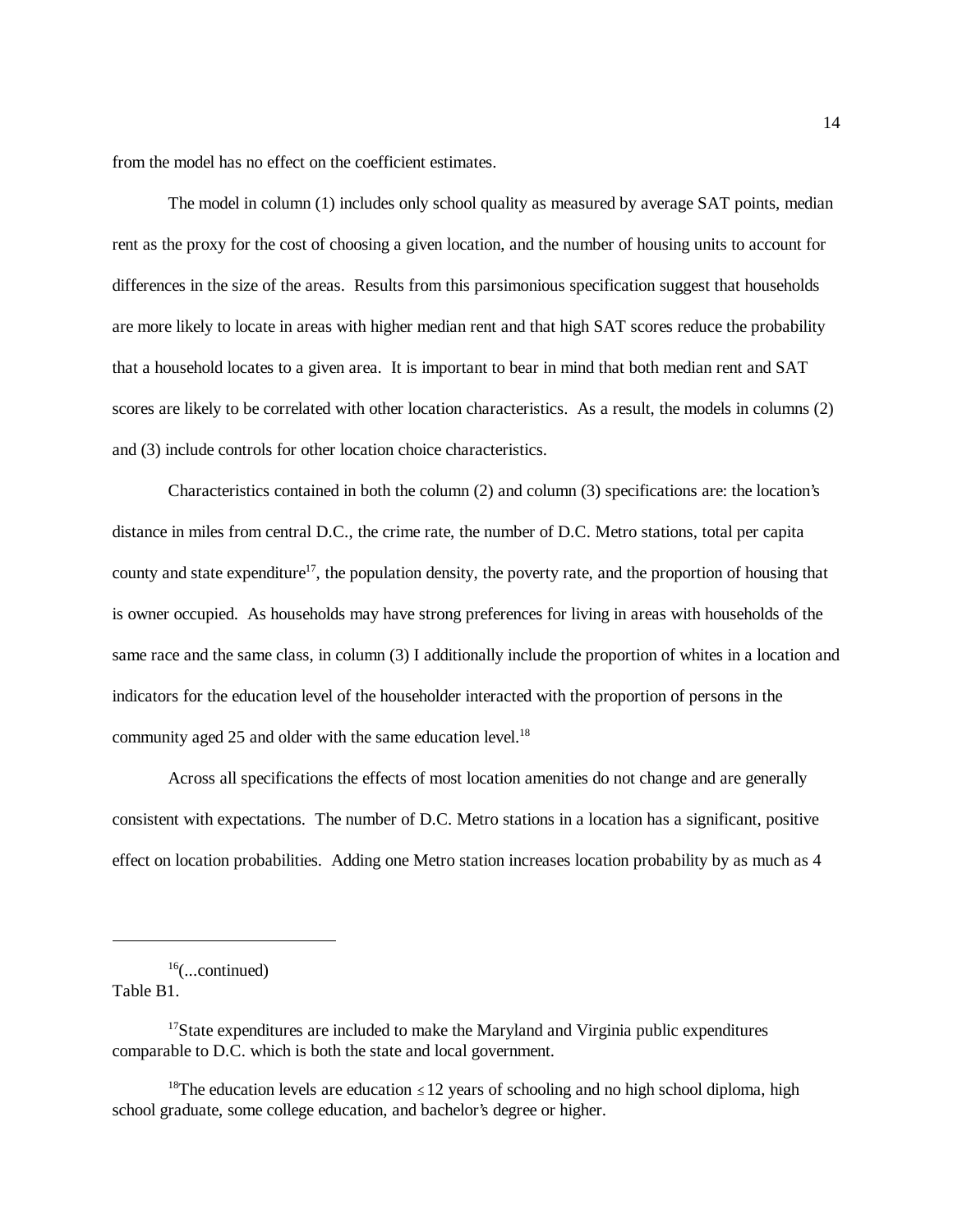percent.19 Per capita state and local expenditure has a positive effect on location probability. To the extent that expenditure reflects provision of other local public goods, households seem to value these public goods. Increasing per capita expenditure for all locations in the District by \$500 (from \$4,926) would increase the average probability of locating in Northwest D.C. from 0.40 to 0.45.

Population density also has a positive effect on the probability that a household chooses a particular location. This measure was included as a proxy for the presence of open spaces, such as parks, as well as the idea that households might move out of the city for more housing space. While this sample of households does not seem to prefer low population density areas, this is not entirely surprising given that these households exhibit some preference for city dwelling in 1985 and that the majority choose to stay in the city. Finally, as one might expect, the proportion of persons in poverty decreases the probability of location. The poverty coefficient is large in absolute value and implies a 16 percentage point decrease in location probability per 5 percentage point increase in the poverty rate.

The coefficients on the race and class variables in column (3) reflect the observed segregation in the D.C. area. White households are significantly more likely to locate in areas with higher percentages of whites. For all but the most educated, the proportion of people with the same level of education increases the probability of location; however, the negative result for householders with a bachelor's degree or more education is not statistically significant. Only the effects of three variables—distance, crime, and proportion of housing that is owner occupied—are sensitive to including race and class in the specification.

Turning to the variables of interest, both the direct effect of average SAT scores and the interaction effect of SAT scores on households with children rise noticeably when controls for other local amenities are

<sup>&</sup>lt;sup>19</sup>The change in probability of moving to location *j* with a change in  $X_j$  is  $\beta P_j(1-P_j)$  where  $\beta$  is the coefficient on  $X_j$  in the indirect utility function and  $P_j$  is the probability of moving to location *j*. Thus the maximum change in probability is 0.25  $\beta$  which occurs when P<sub>i</sub> = 0.5. Since the average predicted probability of locating in Northwest D.C. is 0.41, the change in probability of locating in Northwest D.C. from the change in one of its own characteristics will approximately equal the maximum change.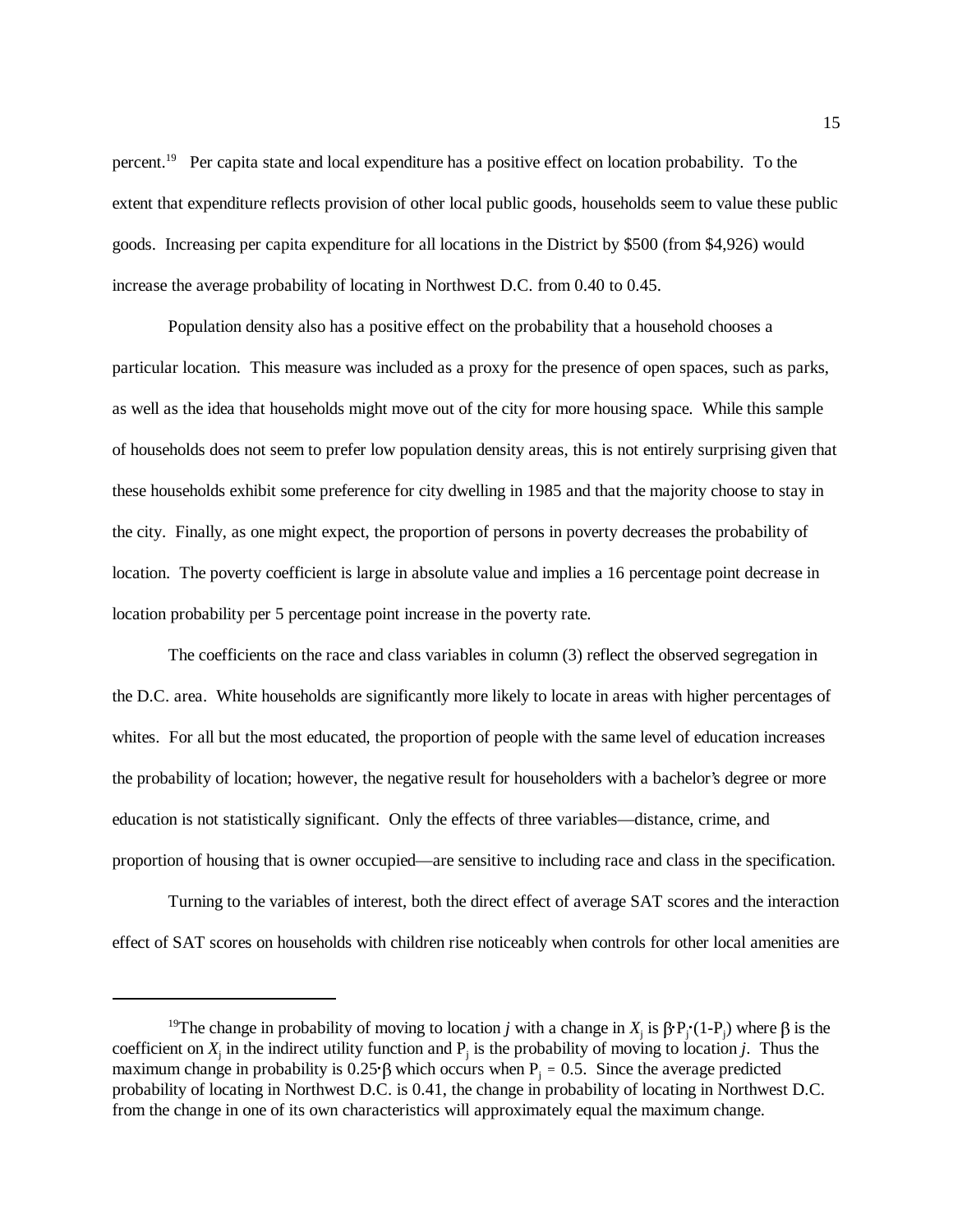included. The direct SAT effect becomes positive and significant. The coefficient on average SAT scores implies that a 100 point increase in average SAT scores increases the probability of location choice by a maximum of 13 percentage points for households without children. For households with children, the main effect combined with the interaction term implies that a 100 point increase in average SAT scores increases the probability of location by a maximum of 25 percentage points. Note, however, that I assume the main effect of SAT scores cannot be interpreted directly since I rely on being able to identify the effect of school quality on location choice using the difference in the effect between households with and without children. Thus, if the true valuation of schools by households without children is zero, then only the net 12 percentage point increase in location probability for households with children can be attributed to the change in school quality.

The effect of median rent on location probabilities becomes negative when controlling for the other local amenities, and the negative effect becomes significant when controlling for race and class. The coefficient in column (3) implies that a \$100 per month increase in the median rent leads to a maximal 5 percentage point decrease in the probability of location.

In columns (1)-(3) of Table 3, I have allowed preference differences between households with and without children to enter only through the school quality-child interaction. To examine whether the coefficient estimate on the SAT-child interaction term is upwardly biased, I present estimates fully interacting all right-hand-side variables with the indicator for whether a household has children under 18. The coefficient estimates for the direct effects of all variables are listed in column (4) of Table 3, and the coefficient estimates for the interaction effects are listed in column (5). Looking at the SAT coefficient estimates, the estimates tell a remarkably similar story to the estimates in column (3). The SAT-child interaction coefficient estimate in column (5) is 0.424 compared to the coefficient estimate of 0.474 on the SAT-child interaction in column (3). Since I am primarily interested in the school quality variable, I interpret this as evidence that it is not unreasonable to restrict the differences for households with and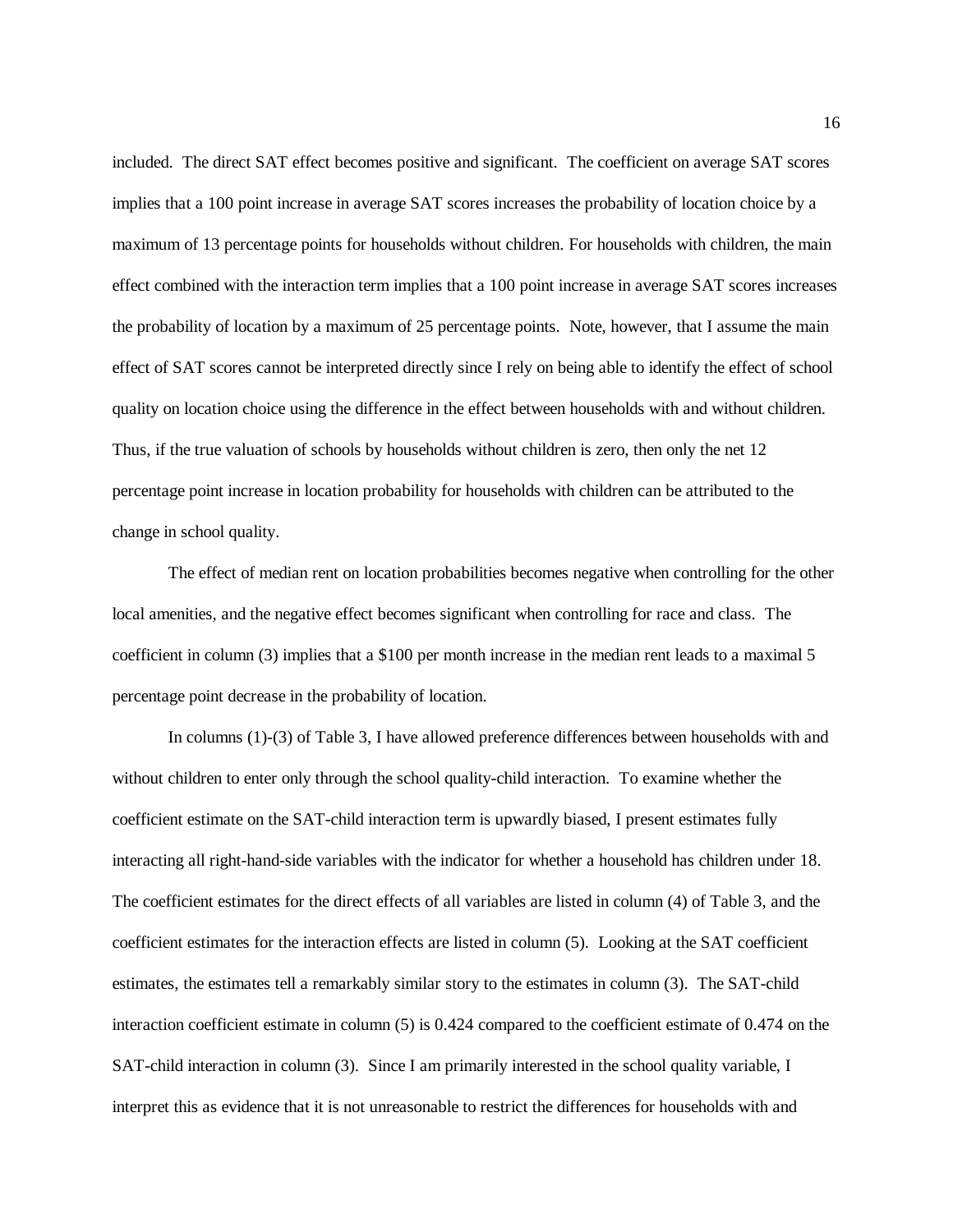without children to enter only through the school quality measure.<sup>20</sup> Although I can reject that the child interaction coefficients on all but school quality are jointly zero  $(\chi^2(14) = 170)$ , individually, most are not statistically significant. Thus, I continue to use the simpler specification of column (3) that is easier to interpret and has more precision.

## B. Estimates for African-American Households

Table 4 presents the same specifications as above estimated using the African-American household sample. The base SAT coefficient in the simplest specification is again negative, but more importantly, the SAT-child interaction has a negative and statistically significant effect on location probability. Median rent, which is expected to be biased in a positive direction due to omitted amenity variables in this specification, has a negative effect on location probabilities.

The specifications in Columns (2) and (3) of Table 4 include controls for other location amenities that might be correlated with SAT scores and/or median rent. Several amenities have surprising coefficient signs. The crime rate and the proportion of persons in poverty have positive effects on location probabilities, and the number of metro stops has a negative effect on location probabilities. These results may arise because the African-American households largely choose to locate in relatively few places. To the extent that these African-American communities have higher crime and poverty rates and fewer metro stops than the white communities, these results may reflect the differences between the de facto choice set for African-Americans and the full set of choices in the model rather than true preferences. I find some evidence that this may be the case when I restrict the choice set to communities with more than 30 percent

 $20$ Note, however, that if the SAT-child interaction coefficient estimate is upwardly biased by an unobserved amenity that is highly correlated with the SAT-child interaction but orthogonal to the other amenity-child interaction terms, then this test will not help reveal the upward bias.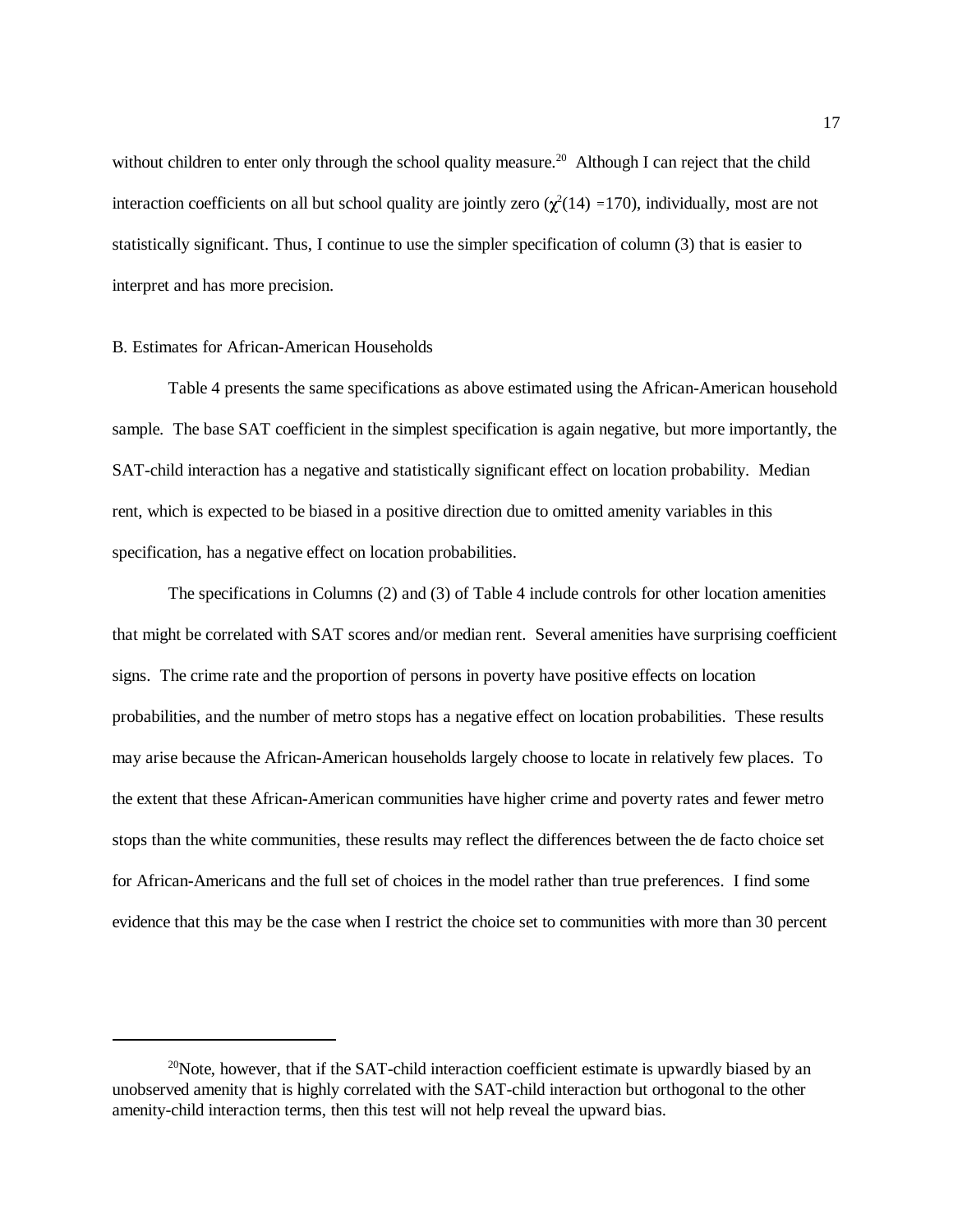African-American populations.<sup>21</sup>

African-American households' location decisions reflect the existing segregation in the area, similar to the estimates for white households. African-Americans are much more likely to move to locations with higher proportions of African-Americans, and all education groups tend to move to communities with more households of their same education level.

Looking at the school quality and cost measures, there is little evidence that SAT scores significantly affect the location probabilities of African-American households. I hypothesized that SAT points would have a positive effect on location probabilities for households with children. The effect of SAT points on the location decisions of households with children is negative for both the column (2) and column (3) specifications; however, the coefficient loses statistical significance with race and class controls. The base effect of SAT scores becomes positive with the inclusion of race and class controls, but again, the result is not statistically significant. The cost measure enters as predicted. Median rent has a significant negative effect on location probabilities, implying up to a 10 percentage point decrease in location probability per \$100 increase in median rent per month.

Columns (4) and (5) of Table 4 estimate the column (3) specification allowing the effect of all variables to differ by child status. As with the white households, the results are largely consistent with the estimates of column (3); allowing the difference in preferences by child status to enter only through the school quality measure seems to have little affect on the school quality coefficient estimate.

The findings for African-American households are puzzling. I have explored potential explanations for why these results do not square with economic theory such as income effects, higher costs of relocation, and constrained choice.<sup>22</sup> While I do not present the findings here, they suggest that there is

 $^{21}$ Results and discussion are contained in the appendix.

 $^{22}$ Specifically, I try reweighting the data for African-American households to reflect the distribution (continued...)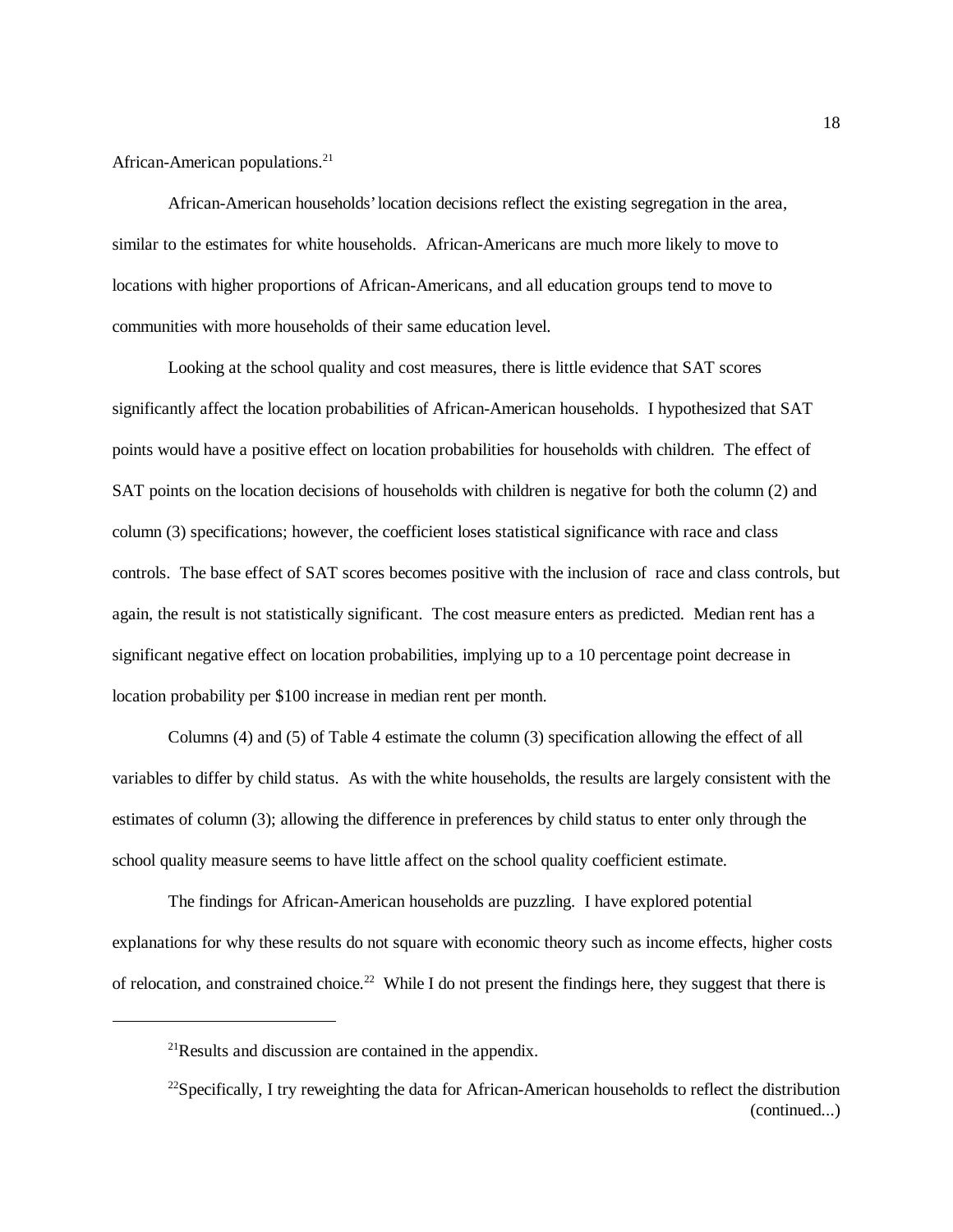no simple explanation for the persistent negative coefficient on the SAT-child interaction for African-American households. The explanation is likely to require a more complex combination of income and social factors than I can accommodate in the model at this time. However, one set of estimates suggests that a more restricted choice set may be appropriate for African-American households. Restricting the choice set to locations with at least 30 percent of the population being African-American, the coefficient estimates on the base SAT effect, the crime rate, the proportion of persons in poverty, and the number of metro stations all have the predicted sign in this specification while in most other specifications the coefficient signs are counterintuitive.<sup>23</sup> This result could arise if the white communities are effectively not available to the African-American households and the white communities have better than average amenities. If this is the case, it would appear that African-American households have different preferences than expected when, in fact, among the available choices African-American households prefer lower crime, better metro access, etc.

# C. Allowing School Quality Effects to Vary with Household Income

The estimations in Tables 3 and 4 assume that indirect utility is linear in household income, and thus income has no effect on the probability of location choice because it does not vary across the choices. However, poorer households are less able to relocate. To the extent that they are located in areas with the lowest quality schools in 1985, I should not observe them exhibiting preference for school quality if they

 $22$ (...continued)

of income or income and household structure of the white households. I also try estimating the model using only the wealthiest African-American households, using only households that moved since 1985, or using only the subset of choices with at least 30 percent of the population African-American. See the appendix available from the author for the complete set of results.

<sup>&</sup>lt;sup>23</sup>Restricting the white sample to the choice set of communities with more than 30 percent of the population white decreases the base SAT effect and increases the SAT-child interaction coefficient. The effect of the proportion of persons in poverty becomes positive and statistically insignificant. All other results remain relatively unchanged.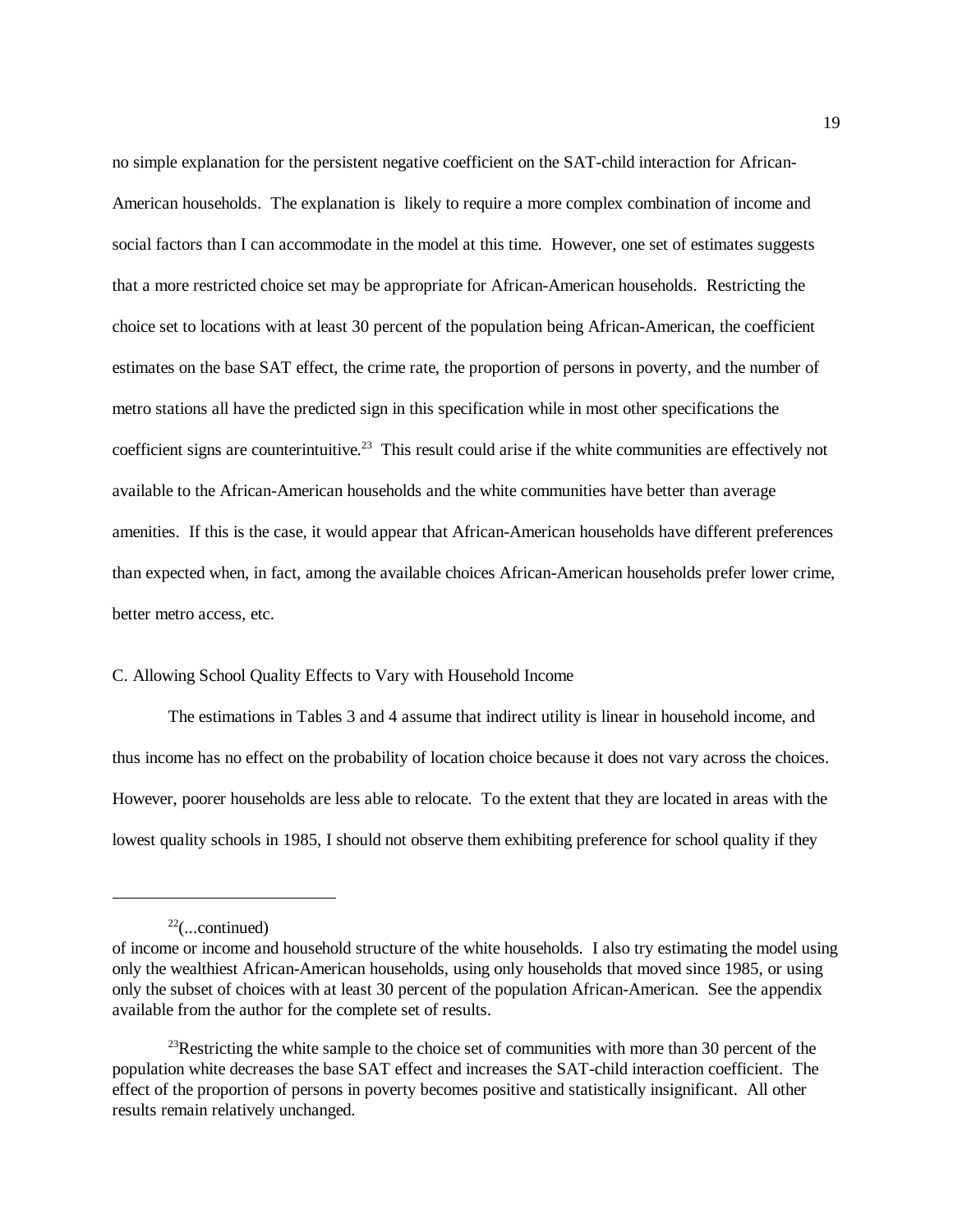are unable to trade other consumption, perhaps necessities, for school quality. To explore this possibility, I allow the effect of school quality to vary with income. Table 5 presents estimates including interactions of income quintiles with SAT and with the SAT-child interaction omitting the lowest quintile.<sup>24</sup> Results for white households are presented in column (1), and results for African-American households are presented in column (2).

For both race groups, the results on the amenity, race, and class variables are substantially unchanged from the corresponding estimates in Tables 3 and 4, so I focus on the results for the variables of interest. For whites the base effect of average SAT scores increases monotonically with income quintile, becoming significantly different from zero for the third through fifth quintiles. For the SAT-child interaction, there is no general pattern by income quintile. Although all coefficients are positive, only the coefficient for the third quintile is statistically significant. However, restricting the SAT-child-income interactions to equal zero can be rejected by a likelihood ratio test,  $\chi^2(4)$ =11.53. The net effects imply that a 100 point increase in SAT scores maximally increases the probability of location by 14 percentage points for households with children in the lowest income quintile to 30 percentage points for households with children in the third income quintile. For households without children, the maximal increase in location probability associated with a 100 point increase in SAT points ranges from 9 percentage points for the lowest quintile to 16 percentage points for the top quintile.

For African-American households, the base effect of average SAT scores does not vary with income quintile. When interacted with the SAT-child interaction, the coefficients are all positive, and they are statistically significant for households in the second and fourth income quintiles. However, the net effect of SAT scores on location probabilities is only positive for households in the fourth income quintile

<sup>&</sup>lt;sup>24</sup>The quintiles in \$1995 are: household income less than or equal to \$14,880; between \$14,880 and \$29,940; between \$29,940 and \$46,980; between \$46,980 and \$77,750; and greater than \$77,750. They are constructed from the 1990 Census Summary Tape File 3A using all of the households living in the District of Columbia in 1990.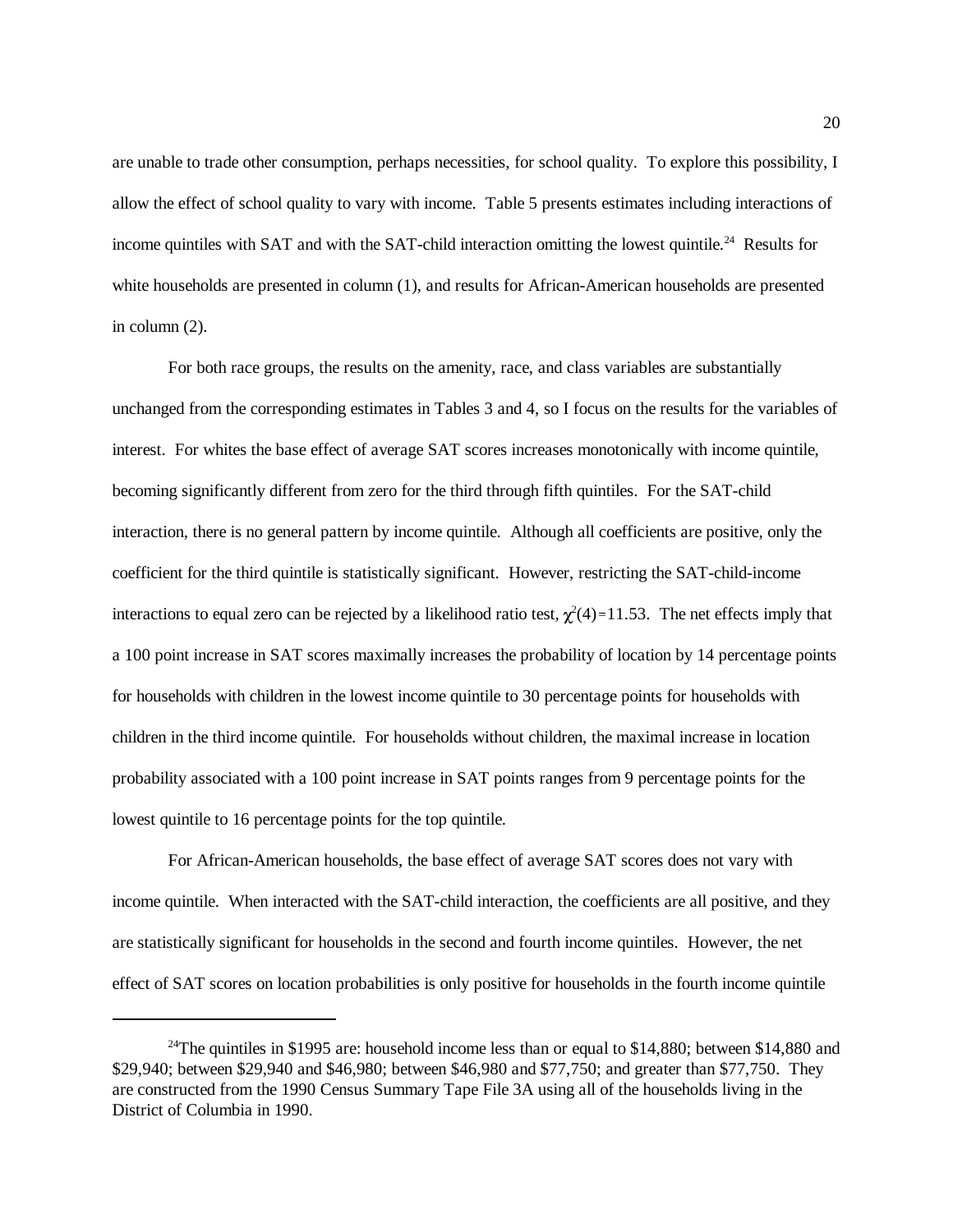which implies a maximal 3.3 percentage point increase in location probability for a 100 point increase in SAT points. Compared to households without children, households with children in both the second and fourth income quintiles are more likely to locate in areas with higher SAT scores.

For both white and African-American households, the results suggest that there are some differences in school quality effects by income. Although many coefficients are not individually significant, likelihood ratio tests easily reject that the income-SAT and income-SAT-child interactions are jointly equal to zero. One could conclude from the results that lower income households have less preference for school quality; however, if poor households cannot relocate due to income constraints, one would observe the same outcome. As a whole, these results suggest that wealthier households, particularly wealthier white households, seem to be able to exercise school choice through the choice of residential location.

## D. Private School Choice

One omission from the above analysis is that some parents choose to send their children to private school. Forty-five percent of households with children in the Northwest section of D.C. have a child aged 6 to 17 enrolled in private school. Similarly, over 15 percent of households with children living in Damascus/Poolesville or Bethesda/Chevy Chase have at least one child enrolled in private school (See Appendix Tables B3a-B3d). I have considered several ways of incorporating private school choice into the analysis, although none is perfectly satisfactory. One possibility is to add a private school option for households with children for each location choice. This increases the choice set for households with children to 52 choices. However, within location the characteristics for all variables other than school quality and cost, namely private school tuition, are identical. Additionally, any private school could be chosen by the household so it is unclear what quality and cost measures should be assigned to the private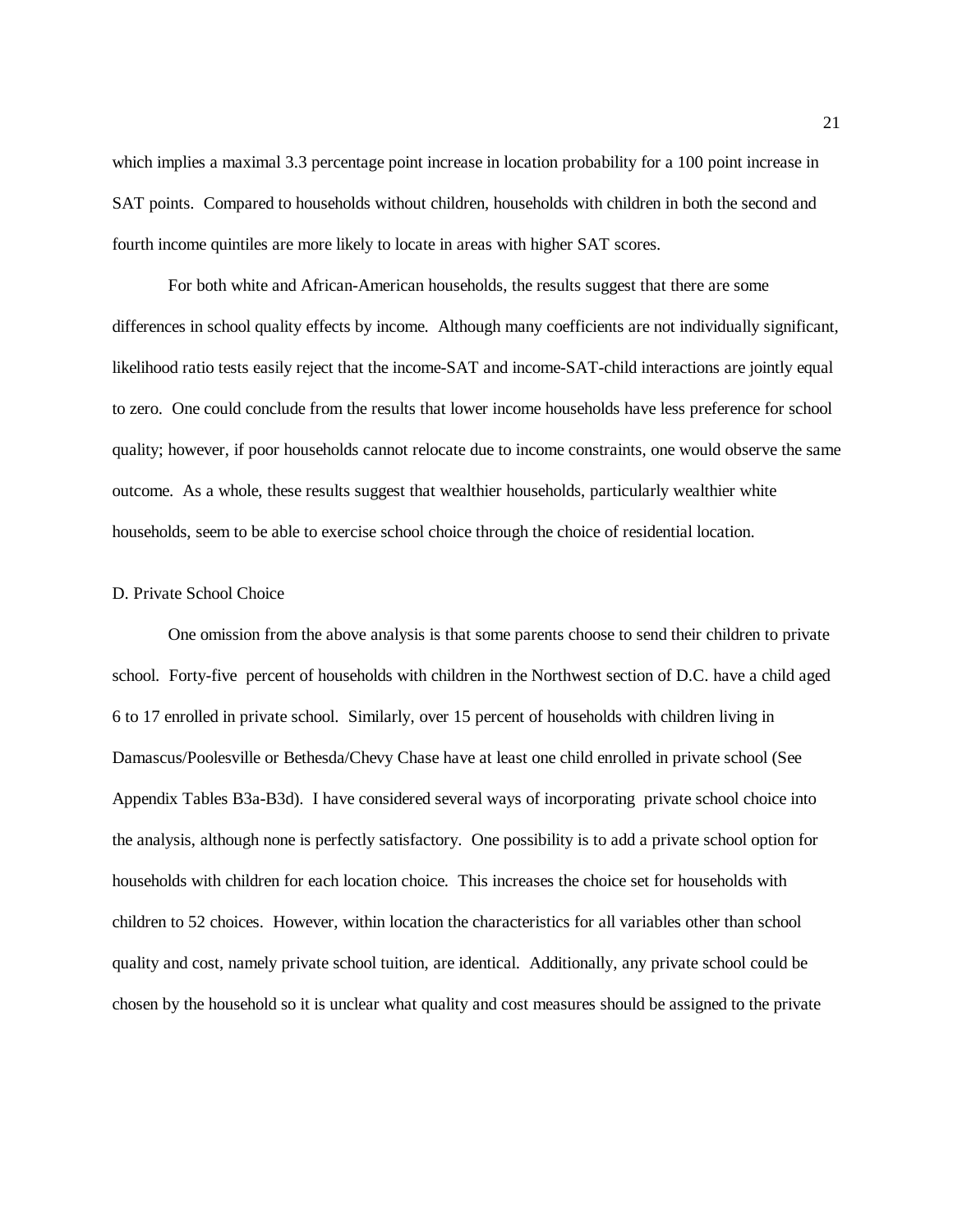school alternative. $25$ 

In an attempt to assess how private school choices may be affecting the above results, I re-estimate the specification of Table 5 allowing five private school choices—one for each of the locations in the District of Columbia. As a result, any household with children that sends a child to private school and locates in the District is added to the estimation sample. These households account for 86 percent of the white households choosing a private school option and 93 percent of the African-American households choosing a private option. In Figure 2, I present the proportion of households with children locating in D.C. that have at least one child enrolled in private school, by race and by income.<sup>26</sup> For either race, any differences in SAT-child effects that are found are likely to occur in the upper tail of the income distribution where higher proportions of households are sending their children to private school. This is particularly true for white households since the private school enrollment rate increases to 36 percent in the top decile. The private school enrollment rate increases more gradually with income for African-American households in the sample; however, the school quality will be more understated (when not allowing for private choices) to the extent that African-Americans are living in lower quality school districts on average. Of course, any systematic differences in the quality of private schools attended by white and African-American children make this comparison less clear and are not taken into account in the specifications.

Columns (1) and (2) of Table 6 re-estimate columns (1) and (2) of Table 5 including the households that locate in D.C. and choose a private school. In these columns, I have simply treated the households choosing private school as though they chose the public school option. I do this to see more clearly which changes in estimates arise from changes in the estimating sample and which arise from the

 $25$ Another possibility is to control for private school enrollment on the right hand side of the equation. The problem with this option is that the decisions of where to live and whether to send children to private school are likely joint decisions for many households.

 $^{26}$ The income deciles were created using the full sample of PUMS households living in the District of Columbia in 1990.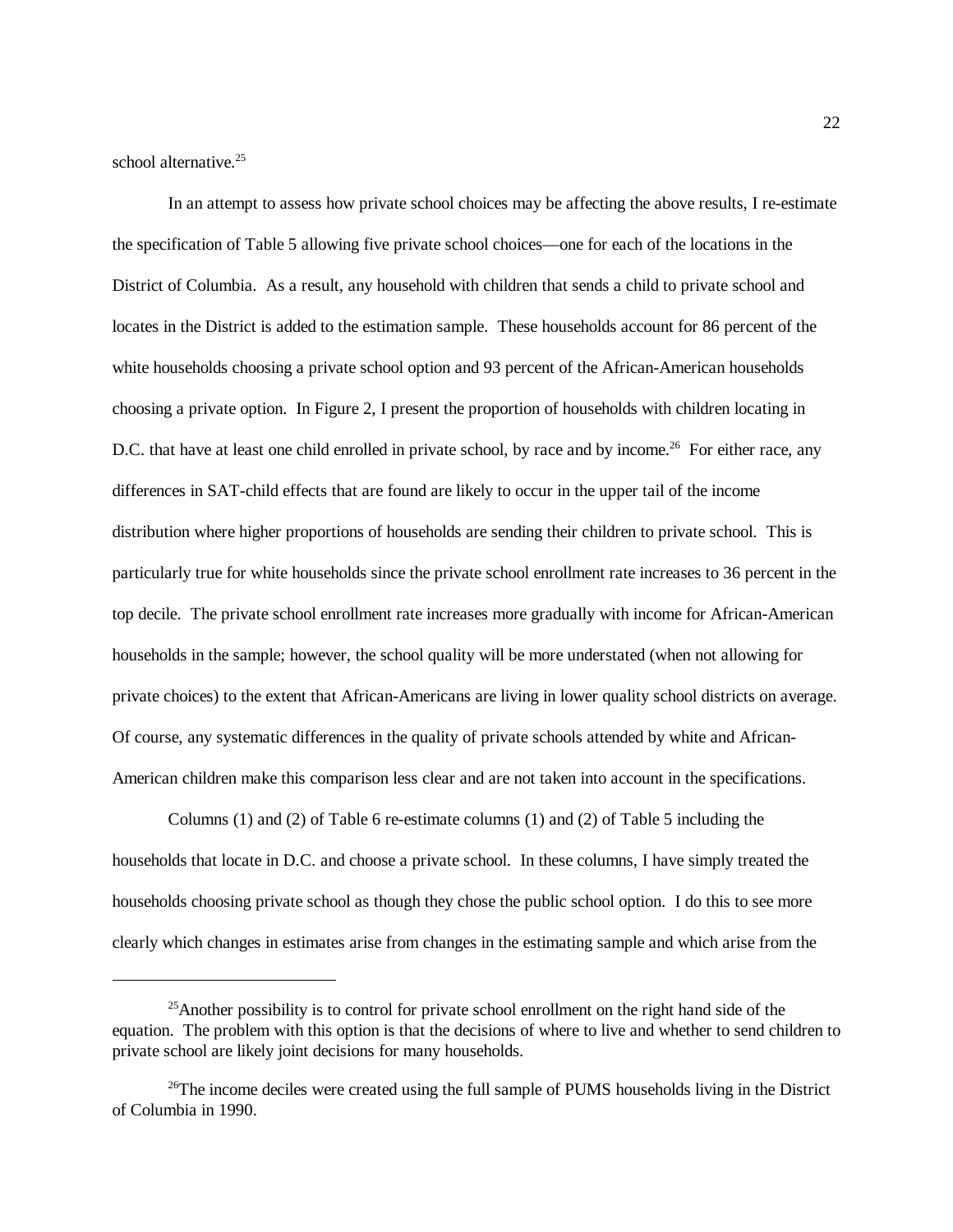change in the choice set. Very little difference results from estimating the model using the larger sample.

Columns (3) and (4) of Table 6 re-estimate columns (1) and (2) expanding the choice set to 31 for households with children. The five "new" choices are each of the location choices in the District with their respective location characteristics but using private school quality and cost measures. Since I do not observe the actual private school a child attends, only that he or she is enrolled in private school, I begin by assigning the quality and tuition cost of the average private school student in the U.S. For private school quality, I assign each of the private school choices an SAT score equal to the average SAT score for all private test-takers  $(962)^{27}$  Private school cost is median monthly rent plus one-twelfth of the enrollment weighted average tuition for private secondary schools of all types (average annual tuition  $=$  \$4,708) (National Center for Education Statistics (1995)). Thus, all private school choices have the same SAT score, but cost will vary across choices with differences in median rent. Within a location, the only difference between the public and private choice characteristics are the quality and cost variables. Because private school choices are only included for District of Columbia locations, the school quality of the private choice is always higher than that of the public choice. As a result, for all households choosing private schools in the columns (1) and (2) estimations, the SAT score is understated relative to the private school average.

The estimates in column (3) for white households show a noticeable decrease in the base SAT effect from positive and statistically significant to negative and statistically significant. For African-American households the base SAT coefficient also decreases and becomes negative and statistically significant. The SAT-income quintile interactions change little for either sample; however, both samples show a large increase in the SAT-child-income interaction effect for households in the highest income quintile. This result is consistent with the earlier observation that school quality would be understated for

 $27$ This average is from 1997 for religious and independent school test-takers, converted to the old SAT score scale. (The College Board (1997a, 1997b)).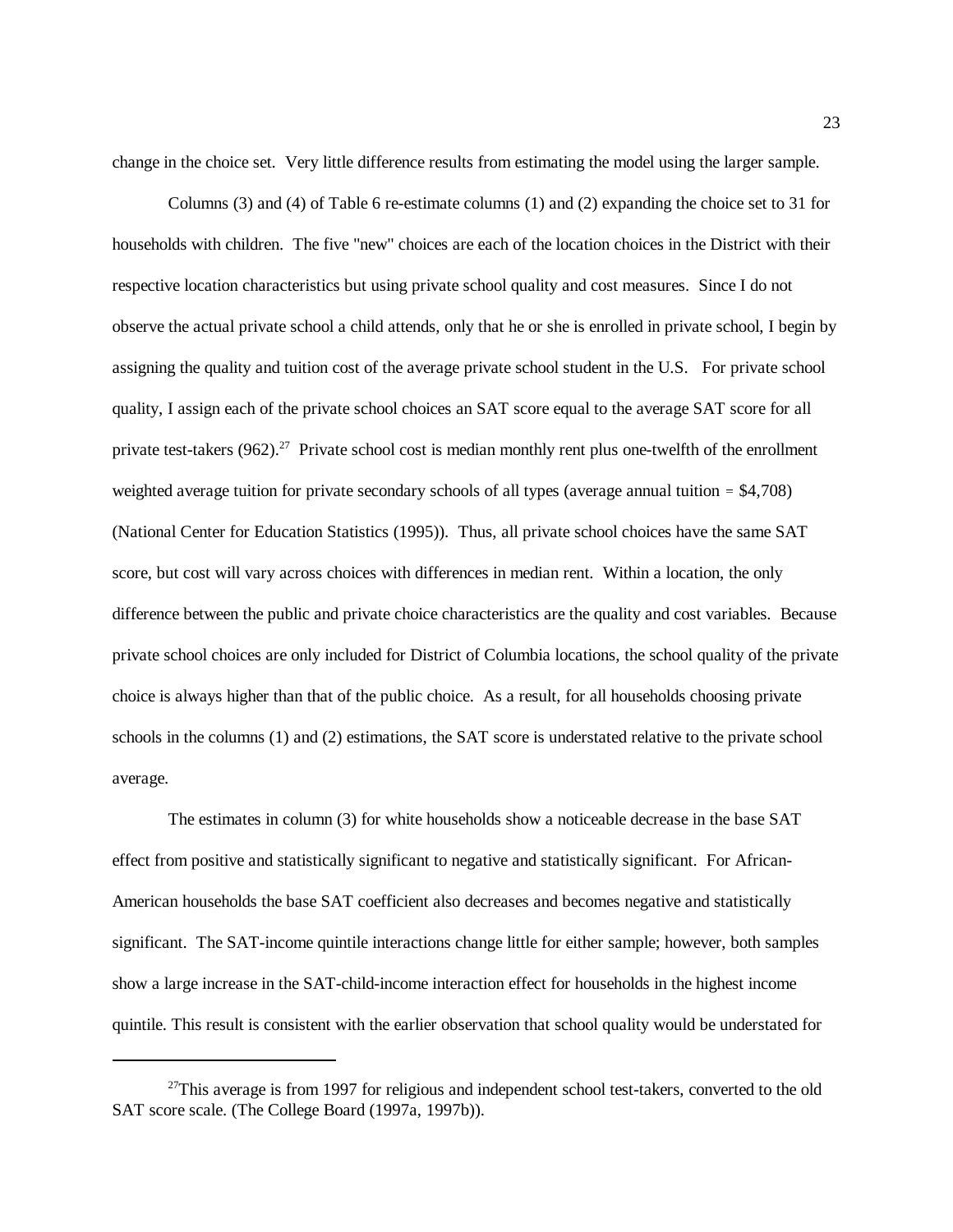all households choosing private school and living in the District. For white households with children, all income quintiles show net positive effects of SAT scores on location probability relative to households without children. For African-American households, the same is true for all but the third income quintile; however, any positive effect of SAT for households with children relative to households without children is still quite small.

Looking at a guidebook for private schools in the Washington, D.C. area, the private secondary schools located in the District of Columbia have higher than average tuition (See Coerper and Mersereau (1995)). Assuming higher average tuition reflects higher average quality, columns (5) and (6) simply reestimate the specification of columns (3) and (4) using a higher quality and higher cost private school option. The hypothetical high quality, high cost option gets an average SAT score of 1100 and tuition of \$8,000. The SAT score was chosen to be above the highest quality public school choice in the area, Bethesda/Chevy Chase, and the tuition is approximately equal to the median tuition for private secondary schools in  $D.C.^{28}$  For both white and African-American households the results show decreased importance of school quality for all but the bottom income quintile for households with children. However, the monthly cost coefficient also declines so I will compare the estimates more directly below using the willingness-topay calculations.

#### **V. Interpretation of the Results**

These multinomial logit estimates can be used to look at the results in several ways. First, I consider the effect on location choice of improving the quality of public schools in D.C. Northwest D.C. has the highest predicted probability of location for white households with and without children, followed by Central D.C. The next largest probability prediction for whites with children is Bethesda/Chevy Chase. For African-American households, the largest predicted probabilities are for the Anacostia and Northeast

 $28$ Estimated using tuition data and enrollment information from Coerper and Mersereau (1995).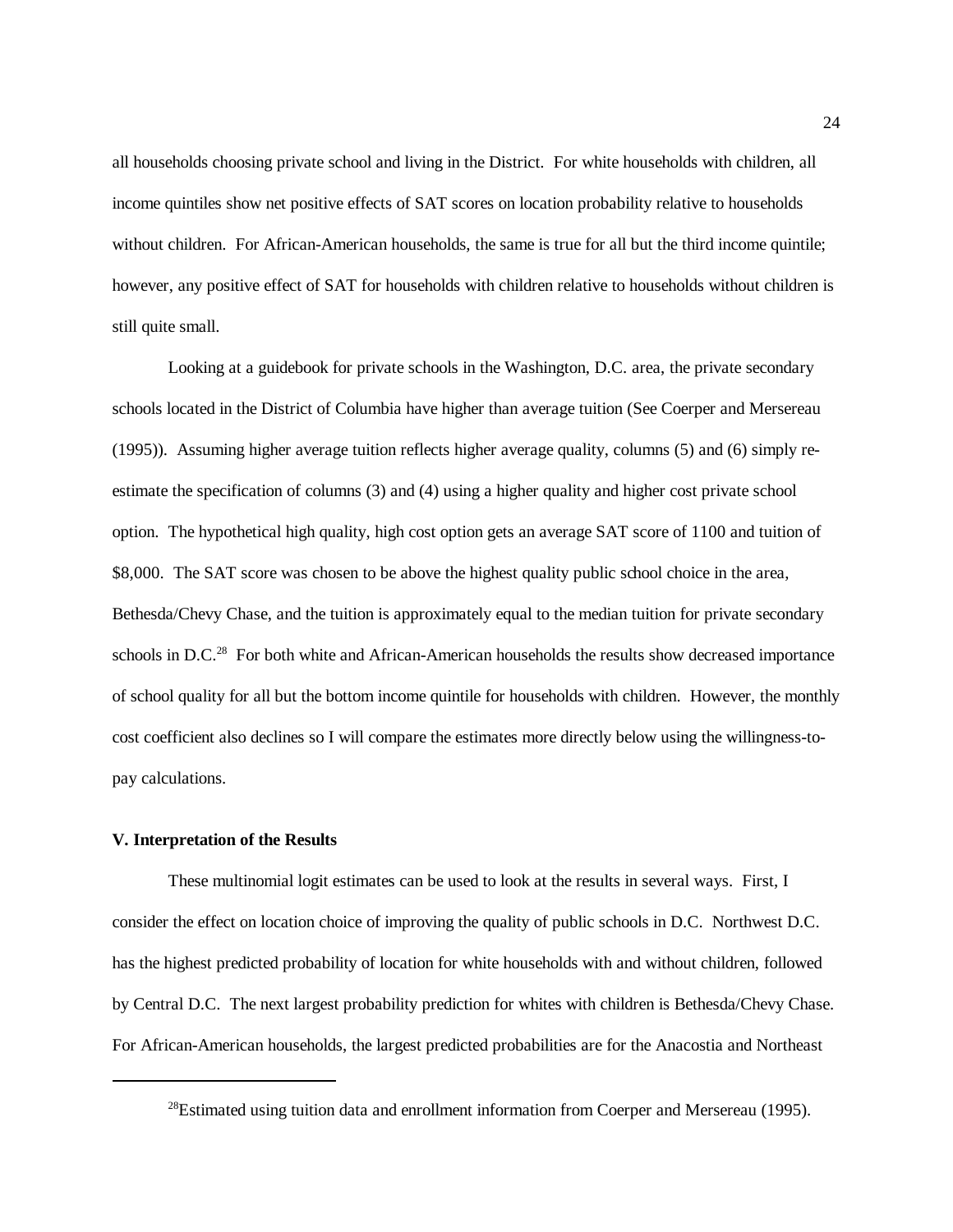sections of D.C. However, I focus on the effects of improving school quality for whites since the African-American results imply a net negative effect on location probabilities for all but the fourth income quintile.

Consider improving the quality of public schools in Northwest D.C. In 1997 a 100 point increase in SAT score from 50 points below the national mean to 50 points above the mean moves a student from the fortieth to the fifty-ninth percentile (The College Board (1997)). An increase of 100 points in average SAT scores in Northwest D.C. would increase the average predicted probability for white households with children by 13.2 percentage points. For households without children the predicted increase is smaller at 8.8 percentage points.29 Bethesda/Chevy Chase has the highest location probability outside of the District, and increasing the school quality of Northwest D.C. decreases the probability that households with children locate in Bethesda/Chevy Chase by 1.9 percentage points.<sup>30</sup>

Given the coefficient estimates from the indirect utility functions, one can calculate an estimate of the average willingness to pay for school quality, in this case SAT points.<sup>31</sup> Rewrite the estimated indirect utility function as follows:

$$
V_{hj} = f_h(SAT) + g_h(median \ rent) + X\beta,
$$
\n(8)

where  $f_h(SAT_j)$  is the piece of indirect utility that is a function of SAT scores,  $g_h(\text{median rent}_j)$  is the piece

 $29$ For the District of Columbia, improving the quality of the public schools may have the additional positive effect of helping to increase the tax base of the District. The population of D.C. has decreased over the last several years. Although not all of the decrease may be attributed to poor school quality, these results suggest that improving the quality of the public schools may encourage more households to remain in the District.

<sup>&</sup>lt;sup>30</sup>The effects on location probabilities for all other choices will be even smaller because the predicted location probabilities are small initially.

 $31$ This method of calculating willingness-to-pay fails to recognize the possibility that households may change their choices if one location improves its school quality. McFadden (1995) proposes calculating mean willingness-to-pay using equivalent variation and suggests a way for measuring willingness-to-pay by equivalent variation when indirect utility is non-linear in income. At this point, I have not compared my calculations to the McFadden technique.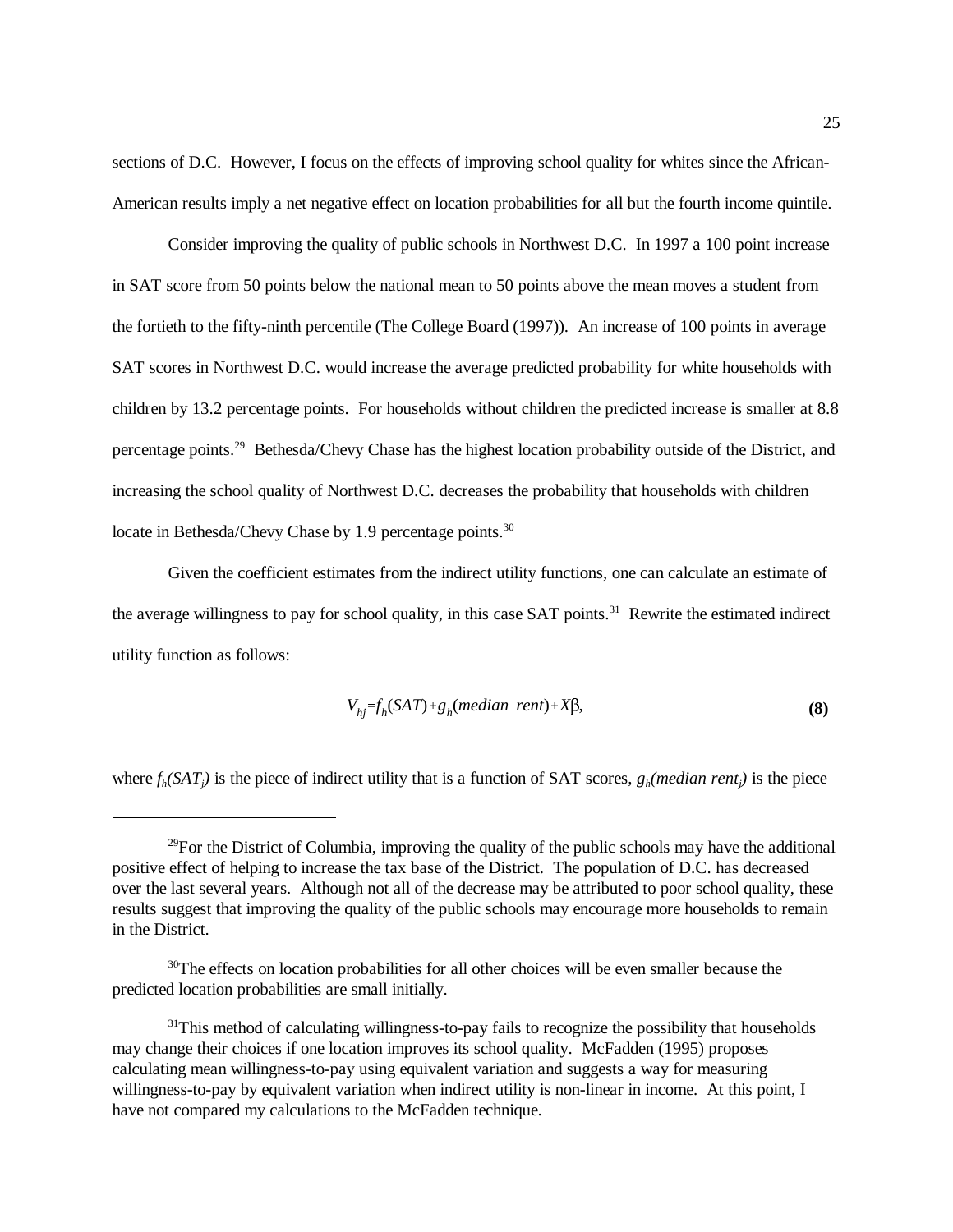of indirect utility that is a function of median rent, and  $X\beta$  represents everything else. I subscript the functions by *h* since they will vary with household composition and income. Next, I calculate the willingness to pay for SAT points as  $\partial \text{median rent}/\partial \text{SAT}$  using the implicit function theorem. This equals  $-f_h'(SAT)/g_h'(median rent)$ . Using the estimates from column (1) of Table 5,

$$
-\frac{f_h'(SAT)}{g_h'(median\,\,rent)} = \frac{g_h'(median\,\,rent)}{0.369 + 0.196 \cdot 1(chilad < 18) + 0.254 \cdot Q5 + 0.328 \cdot 1(chilad < 18) \cdot Q5}{-0.191} \tag{9}
$$

for a household with children with income in quintile 5, where *Q*5 is an indicator for a household being in the top income quintile. Since I am interested in the net willingness-to-pay relative to households without children, I subtract off the willingness-to-pay for households without children. The following table summarizes calculations of net willingness-to-pay for households with children for the top and bottom income quintiles using the specifications with and without private school choice. I also include the average estimated willingness-to-pay when school quality effects are not allowed to vary with income. The discussion focuses on the results for white households because African-Americans in the bottom and top income quintiles appear to have negative willingness-to-pay for school quality in the specification without private school choice.32

 For the estimates by income quintile, the standard errors are quite large and thus I cannot reject that willingness-to-pay for school quality is equal to zero.<sup>33</sup> This reflects the imprecision of the underlying estimates, however, and when willingness-to-pay for school quality is calculated from the estimation without variation by income quintile, the standard error is much smaller.

 $32$ None of the willingness to pay calculations for African-American households are large or statistically significant.

<sup>&</sup>lt;sup>33</sup>Standard errors were estimated using the delta method.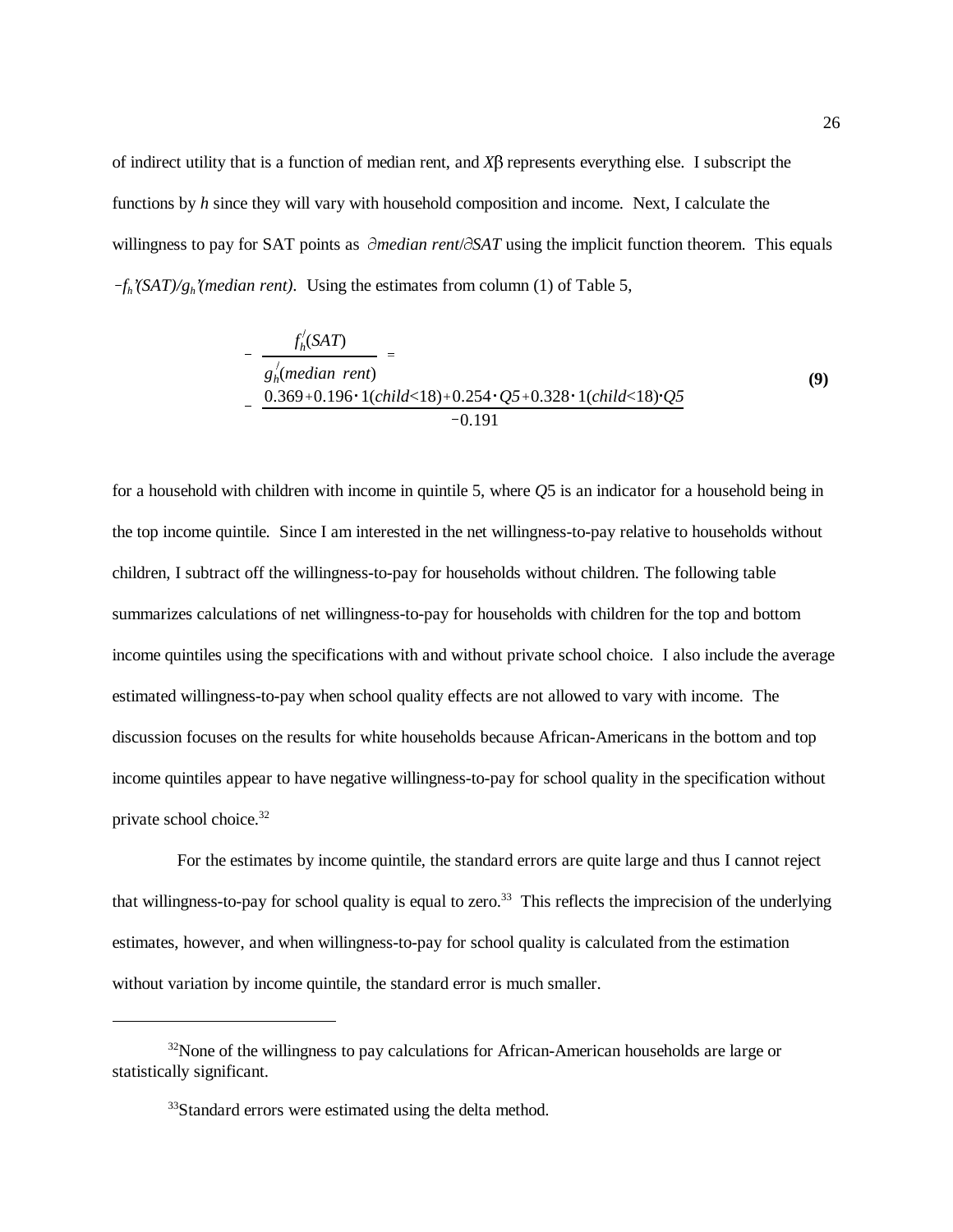|                                |                      | White<br>Households |
|--------------------------------|----------------------|---------------------|
|                                | Income<br>quintile 1 | \$1,231<br>(1359)   |
| No Private<br>School<br>Choice | Income<br>quintile 5 | \$3,298<br>(4026)   |
|                                | Average              | \$2,646<br>(1108)   |
| Allowing                       | Income<br>Ouintile 1 | \$163<br>(5764)     |
| Private<br>School<br>Choice    | Income<br>Quintile 5 | \$3,572<br>(2148)   |
|                                | Average              | \$1,700<br>(471)    |

## **What Households with Children Are Willing to Pay per Year for 100 SAT Points (Standard Errors)**

 Compared to households in the fifth income quintile without children, households in the fifth income quintile with children would be willing to pay on average \$274 more per month for 100 additional SAT points, or \$3,292 per year. This same calculation using the estimates from column (3) of Table 3 implies an average willingness-to-pay for SAT points of \$2,646 per year per 100 points for households with children in all income quintiles. This amount is net of the average willingness-to-pay for SAT points for households without children. Households with children in the lowest quintile are estimated to be willing to pay \$1,231 per year more than households in the same income group without children. When the private school choices within D.C. are included, net willingness-to-pay for school quality is estimated to be only \$163 per year for households with children in the bottom quintile and rises to \$3,572 for households in the top income quintile.<sup>34</sup> For comparison, the average willingness to pay for school quality is \$1,700 per year

 $34$ For private schools I use the coefficient estimates from column (3) of Table 6 to calculate willingness-to-pay for the first and fifth income quintiles.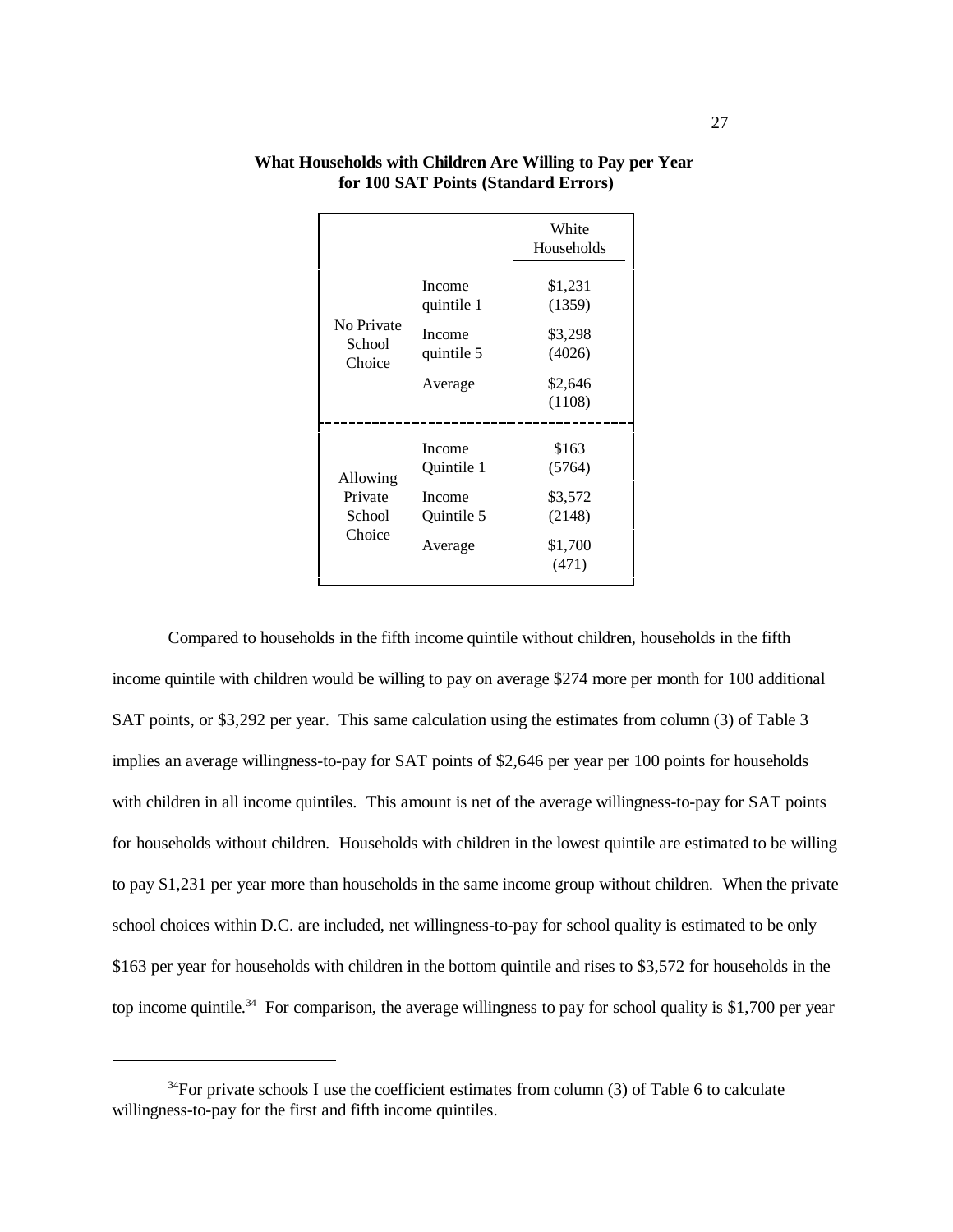per 100 SAT points.<sup>35</sup>

One way to consider the plausibility of these estimates is to look at the tuition costs and SAT averages of private schools in the D.C. area. Private high school tuition is often more than three times this \$3,292 estimate and only falls below \$4,000 for two high schools inside the District of Columbia. (Coerper and Mersereau (1995)) When I include high schools located outside the District, there are several more schools with tuition under \$4,000, but many are still much higher. While I do not have SAT information for these specific schools, nationally the SAT average for private independent schools is 93 points higher than the national public school SAT average, and the SAT average for religious private schools is only 29 points higher (The College Board (1997a, 1997b)). D.C. Public Schools have average SAT scores below the national public average so the gains to sending a child to private school may be closer to 160 points. Given these facts, it is not implausible that parents in the top income quintile are willing to pay nearly \$3,300 to gain 100 SAT points.

# **VI. Conclusion**

White households seem to exercise some school choice through location choice. On average, households with children have a greater likelihood of moving to an area with higher SAT scores than households without children. When I allow these effects to vary with income quintile, the coefficients are not individually statistically significant, but I can reject that the income quintile effects for households with children are jointly zero. While it is impossible to say whether the observed amount of choice is the "right" amount of choice, the willingness-to-pay estimates seem plausible given the tuition costs of private schools in the area.

The story for African-American households is much less clear. The counterintuitive results cannot

<sup>&</sup>lt;sup>35</sup>The estimates allowing for private school choice without variation by income category are not shown in the paper, but they are consistent with the column (3) results of Tables 3 and 4.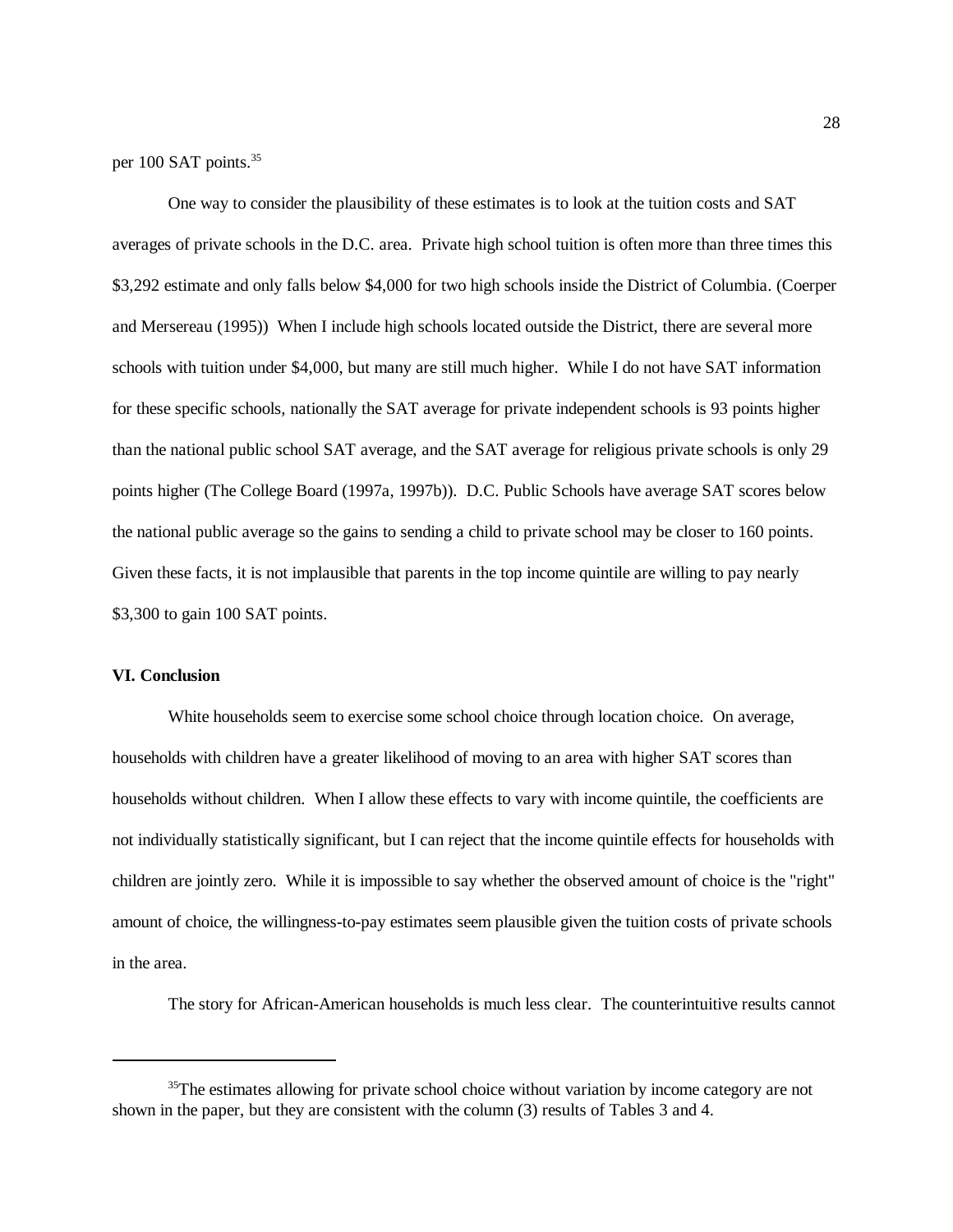be explained by simple income effects and likely result from a complex combination of income and effective choice sets. While on the surface these results may suggest that an education voucher program is useful, several other factors including tuition cost and race need to be taken into consideration.

In the fall of 1997, Congress was considering an education voucher program for D.C. for households earning less than 185 percent of the poverty line (approximately \$30,000 for a family of four in 1997<sup>36</sup>). The District of Columbia Student Opportunity Scholarship Act of 1997 would have provided vouchers paying a maximum of \$3,200 toward tuition and fees (including transportation) at public, private, or independent schools located in D.C., Montgomery County, Prince George's County, Arlington County, Fairfax County, Alexandria City, or Falls Church City. As noted above, there are only two high schools in the District with tuition below \$4,000 and only one has tuition below the \$3,200 limit. While there are more high schools in this tuition range outside of the District, transportation costs will not be insignificant. In sum, it would have been difficult for the low income households that qualified for the program to find affordable schools using the tuition voucher. In addition, if the African-American results on race reflect preferences for living in areas with high percentages of African-Americans, these preferences may also carry over to preferences in the racial composition of schools. If this is the case, expanding school choice to more public and private schools in the area may not add many choices that parents really prefer.

<sup>36</sup>Department of Health and Human Services (1997)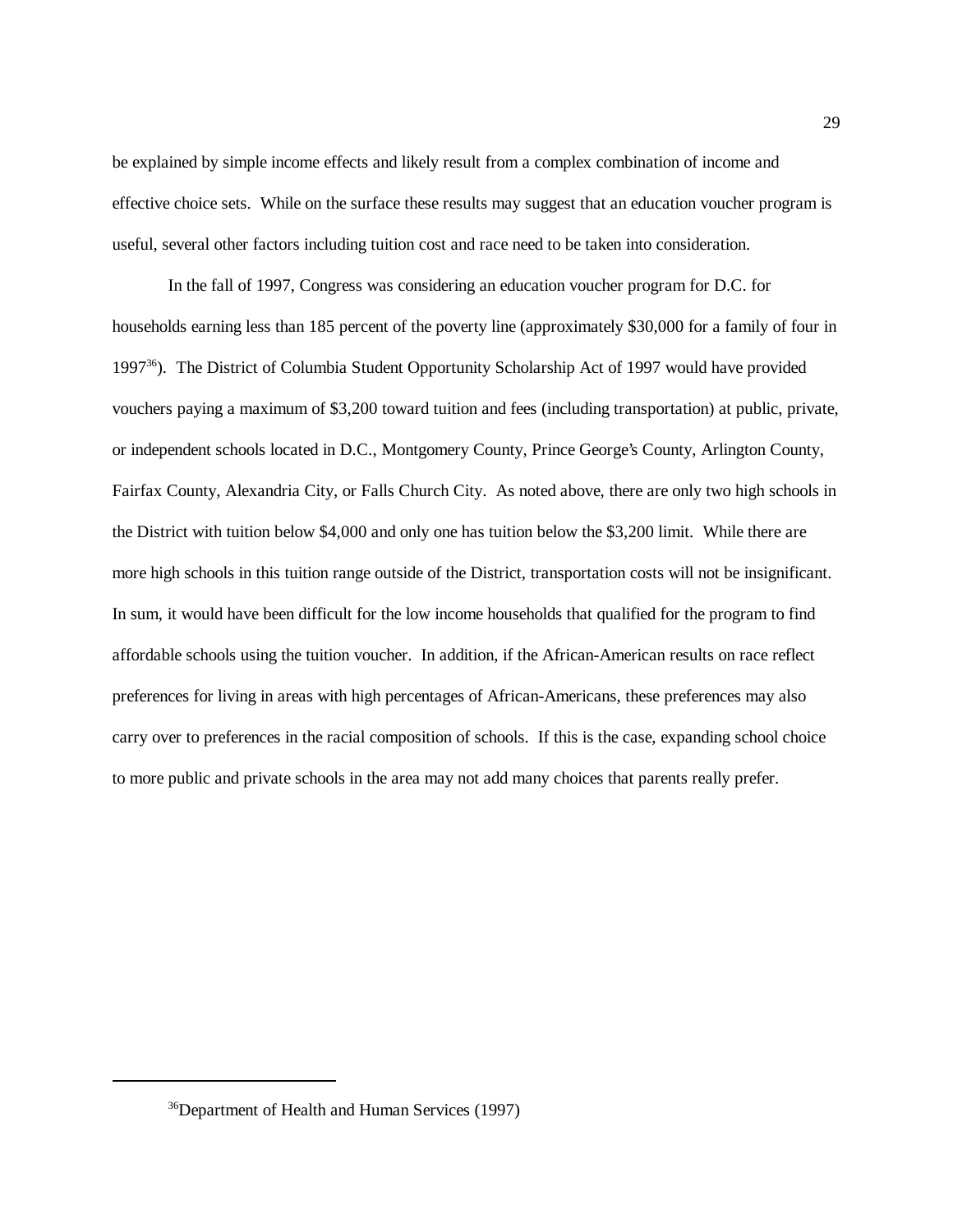## **References**

- ADC of Alexandria, Inc. 1996. *A Guide to Montgomery County Public Schools, School Years 1996-1997: Secondary*.
- Armor, David J. and Brett M. Peiser. 1997. *Competition in Education: A Case Study of Interdistrict Choice.* Boston: Pioneer Institute for Public Policy Research.
- Berry, Steven T. 1994. "Estimating Discrete-Choice Models of Product Differentiation," *RAND Journal of Economics.* 25(2) pp. 242-262.
- Black, Sandra. 1997. "Do Better Schools Matter? Parental Valuation of Elementary Education." Federal Reserve Bank of New York Research Paper No. 9729.
- Bogart, William T. and Brian A. Cromwell. 1997. "How Much More is a Good School District Worth?" *National Tax Journal.* 50(2) pp. 215-232.
- Census of Population and Housing, 1990a: Public Use Microdata Samples U.S. [machine-readable data files] Prepared by the Bureau of the Census. Washington, D.C.: The Bureau, 1992.
- Census of Population and Housing, 1990b: Public Use Microdata Sample U.S. Technical Documentation. Prepared by the Bureau of the Census. Washington, D.C.: The Bureau, 1992.
- Department of Health and Human Services. 1997. "Update of the HHS Poverty Guidelines," *Federal Register*. 62(46) pp. 10856-10859.
- The College Board. 1997a. "High School Information," *Profile of College-Bound Seniors National Report*. http://www.collegeboard.org/index\_this/sat/html/cbttyp97.html.
- The College Board. 1997b. "SAT I-Composite (V+M) Test Score Distributions and Percentiles for 1997 College-Bound Seniors, Total Test Takers," *Profile of College-Bound Seniors National Report*. http://www.collegeboard.org/index\_this/sat/html/totlvm97.html.
- Coerper, Lois H. and Shirley W. Mersereau. 1995. *Independent School Guide for Washington, D.C. and Surrounding Area.* Chevy Chase, MD: Independent School Guides.
- District of Columbia Financial Responsibility and Management Assistance Authority.1997. Report on D.C. Public Schools Performance. http://www.nubian.com/dcfra/newinfo/edreform3.html
- Hausman, Jerry and Daniel McFadden. 1984. "Specification Tests for the Multinomial Logit Model," *Econometrica* 52(5) pp. 1219-1240.
- Hoxby, Caroline Minter. 1994. "Does Competition Among Public Schools Benefit Students and Taxpayers?," NBER Working Paper # 4979.
- Lankford, Hamilton and James Wyckoff. 1997. "The Effect of School Choice and Residential Location on the Racial Segregation of Elementary Students." Working Paper, State University of New York-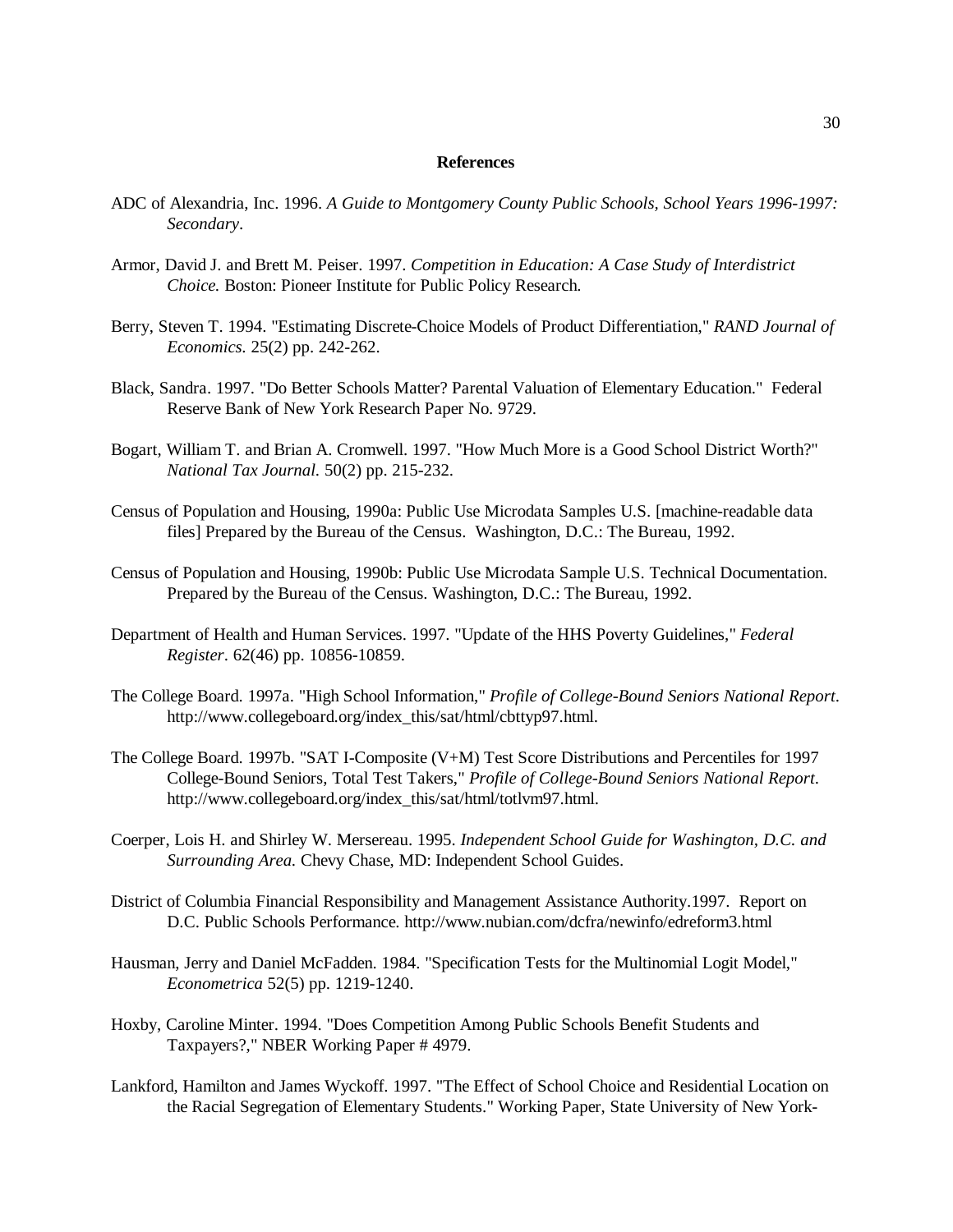Albany.

Maryland Comptroller of the Treasury, Income Tax Division. 1984. *1984 Summary Report*.

- Maryland Department of Fiscal Services. 1989. *Local Government Finances in Maryland, Year Ended June 30, 1989.*
- McArthur, Edith, Kelly W. Colopy, and Beth Schlaline. 1995. "Use of School Choice," Education Policy Issues: Statistical Perspectives. National Center for Education Statistics.
- McFadden, Daniel. "Modelling the Choice of Residential Location," in *Spatial Interaction Theory and Planning Models.* ed. by A. Karlqvist, L. Lundqvist, F. Snickars, and J. Weibull. New York: North-Holland Publishing, 1978.
- McFadden, Daniel. 1981 "Econometric Models of Probabilistic Choice," in *Structural Analysis of Discrete Data*. Ed. By Charles Manski and Daniel McFadden. Cambridge: MIT Press.
- McFadden, Daniel 1995. "Computing Willingness-to-Pay in Random Utility Models," Working Paper. Department of Economics, University of California, Berkeley.
- Musgrave, Richard A. 1939. "The Voluntary Exchange Theory of Public Economy," *The Quarterly Journal of Economics*. February. 213-237.
- National Center for Education Statistics, 1995. *Digest of Education Statistics.* Washington, D.C.: U.S. Department of Education, Office of Educational Research and Improvement.
- Office of Criminal Justice Plans and Analysis. 1990. *1990 Crime and Justice Report for the District of Columbia*. Government of the District of Columbia.
- Park, Jin Heum. 1994. "Estimation of Sheepskin Effects and Returns to Schooling Using the Old and the New CPS Measures of Educational Attainment" Industrial Relations Section Princeton University Working Paper #338.
- Rouse, Cecilia Elena. 1998. "Private School Vouchers and Student Achievement: An Evaluation of the Milwaukee Parental Choice Program" *Quarterly Journal of Economics*. 113(2): 553-602.
- Samuelson, Paul A. 1954. "The Pure Theory of Public Expenditure," *The Review of Economics and Statistics.* 36(4) pp.387-389.
- Samuelson, Paul A. 1955. "Diagrammatic Exposition of a Theory of Public Expenditure," *The Review of Economics and Statistics.* 67(4) pp. 350-356.
- Tiebout, Charles M. 1956. "A Pure Theory of Local Expenditures," *Journal of Political Economy.* 64(5) pp. 416-424.
- Wells, Amy Stuart, Cynthia Grutzik, Sibyll Carnochan Catalán, Julie Slayton, and Ash Vasudeva. 1998. "Underlying Policy Assumptions of Charter School Reform: The Multiple Meanings of a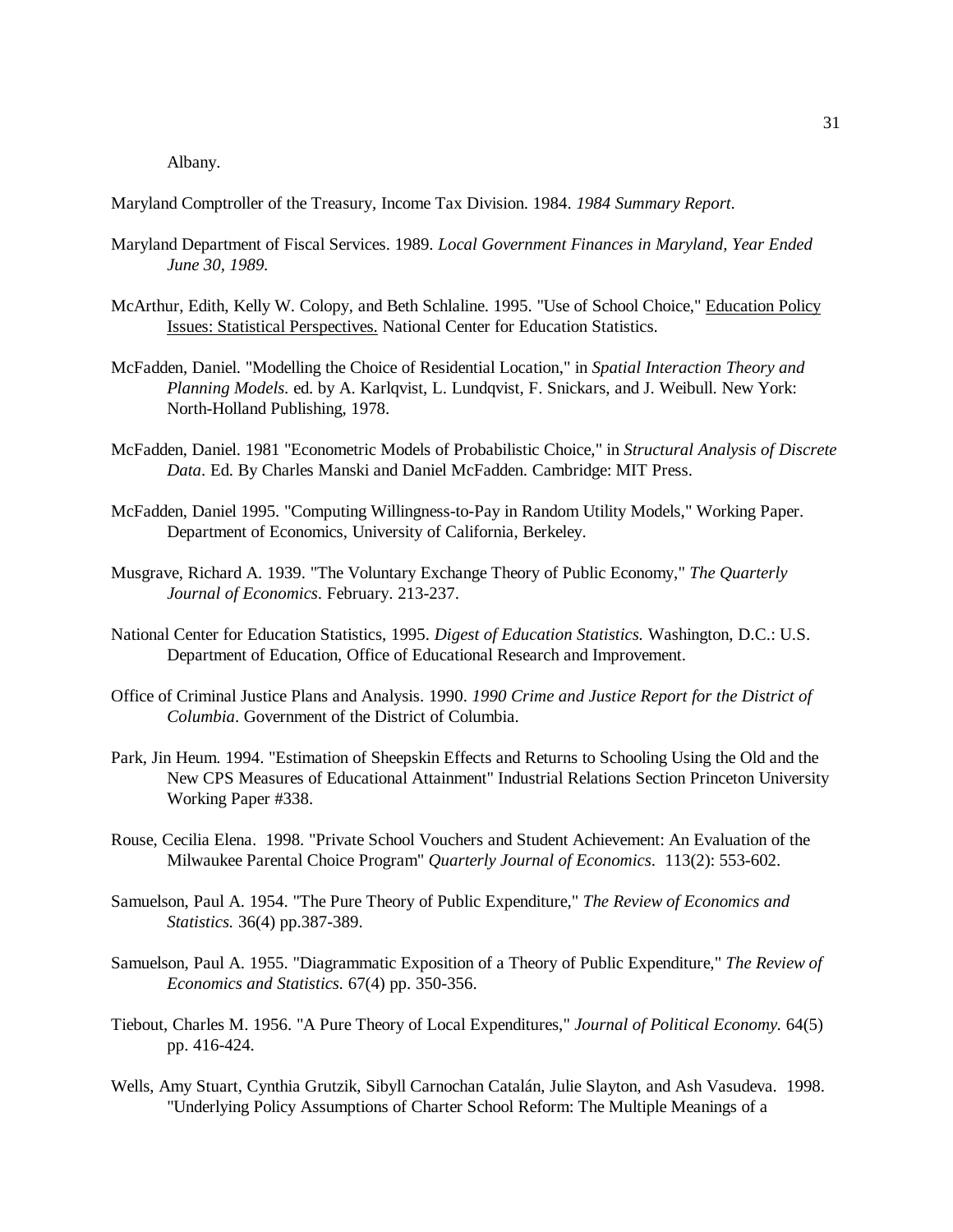Movement," University of California, Los Angeles, mimeo.

- Witte, John F., Cristopher A. Thorn, Kim M. Pritchard, and Michele Clairbourn. 1994. "Fourth-Year Report: Milwaukee Parental choice Program," University of Wisconsin mimeo.
- Witte, John F., Troy D. Sterr, and Christopher A. Thorn. 1995. "Fifth-Year Report: Milwaukee Parental Choice Program." University of Wisconsin mimeo.
- U.S. Bureau of the Census. 1987. *1987 Census of Governments Compendium of Government Finances.* Vol. 4. No. 5 U.S. Department of Commerce, Bureau of the Census.
- U.S. Bureau of the Census. 1993. *Government Finances: 1990-1991,* Series GF/91-5. Washington, D.C.: U.S. Government Printing Office.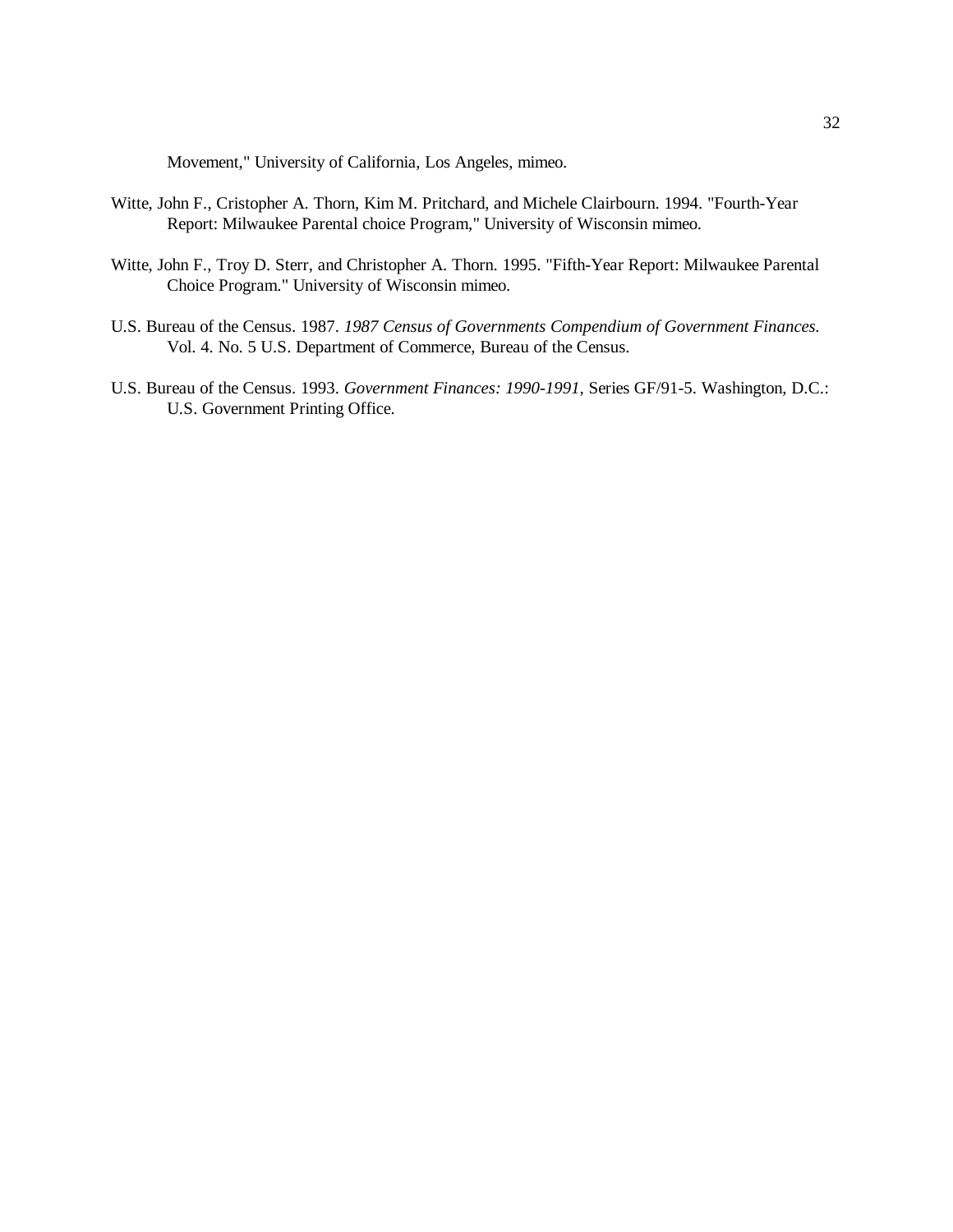|                                                      | District of<br>Columbia 1985<br>(1) | D.C. MSA in<br>1990<br>(2)   | D.C. in 1985 and D.C. in 1985 and<br>D.C. MSA in<br>1990: Whites<br>(3) | D.C. in 1985 and<br>D.C. MSA in<br>1990: African-<br>Americans<br>(4) |
|------------------------------------------------------|-------------------------------------|------------------------------|-------------------------------------------------------------------------|-----------------------------------------------------------------------|
| Household Income                                     | 52,573                              | 52,813                       | 81,804                                                                  | 38,911                                                                |
|                                                      | [53044]                             | [53782]                      | [73437]                                                                 | [33131]                                                               |
| Householder age                                      | 48.3                                | 49.7                         | 49.1                                                                    | 50.1                                                                  |
|                                                      | [17.3]                              | [17.2]                       | [17.5]                                                                  | [17.1]                                                                |
| Householder's education                              | 13.2                                | 13.0                         | 15.1                                                                    | 12.0                                                                  |
|                                                      | [3.5]                               | [3.5]                        | $[3.2]$                                                                 | $[3.2]$                                                               |
| % with children under 18                             | 29.4                                | 30.1                         | 18.3                                                                    | 35.8                                                                  |
|                                                      | [45.6]                              | [45.9]                       | [38.7]                                                                  | [47.9]                                                                |
| % with children under 10                             | 22.6                                | 22.9                         | 14.2                                                                    | 27.0                                                                  |
|                                                      | [41.8]                              | [42.0]                       | [35.0]                                                                  | [44.4]                                                                |
| % with children under 6                              | 15.6                                | 15.5                         | 10.5                                                                    | 17.9                                                                  |
|                                                      | [36.3]                              | [36.2]                       | [30.7]                                                                  | [38.4]                                                                |
| % African-American                                   | 63.2<br>[48.2]                      | 67.6<br>[46.8]               |                                                                         |                                                                       |
| % White                                              | 33.6<br>[47.2]                      | 29.4<br>[45.5]               | $90.6^{\mathrm{a}}$<br>[29.1]                                           |                                                                       |
| % of households with<br>children in private school b | 10.2<br>[30.3]<br>$(N=3880)$        | 10.6<br>[30.9]<br>$(N=3530)$ | 25.3<br>[43.5]<br>$(N=718)$                                             | 7.1<br>[25.6]<br>$(N=2812)$                                           |
| N                                                    | 12,805                              | 11,454                       | 3,865                                                                   | 7,589                                                                 |

**Table 1 Selected Household Characteristics**

Notes: Household income in 1995 dollars. All means are weighted using household weights from the Census. Columns (3) and (4) are not the estimation samples. See Appendix Table B1 for statistics on the samples used for estimation. Standard deviations are in brackets.

<sup>a</sup> The remaining households are: 4.0 percent Asian; 0.6 percent Native American, Eskimo, or Aleut; and 4.8 percent other.

b Percentages are conditional on having children under 18 in the household. Number of households with children is given in parentheses.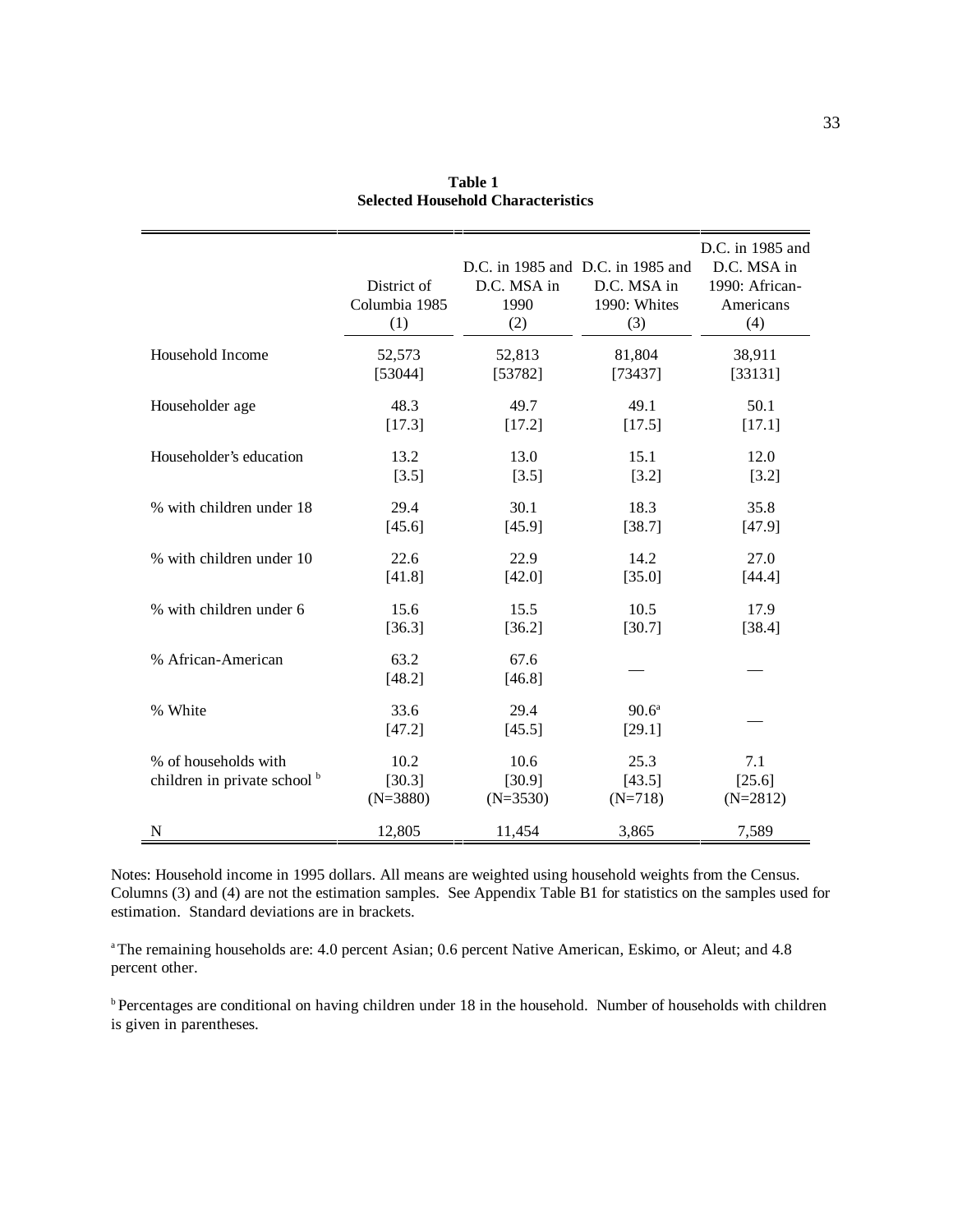|                                                                      |                  | Only Interacting SAT with Child |                      |                       | <b>Interacting Child Indicator with</b> |
|----------------------------------------------------------------------|------------------|---------------------------------|----------------------|-----------------------|-----------------------------------------|
|                                                                      |                  | Indicator                       |                      |                       | All Right-Hand-Side Variables           |
|                                                                      |                  |                                 |                      | <b>Direct Effects</b> | <b>Interaction Effects</b>              |
|                                                                      | (1)              | (2)                             | (3)                  | (4)                   | (5)                                     |
| <b>SAT</b>                                                           | $-0.794$         | 0.658                           | 0.537                | 0.525                 | 0.431                                   |
| (100's of points)                                                    | (0.029)          | (0.139)                         | (0.147)              | (0.175)               | (0.317)                                 |
| SAT x 1(child $<$ 18)<br>(100's of points)                           | 0.299<br>(0.042) | 0.358<br>(0.045)                | 0.474<br>(0.046)     |                       |                                         |
| Median Rent<br>$(\$100)$                                             | 0.275<br>(0.021) | $-0.085$<br>(0.087)             | $-0.215$<br>(0.090)  | $-0.169$<br>(0.105)   | $-0.217$<br>(0.211)                     |
| Distance from D.C. in<br>miles                                       |                  | $-0.026$<br>(0.093)             | $-0.309$<br>(0.098)  | $-0.121$<br>(0.113)   | $-0.546$<br>(0.230)                     |
| Crime rate<br>(per 1 million people)                                 |                  | $-0.038$<br>(0.020)             | $-0.021$<br>(0.020)  | $-0.054$<br>(0.024)   | 0.091<br>(0.045)                        |
| Number of D.C. Metro<br><b>Stations</b>                              |                  | 0.183<br>(0.037)                | 0.154<br>(0.038)     | 0.225<br>(0.046)      | $-0.222$<br>(0.082)                     |
| Per capita county expend<br>net of education (\$1000)                |                  | 1.650<br>(0.078)                | 1.498<br>(0.096)     | 1.603<br>(0.112)      | $-0.554$<br>(0.221)                     |
| Population per km <sup>2</sup><br>$(1000)$ 's of people $)$          |                  | 0.264<br>(0.058)                | 0.290<br>(0.059)     | 0.293<br>(0.069)      | 0.068<br>(0.133)                        |
| Proportion of persons in<br>poverty                                  |                  | $-15.486$<br>(1.700)            | $-13.136$<br>(1.783) | $-16.001$<br>(2.041)  | 7.911<br>(4.514)                        |
| Proportion owner<br>occupied housing units                           |                  | $-2.545$<br>(0.443)             | $-1.504$<br>(0.464)  | $-2.580$<br>(0.561)   | 3.854<br>(1.017)                        |
| Proportion of the<br>population that is white                        |                  |                                 | 1.918<br>(0.213)     | 1.424<br>(0.250)      | 0.207<br>(0.477)                        |
| $1$ (ed <h.s. graduate)="" x<br="">proportion non-h.s. grads.</h.s.> |                  |                                 | 6.564<br>(0.772)     | 5.681<br>(0.871)      | 0.763<br>(1.792)                        |
| $1$ (ed=h.s. graduate) x<br>proportion h.s. grads.                   |                  |                                 | 5.190<br>(1.021)     | 4.361<br>(1.139)      | 3.211<br>(2.704)                        |
| $1$ (ed=some college) x<br>proportion some college                   |                  |                                 | 3.050<br>(1.482)     | 2.725<br>(1.710)      | 5.387<br>(3.789)                        |
| $1$ (ed=college graduate) $x$<br>proportion college grads.           |                  |                                 | $-0.227$<br>(0.309)  | $-0.344$<br>(0.336)   | 1.771<br>(0.899)                        |
| Number housing units<br>$(100,000)$ 's of units)                     | 0.364<br>(0.030) | 0.478<br>(0.045)                | 0.450<br>(0.046)     | 0.455<br>(0.058)      | 0.003<br>(0.094)                        |
| Log Likelihood                                                       | $-11441$         | $-7105$                         | $-6971$              |                       | $-6886$                                 |

**Table 2 Multinomial Logit Estimation of Location Probabilities for White Households**

Notes: The dependent variable is an indicator for location choice. There are 26 choices and 3,685 households in each estimation. Estimation results in columns (4) and (5) are from one estimation with all right-hand-side variables interacted with an indicator for the household having children under 18. Standard errors are in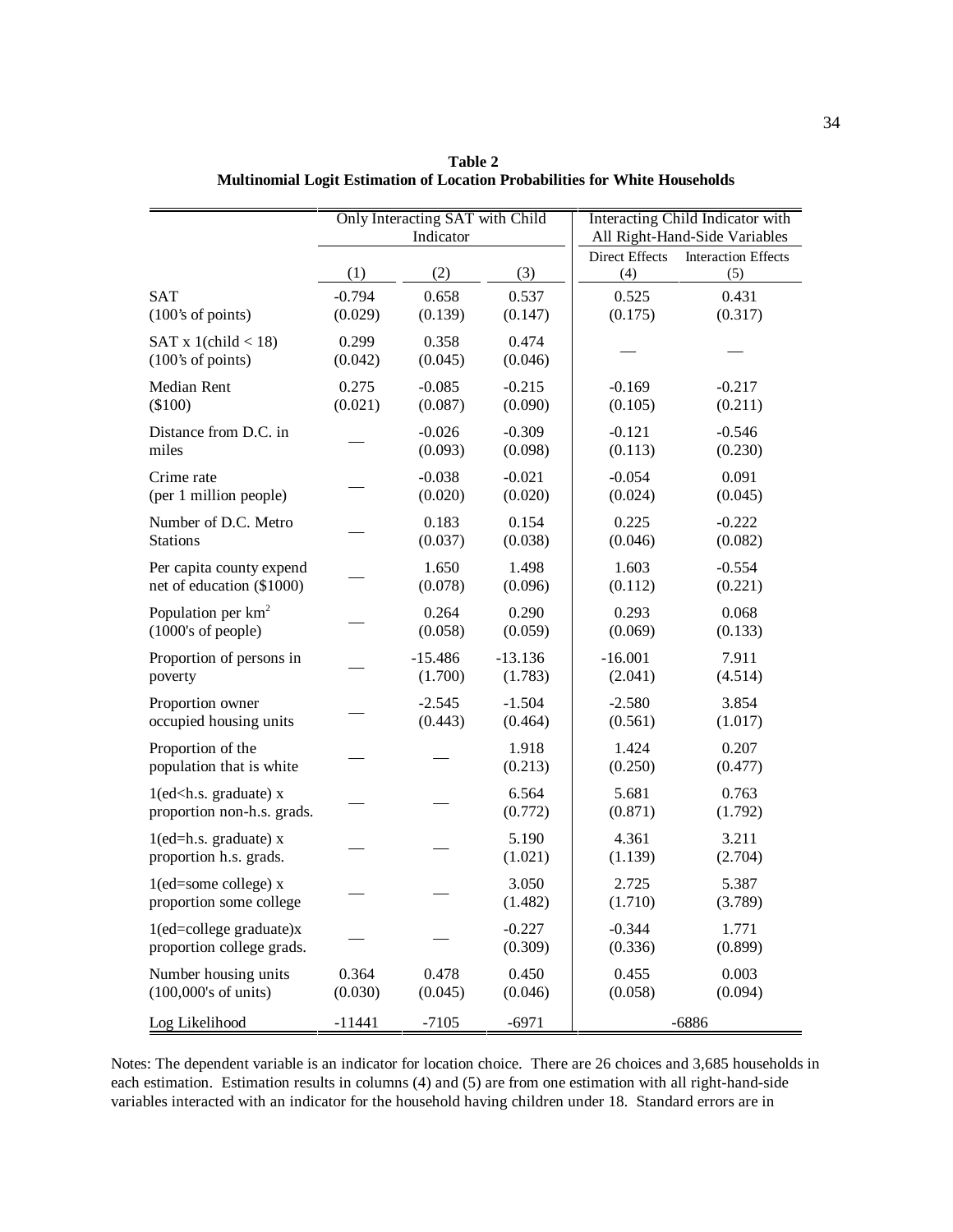parentheses.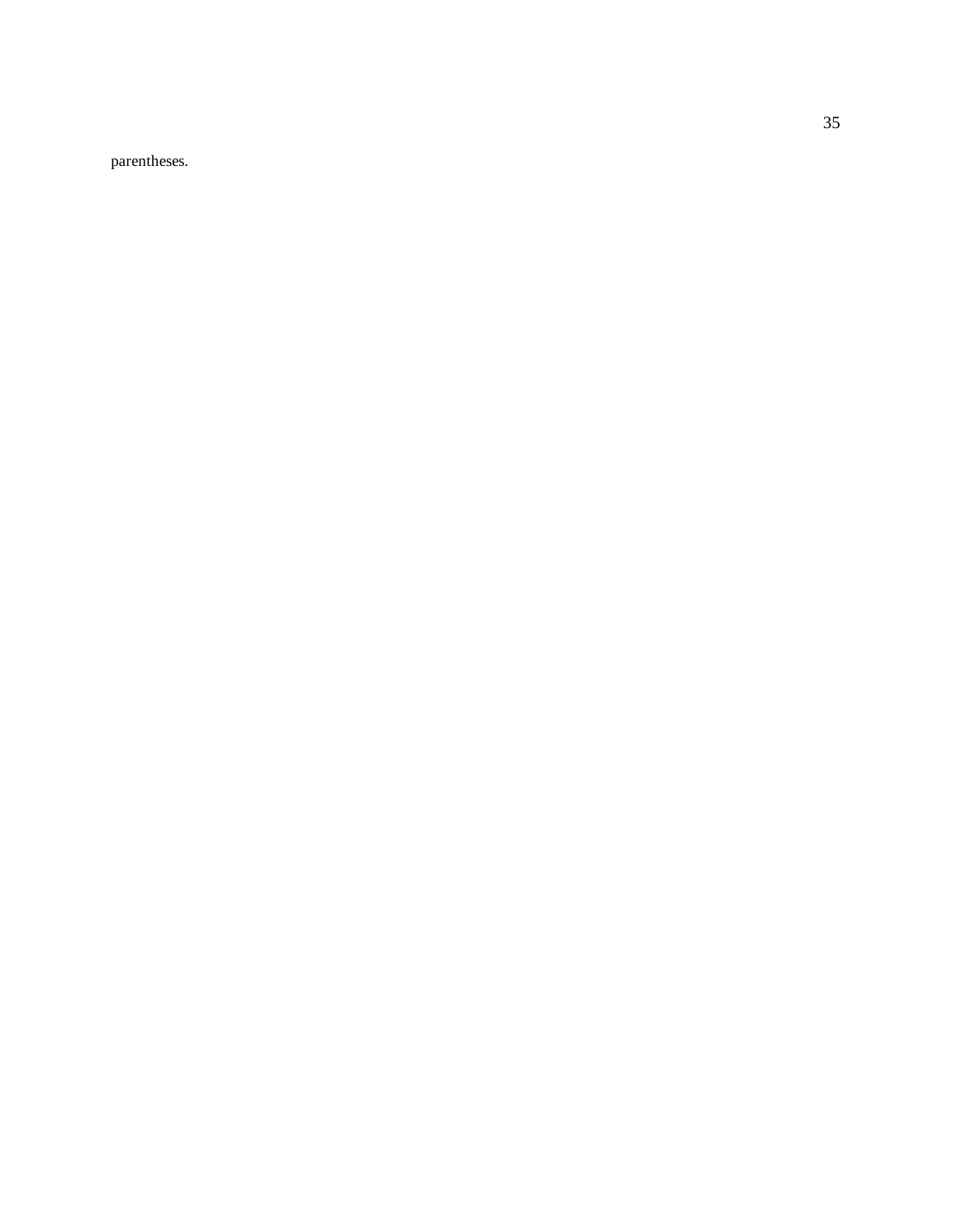|                                                                      | Only Interacting SAT with Child<br>Indicator |                     |                     | Interacting Child Indicator with<br>All Right-Hand-Side Variables |                                   |
|----------------------------------------------------------------------|----------------------------------------------|---------------------|---------------------|-------------------------------------------------------------------|-----------------------------------|
|                                                                      | (1)                                          | (2)                 | (3)                 | <b>Direct Effects</b><br>(4)                                      | <b>Interaction Effects</b><br>(5) |
| <b>SAT</b>                                                           | $-1.178$                                     | $-0.520$            | 0.027               | 0.133                                                             | $-0.009$                          |
| (100's of points)                                                    | (0.041)                                      | (0.094)             | (0.141)             | (0.185)                                                           | (0.293)                           |
| SAT x 1(child $<$ 18)<br>(100's of points)                           | $-0.071$<br>(0.034)                          | $-0.084$<br>(0.037) | $-0.044$<br>(0.037) |                                                                   |                                   |
| Median Rent                                                          | $-0.379$                                     | $-0.387$            | $-0.411$            | $-0.504$                                                          | 0.071                             |
| (\$100's)                                                            | (0.027)                                      | (0.051)             | (0.055)             | (0.072)                                                           | (0.123)                           |
| Distance from D.C. in                                                |                                              | $-0.948$            | $-0.917$            | $-1.203$                                                          | 0.356                             |
| miles                                                                |                                              | (0.116)             | (0.122)             | (0.200)                                                           | (0.260)                           |
| Crime rate                                                           |                                              | 0.040               | 0.077               | 0.100                                                             | 0.011                             |
| (per one million people)                                             |                                              | (0.017)             | (0.020)             | (0.027)                                                           | (0.043)                           |
| Number of D.C. Metro                                                 |                                              | $-0.056$            | $-0.094$            | $-0.141$                                                          | $-0.001$                          |
| <b>Stations</b>                                                      |                                              | (0.032)             | (0.035)             | (0.049)                                                           | (0.073)                           |
| Per capita county expend.                                            |                                              | 0.229               | 0.600               | 0.763                                                             | $-0.494$                          |
| net of education (\$1000)                                            |                                              | (0.053)             | (0.093)             | (0.122)                                                           | (0.192)                           |
| Population per $km^2$                                                |                                              | $-0.014$            | $-0.068$            | $-0.096$                                                          | $-0.062$                          |
| $(1,000)$ 's of people)                                              |                                              | (0.038)             | (0.042)             | (0.058)                                                           | (0.088)                           |
| Proportion of persons in                                             |                                              | 3.593               | 1.394               | 0.305                                                             | 6.844                             |
| poverty                                                              |                                              | (1.238)             | (1.269)             | (1.824)                                                           | (2.703)                           |
| Proportion owner                                                     |                                              | 0.937               | 0.204               | 0.268                                                             | 0.607                             |
| occupied housing units                                               |                                              | (0.438)             | (0.479)             | (0.673)                                                           | (1.003)                           |
| Proportion of the pop.<br>African-American.                          |                                              |                     | 0.958<br>(0.336)    | 0.563<br>(0.455)                                                  | 1.105<br>(0.683)                  |
| $1$ (ed <h.s. graduate)="" x<br="">proportion non-h.s. grads.</h.s.> |                                              |                     | 3.667<br>(0.443)    | 3.595<br>(0.561)                                                  | 0.185<br>(0.929)                  |
| $1$ (ed=h.s. graduate) x<br>proportion h.s. graduates                |                                              |                     | 4.785<br>(0.483)    | 4.433<br>(0.631)                                                  | $-0.256$<br>(0.997)               |
| $1$ (ed=some college) x<br>proportion some college                   |                                              |                     | 8.849<br>(0.909)    | 9.043<br>(1.210)                                                  | $-1.272$<br>(1.863)               |
| $1$ (ed=college graduate) x<br>proportion college grads.             |                                              |                     | 1.826<br>(0.255)    | 1.764<br>(0.304)                                                  | $-0.277$<br>(0.603)               |
| Number of housing units                                              | 0.560                                        | 0.338               | 0.298               | 0.290                                                             | 0.043                             |
| $(100,000)$ 's of units)                                             | (0.055)                                      | (0.079)             | (0.079)             | (0.105)                                                           | (0.159)                           |
| Log Likelihood                                                       | $-14214$                                     | $-13753$            | $-13532$            |                                                                   | $-13412$                          |

**Table 3 Multinomial Logit Estimation of Location Probabilities for African-American Households**

Notes: The dependent variable is an indicator for location choice. There are 26 choices and 7,374 households in each estimation. Estimation results in columns (4) and (5) are from one estimation with all right-hand-side variables interacted with an indicator for the household having children under 18. Standard errors are in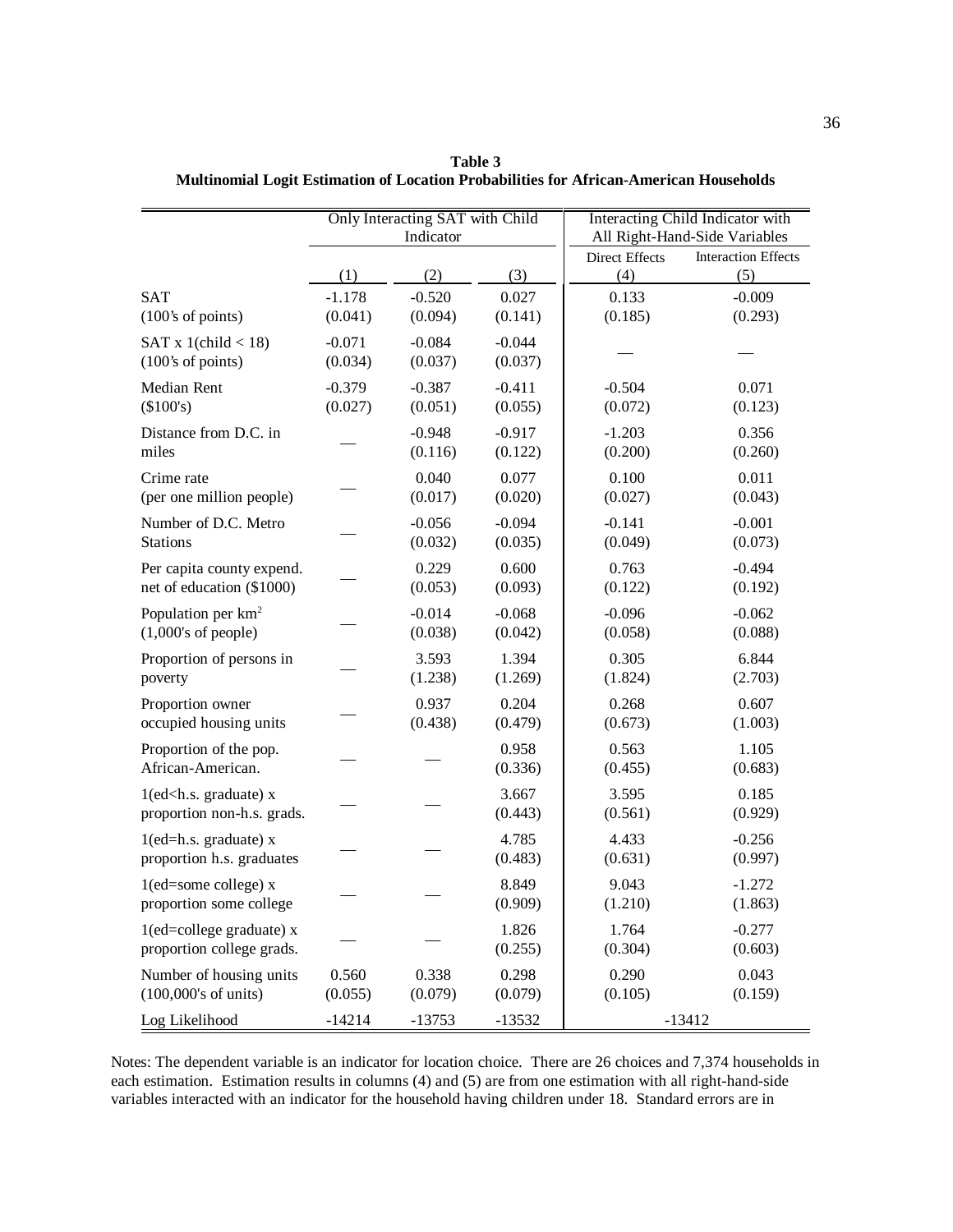parentheses.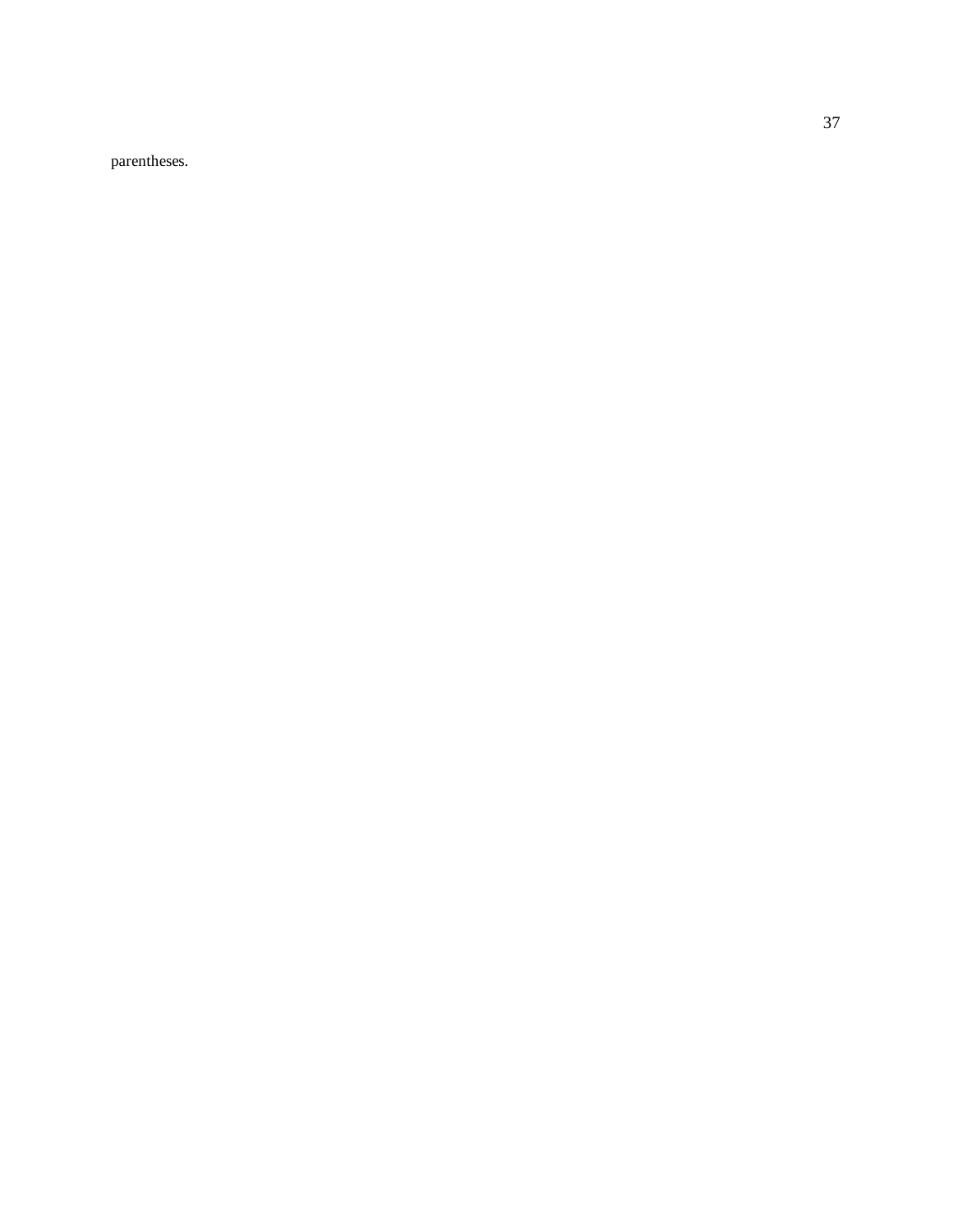|                                                                | White<br>Households<br>(1) | African-<br>American<br>Households<br>(2) |
|----------------------------------------------------------------|----------------------------|-------------------------------------------|
| SAT                                                            | 0.369                      | $-0.017$                                  |
| (100's of points)                                              | (0.162)                    | (0.148)                                   |
| SAT x $1$ (child < 18)                                         | 0.196                      | $-0.368$                                  |
| $(100)$ 's of points)                                          | (0.199)                    | (0.100)                                   |
| SAT x Q2                                                       | 0.093                      | $-0.128$                                  |
| (100's of points)                                              | (0.088)                    | (0.068)                                   |
| SAT x Q3                                                       | 0.164                      | 0.074                                     |
| $(100)$ 's of points)                                          | (0.083)                    | (0.064)                                   |
| SAT x Q4                                                       | 0.204                      | 0.010                                     |
| (100's of points)                                              | (0.080)                    | (0.066)                                   |
| SAT x Q5                                                       | 0.254                      | 0.121                                     |
| (100's of points)                                              | (0.078)                    | (0.074)                                   |
| SAT x 1(child $<$ 18) x<br>Q2<br>$(100)$ 's of points)         | 0.168<br>(0.245)           | 0.507<br>(0.128)                          |
| SAT x 1(child $<$ 18) x<br>Q <sub>3</sub><br>(100's of points) | 0.488<br>(0.229)           | 0.201<br>(0.128)                          |
| SAT x 1(child $<$ 18) x<br>Q4<br>(100's of points)             | 0.050<br>(0.221)           | 0.506<br>(0.123)                          |
| SAT x 1(child<18) x<br>Q5<br>(100's of points)                 | 0.328<br>(0.209)           | 0.203<br>(0.140)                          |
| Median Rent                                                    | $-0.191$                   | $-0.402$                                  |
| (\$100's)                                                      | (0.090)                    | (0.055)                                   |
| Number of households                                           | 3,685                      | 7,374                                     |
| Log Likelihood                                                 | $-6953$                    | $-13511$                                  |

**Table 4 Multinomial Logit Estimation of Location Probabilities Allowing for Differences in School Quality Effect by Household Income Quintile**

Notes: The dependent variable is an indicator for location choice. There are 26 choices for columns (1) and (2). In all cases, SAT scores are measured in hundreds of points. Standard errors are in parentheses. Q2-Q5 are indicators for the second through fifth income quintile. The quintiles are: household income less than or equal to \$14,880; between \$14,880 and \$29,940; between \$29,940 and \$46,980; between \$46,980 and \$77,750; and greater than \$77,750. The specifications in columns (1) and (2) also include: distance from central D.C., the crime rate, number of D.C. Metro stations, per capita county and state expenditure, population density, the poverty rate, the rate of owner occupancy, number of housing units, and the race and education interactions of Tables 3 and 4.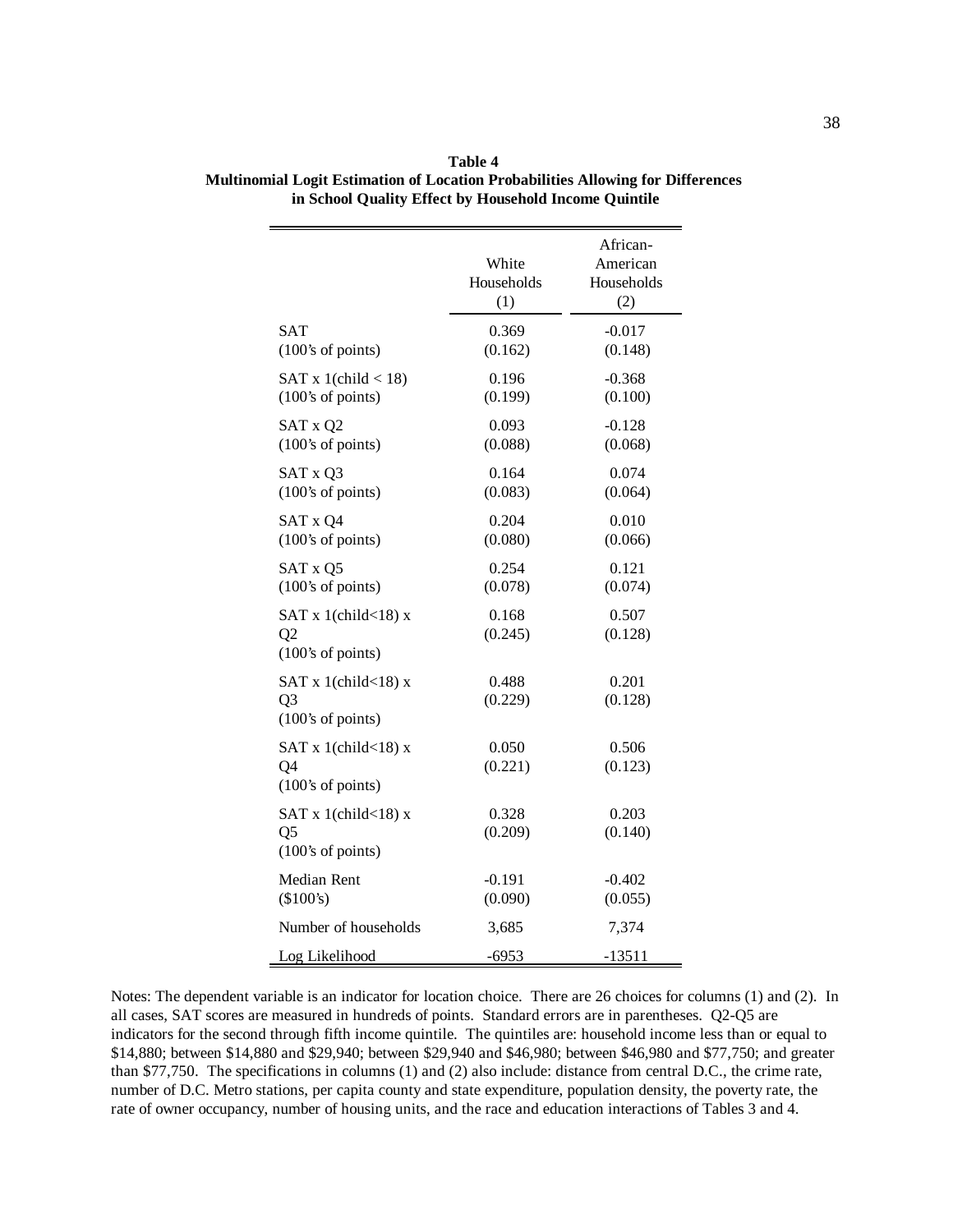|                            | Including HHs Choosing<br>Private in DC, Assigning<br>Them the Public Choice |                                     |                            | Average Cost and<br><b>Average Quality</b><br>Private Option |                            | High Cost and High<br><b>Quality Option</b> |  |
|----------------------------|------------------------------------------------------------------------------|-------------------------------------|----------------------------|--------------------------------------------------------------|----------------------------|---------------------------------------------|--|
|                            | White HHs<br>(3)                                                             | African-<br>America<br>n HHs<br>(4) | White<br><b>HHs</b><br>(3) | African-<br>America<br>n HHs<br>(4)                          | White<br><b>HHs</b><br>(5) | African-<br>America<br>n HHs<br>(6)         |  |
| <b>SAT</b>                 | 0.381                                                                        | $-0.032$                            | $-0.395$                   | $-0.220$                                                     | $-0.366$                   | $-0.003$                                    |  |
| (100's of points)          | (0.162)                                                                      | (0.148)                             | (0.115)                    | (0.082)                                                      | (0.116)                    | (0.086)                                     |  |
| SAT $x$ 1(child < 18)      | 0.195                                                                        | $-0.372$                            | 0.035                      | $-0.396$                                                     | 0.141                      | $-0.307$                                    |  |
| (100's of points)          | (0.195)                                                                      | (0.099)                             | (0.169)                    | (0.080)                                                      | (0.149)                    | (0.073)                                     |  |
| SAT x Q2                   | 0.094                                                                        | $-0.125$                            | 0.094                      | $-0.124$                                                     | 0.094                      | $-0.126$                                    |  |
| (100's of points)          | (0.088)                                                                      | (0.068)                             | (0.088)                    | (0.068)                                                      | (0.088)                    | (0.068)                                     |  |
| SAT x Q3                   | 0.163                                                                        | 0.077                               | 0.161                      | 0.081                                                        | 0.161                      | 0.077                                       |  |
| (100's of points)          | (0.083)                                                                      | (0.064)                             | (0.083)                    | (0.064)                                                      | (0.083)                    | (0.064)                                     |  |
| SAT x Q4                   | 0.201                                                                        | 0.012                               | 0.190                      | 0.017                                                        | 0.190                      | 0.014                                       |  |
| (100's of points)          | (0.081)                                                                      | (0.066)                             | (0.080)                    | (0.066)                                                      | (0.080)                    | (0.066)                                     |  |
| SAT x Q5                   | 0.251                                                                        | 0.124                               | 0.229                      | 0.131                                                        | 0.230                      | 0.126                                       |  |
| (100's of points)          | (0.078)                                                                      | (0.074)                             | (0.077)                    | (0.074)                                                      | (0.078)                    | (0.074)                                     |  |
| SAT x 1(child < 18) x $Q2$ | 0.152                                                                        | 0.486                               | 0.145                      | 0.439                                                        | 0.103                      | 0.370                                       |  |
| (100's of points)          | (0.238)                                                                      | (0.127)                             | (0.210)                    | (0.102)                                                      | (0.181)                    | (0.092)                                     |  |
| SAT x 1(child < 18) x $Q3$ | 0.435                                                                        | 0.164                               | 0.408                      | 0.227                                                        | 0.232                      | 0.174                                       |  |
| (100's of points)          | (0.224)                                                                      | (0.127)                             | (0.200)                    | (0.100)                                                      | (0.171)                    | (0.089)                                     |  |
| SAT x 1(child $<$ 18) x Q4 | 0.003                                                                        | 0.473                               | 0.072                      | 0.441                                                        | 0.029                      | 0.341                                       |  |
| (100's of points)          | (0.216)                                                                      | (0.122)                             | (0.189)                    | (0.098)                                                      | (0.165)                    | (0.089)                                     |  |
| SAT x 1(child < 18) x $Q5$ | 0.133                                                                        | 0.164                               | 0.504                      | 0.416                                                        | 0.387                      | 0.327                                       |  |
| (100's of points)          | (0.203)                                                                      | (0.136)                             | (0.178)                    | (0.106)                                                      | (0.155)                    | (0.096)                                     |  |
| <b>Monthly Cost</b>        | $-0.177$                                                                     | $-0.390$                            | $-0.258$                   | $-0.418$                                                     | $-0.231$                   | $-0.352$                                    |  |
| (\$100's)                  | (0.089)                                                                      | (0.055)                             | (0.049)                    | (0.048)                                                      | (0.049)                    | (0.046)                                     |  |
| Number of households       | 3,840                                                                        | 7,573                               | 3,840                      | 7,573                                                        | 3,840                      | 7,573                                       |  |

**Table 5 Multinomial Logit Estimates Expanding the Choice Set to Include Some Private School Choice**

Notes: The dependent variable is an indicator for location choice. There are 26 choices in columns (1) and (2), and 31 choices for households with children and 26 choices for households without children for columns (3)-(6). Monthly cost is monthly median rent for columns (1) and (2) and monthly median rent plus monthly tuition payment for (3)-(6). Q2-Q5 are indicators for the second through fifth income quintile. The quintiles are: household income less than or equal to \$14,880; between \$14,880 and \$29,940; between \$29,940 and \$46,980; between \$46,980 and \$77,750; and greater than \$77,750. Each estimate also includes: distance from central D.C., the crime rate, number of D.C. Metro stations, per capita county and state expenditure, population density, the poverty rate, the rate of owner occupancy, number of housing units, and the race and education interactions of Tables 3 and 4. Standard errors are in parentheses.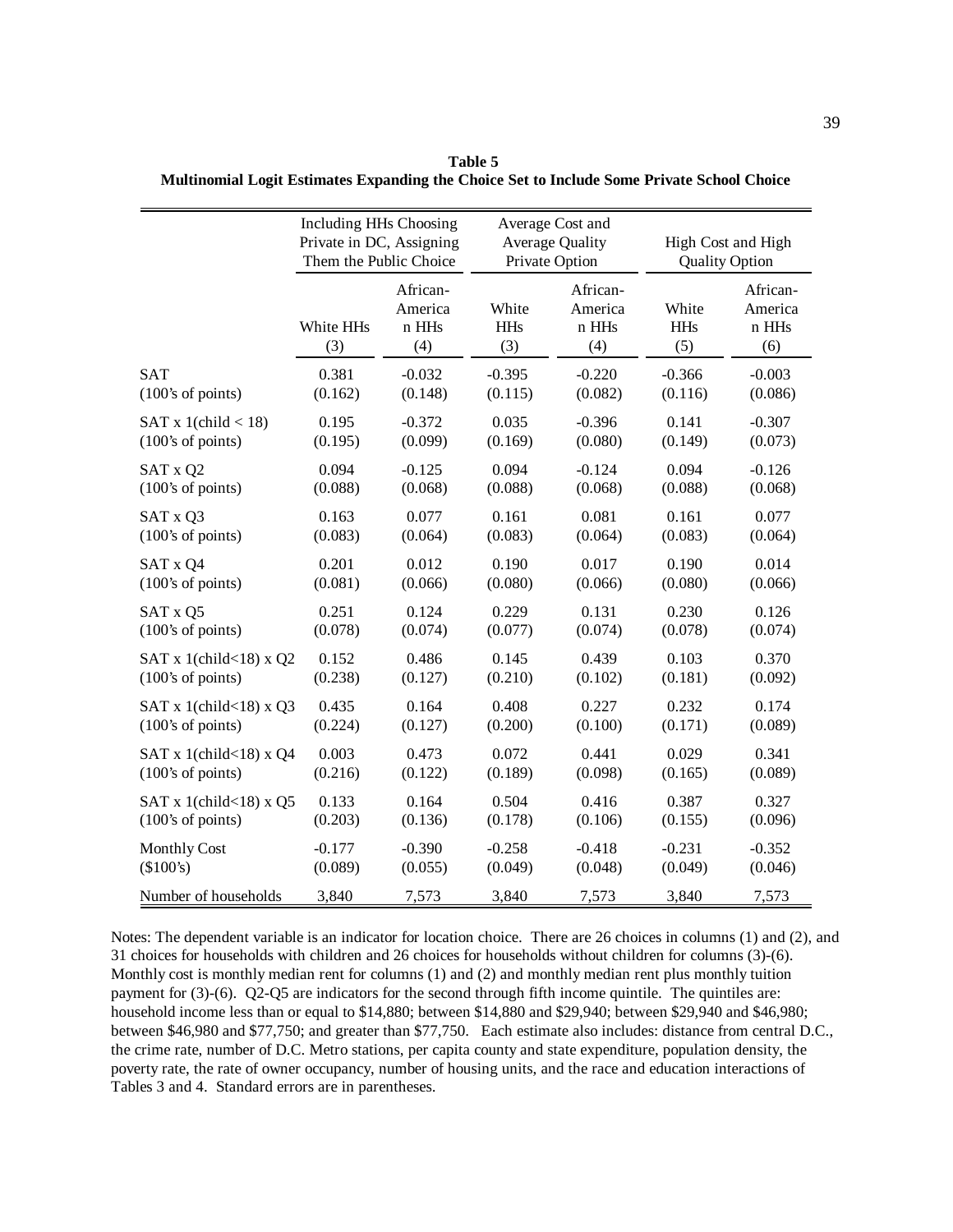**Figure 1** 40 **Washington, D.C. Area PUMAs**

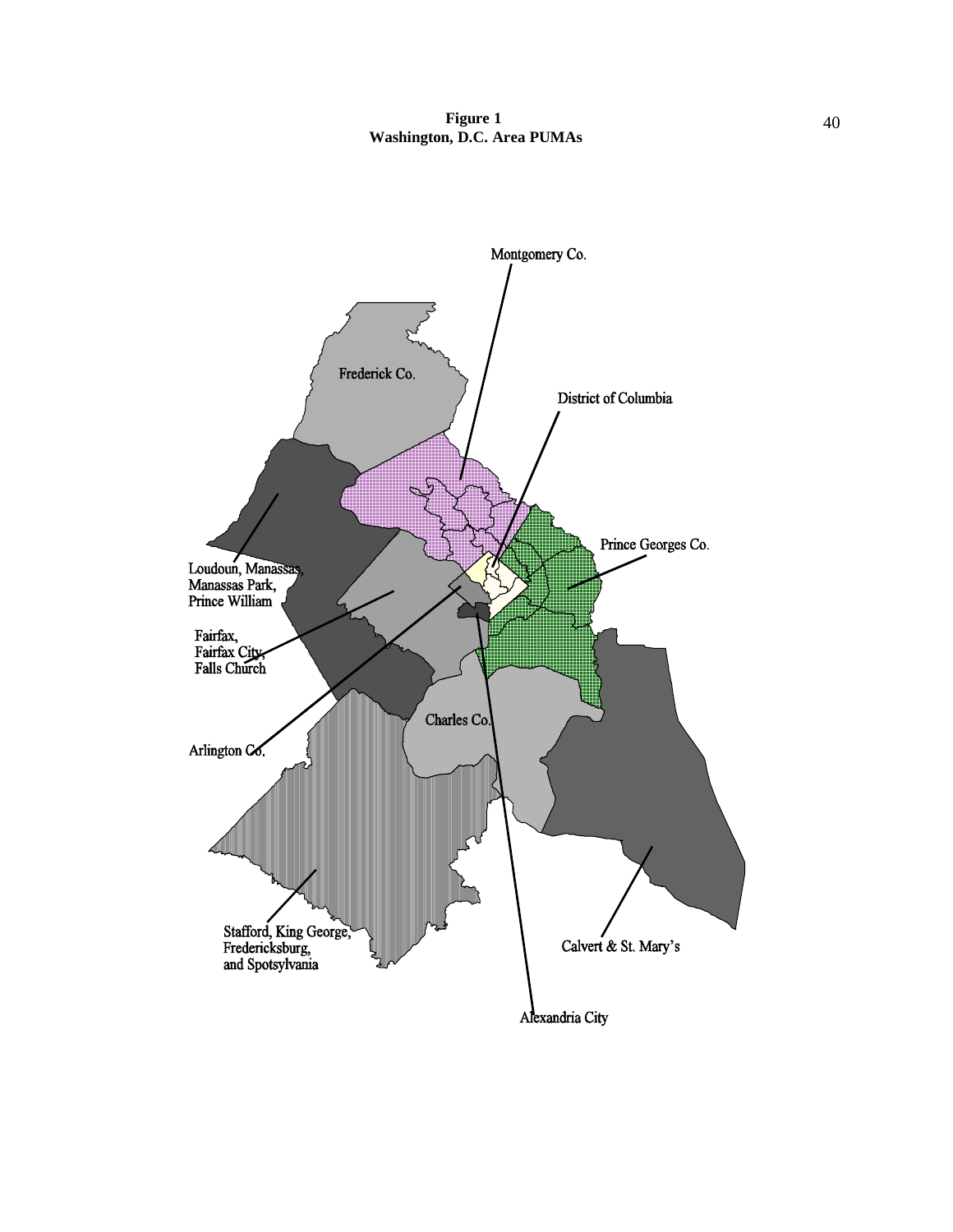**Figure 2 Private School Enrollment Rates for D.C. Households by Race and by Income Decile**

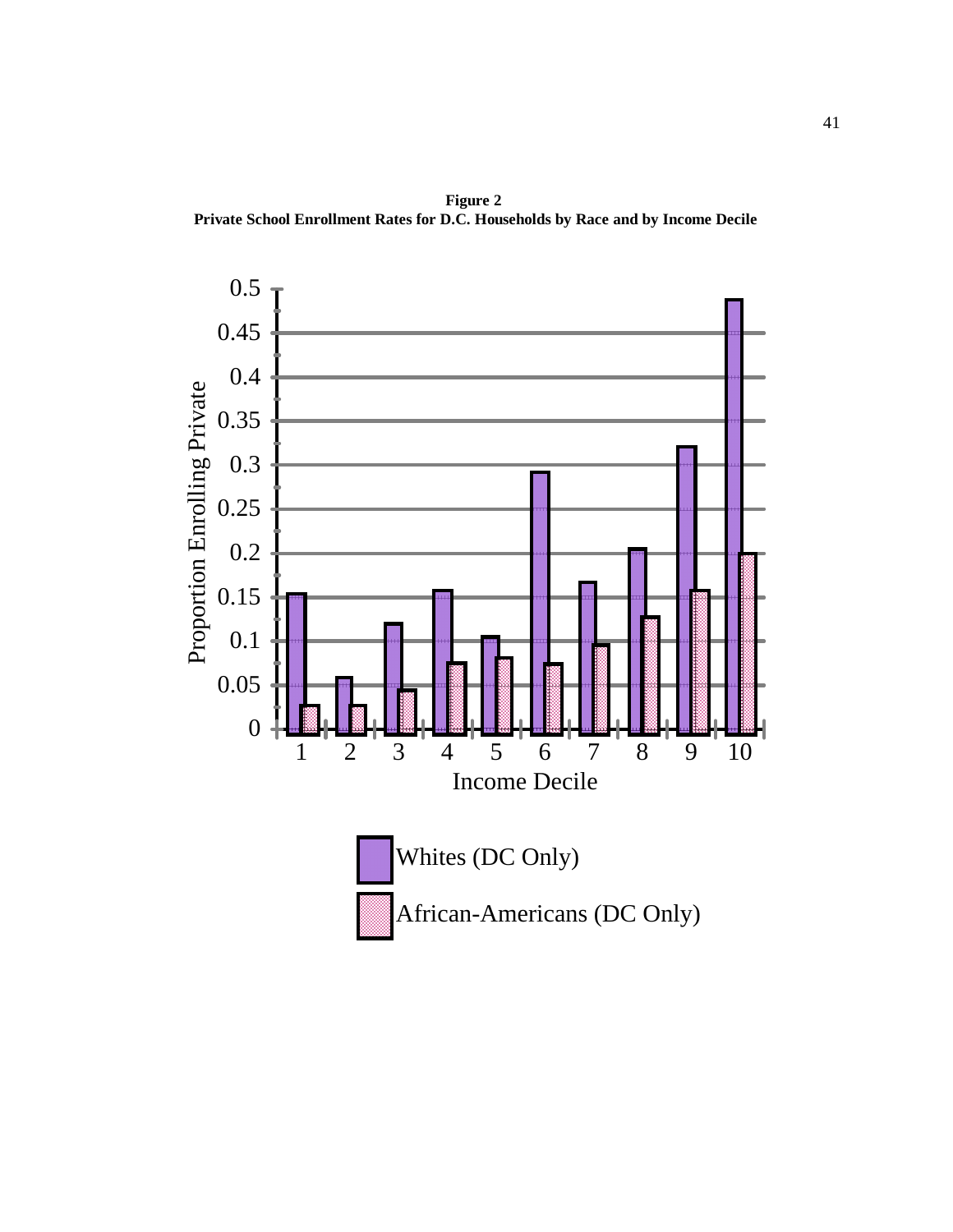### **Appendix A: Exploring the African-American Results**

The findings for African-American households presented in section IV of the paper are quite puzzling. In Table A1, I explore potential explanations for why these results do not square with economic theory. As seen in Table 1 of the paper, the African-Americans have lower household income on average than the whites; thus, the specifications in Table 4 may not fully capture the effect of income on location decisions. Columns (1)-(3) of Table A1 explore the possibility that the results of Table 4 reflect the effects of income. If the effect of SAT scores on location probabilities increases with income for households with children, then the coefficient estimate for white households will be greater than that estimated for African-American households because white households in the sample tend to be in the upper portion of the income distribution. In column (1) of Table A1, the income deciles of the white households have been used to reweight the African-American households thus giving more weight to high income households. Comparing the results to Column(3) of Table 4, the negative school quality effect only gets stronger and thus cannot be explained by a simple income effect.

The income difference between the white and African-American samples may also reflect differences in household structure. Thirty-six percent of African-American households in the sample are male or female headed family households while only 8 percent of the white households fall in this category.<sup>37</sup> Column (2) of Table A1 combines the income deciles with household type to form weights, again using the distribution of the white sample, to give more weight to married couple, non-family, and wealthier households. Once again, the school quality results are counterintuitive. In column (3) I explore the effects of income in a third way by estimating the specification only for households in the top 60 percent of the D.C. income distribution (53 percent of the African-American sample households). Again, SAT scores as a measure of school quality have no significant effect on location probability.

Columns (4) and (5) explore the African-American results from two additional angles. Relocation may be more costly for African-American households, perhaps because of factors such as housing discrimination or the availability of public housing. Looking only at households that actually relocate, either within or outside the District of Columbia, one might see that school quality affects location probabilities. Column (4) re-estimates the model including only households that are living at a different address than they were in 1985. This sub-sample contains 35 percent of the households in the original estimation sample. Here, the direct effect of SAT becomes positive and statistically significant while the SAT-child interaction becomes more strongly negative and statistically significant. Finally, column (5) simply restricts the choice set to communities with more than 30 percent of the population identified as African-American. This restriction eliminates 16 locations from the choice set but fewer than 5 percent of the households from the original sample.<sup>38</sup> In this estimate, the direct effect of SAT becomes large and statistically significant—a maximal 40 percentage point increase in location probability per 100 SAT points—but the SAT-child interaction remains negative and statistically significant.

<sup>&</sup>lt;sup>37</sup>Married couple households make up 27 percent of the African-American sample and 34 percent of the white sample. The rest are non-family households.

<sup>&</sup>lt;sup>38</sup>Two location-specific explanatory measures have to be dropped from this estimation because there are only 10 choices in the restricted choice set. In the specification shown, I have dropped population density and proportion of housing that is owner occupied because the coefficient estimates are statistically insignificant in the Table 4, column (3) results. The coefficient estimate on the SAT-child interaction is not sensitive to the choice of excluded variables among those that have statistically insignificant coefficient estimates in Table 4, column (3).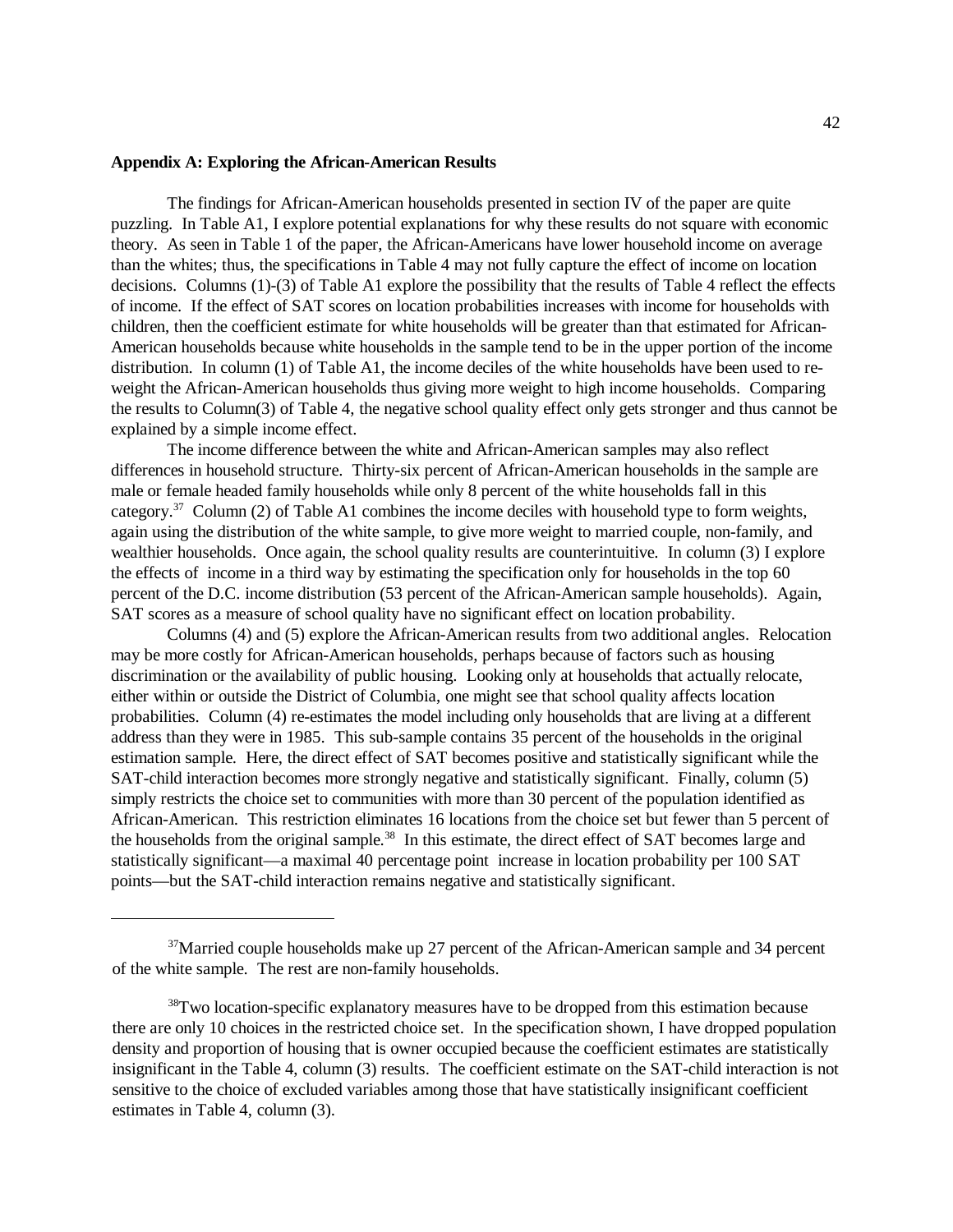The results in Table A1 suggest that there is no simple explanation for the persistent negative coefficient on the SAT-child interaction for African-American households. The explanation is likely to require a more complex combination of income and social factors than I can accommodate in the model at this time. However, the coefficient estimates on amenities in the column (5) specification suggest that the more restricted choice set may be appropriate for African-American households.<sup>39</sup> The coefficients on the base SAT effect, the crime rate, the proportion of persons in poverty, and the number of metro stations all have the predicted sign in this specification while in most other specifications the coefficient signs are counterintuitive. This result could arise if the white communities are effectively not available to the African-American households and the white communities have better than average amenities. If this is the case, it would appear that African-American households have different preferences than expected when, in fact, among the available choices African-American households prefer lower crime, better metro access, etc.

Finally, I also estimate the Table 5, column (2) specification restricting the choice set to the communities with at least 30 percent of the population African-American. These coefficient estimates are presented in Table A2. The results are similar to the column (2), Table 5 results, but the base effect of SAT becomes strongly positive and statistically significant and the SAT-child coefficient and SAT-childincome quintile interaction coefficients approximately double in magnitude. As a result, all of the SATchild-income interactions are positive and statistically significant. The second, fourth, and fifth income quintiles for households with children show a small but net positive effect of school quality on location probability relative to households without children. These results suggest that a combination of income and limits on potential choice may explain the counterintuitive results for African-American households with children although the evidence is not very strong.

 $39$ Restricting the white sample to the choice set of communities with more than 30 percent of the population white decreases the base SAT effect and increases the SAT-child interaction coefficient. The effect of the proportion of persons in poverty becomes positive and statistically insignificant. All other results remain relatively unchanged.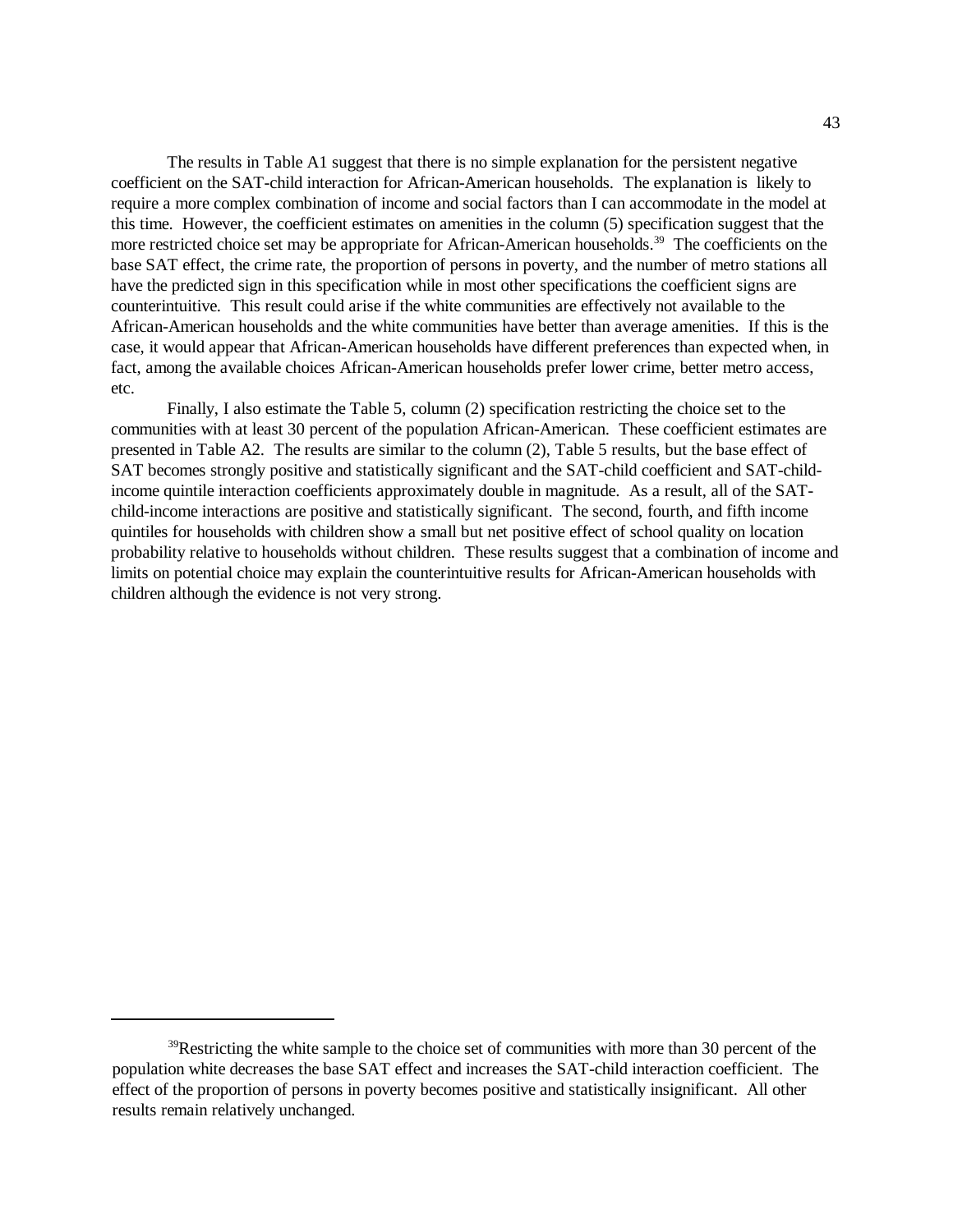|                                                                                                                      | Weight by<br>Income<br>(1) | Weight by<br>Income &<br>Type<br>(2) | Household<br>Income Above<br>40 <sup>th</sup> Percentile<br>(3) | Household<br>Moved Since<br>1985<br>(4) | Community Pop.<br>$\geq$ 30% African-<br>American<br>(5) |
|----------------------------------------------------------------------------------------------------------------------|----------------------------|--------------------------------------|-----------------------------------------------------------------|-----------------------------------------|----------------------------------------------------------|
| <b>SAT</b>                                                                                                           | $-0.271$                   | $-0.051$                             | $-0.196$                                                        | 0.314                                   | 1.342                                                    |
| (100's of points)                                                                                                    | (0.182)                    | (0.169)                              | (0.168)                                                         | (0.155)                                 | (0.420)                                                  |
| SAT x 1(child $<$ 18)                                                                                                | $-0.087$                   | $-0.112$                             | $-0.022$                                                        | $-0.168$                                | $-0.109$                                                 |
| (100's of points)                                                                                                    | (0.048)                    | (0.055)                              | (0.047)                                                         | (0.045)                                 | (0.055)                                                  |
| Median Rent                                                                                                          | $-0.158$                   | $-0.289$                             | $-0.329$                                                        | $-0.445$                                | $-0.770$                                                 |
| $(\$100)$                                                                                                            | (0.072)                    | (0.072)                              | (0.068)                                                         | (0.082)                                 | (0.269)                                                  |
| Distance from D.C. in                                                                                                | $-0.879$                   | $-0.992$                             | $-1.157$                                                        | $-1.153$                                | $-1.023$                                                 |
| miles                                                                                                                | (0.179)                    | (0.174)                              | (0.175)                                                         | (0.135)                                 | (0.758)                                                  |
| Crime rate                                                                                                           | 0.042                      | 0.082                                | 0.069                                                           | 0.160                                   | $-0.068$                                                 |
| (per one million people)                                                                                             | (0.026)                    | (0.024)                              | (0.024)                                                         | (0.026)                                 | (0.065)                                                  |
| Number of D.C. Metro                                                                                                 | $-0.099$                   | $-0.151$                             | $-0.127$                                                        | $-0.220$                                | 0.044                                                    |
| <b>Stations</b>                                                                                                      | (0.046)                    | (0.045)                              | (0.042)                                                         | (0.040)                                 | (0.033)                                                  |
| Total per capita county                                                                                              | 0.757                      | 0.766                                | 0.439                                                           | $-0.200$                                | 1.010                                                    |
| exp. net of education                                                                                                | (0.123)                    | (0.118)                              | (0.110)                                                         | (0.105)                                 | (0.276)                                                  |
| Population per $km^2$                                                                                                | $-0.010$                   | $-0.051$                             | $-0.083$                                                        | $-0.193$                                |                                                          |
| $(1000)$ 's of people)                                                                                               | (0.057)                    | (0.055)                              | (0.052)                                                         | (0.049)                                 |                                                          |
| Proportion of persons in                                                                                             | 0.342                      | 0.866                                | 2.644                                                           | 8.489                                   | $-6.648$                                                 |
| poverty                                                                                                              | (1.641)                    | (1.641)                              | (1.571)                                                         | (1.601)                                 | (2.722)                                                  |
| Proportion owner                                                                                                     | 0.675                      | 0.647                                | 1.078                                                           | 0.833                                   |                                                          |
| occupied housing units                                                                                               | (0.613)                    | (0.610)                              | (0.570)                                                         | (0.555)                                 |                                                          |
| Proportion of the pop.                                                                                               | 0.766                      | 0.524                                | 0.791                                                           | 1.494                                   | 1.393                                                    |
| African-American                                                                                                     | (0.450)                    | (0.443)                              | (0.392)                                                         | (0.345)                                 | (0.406)                                                  |
| $1$ (ed <h.s. graduate)="" td="" x<=""><td>3.368</td><td>3.110</td><td>3.476</td><td>4.269</td><td>3.067</td></h.s.> | 3.368                      | 3.110                                | 3.476                                                           | 4.269                                   | 3.067                                                    |
| proportion non-h.s. grads.                                                                                           | (0.657)                    | (0.698)                              | (0.658)                                                         | (0.628)                                 | (0.547)                                                  |
| $1$ (ed=h.s. graduate) x                                                                                             | 4.955                      | 5.335                                | 4.437                                                           | 3.377                                   | 4.929                                                    |
| proportion h.s. graduates                                                                                            | (0.718)                    | (0.754)                              | (0.683)                                                         | (0.719)                                 | (0.527)                                                  |
| $1$ (ed=some college) x                                                                                              | 6.748                      | 6.356                                | 6.291                                                           | 6.166                                   | 10.224                                                   |
| proportion, some college                                                                                             | (1.236)                    | (1.234)                              | (1.116)                                                         | (1.124)                                 | (0.999)                                                  |
| $1$ (ed=college graduate) x                                                                                          | 2.900                      | 2.860                                | 2.584                                                           | 2.344                                   | 0.939                                                    |
| proportion college grads.                                                                                            | (0.303)                    | (0.291)                              | (0.316)                                                         | (0.411)                                 | (0.326)                                                  |
| Number of housing units                                                                                              | 0.505                      | 0.527                                | 0.299                                                           | 0.255                                   | 3.006                                                    |
|                                                                                                                      | (0.081)                    | (0.069)                              | (0.093)                                                         | (0.078)                                 | (1.032)                                                  |
| Number of households                                                                                                 | 7,374                      | 7,374                                | 3,901                                                           | 2,583                                   | 7,034                                                    |

**Table A1 Multinomial Logit Estimation of Location Probabilities for African-American Households**

Notes: The dependent variable is an indicator for location choice. There are 26 choices in each of columns (1)-(4). Column (5) includes only 10 choices. Standard errors are in parentheses.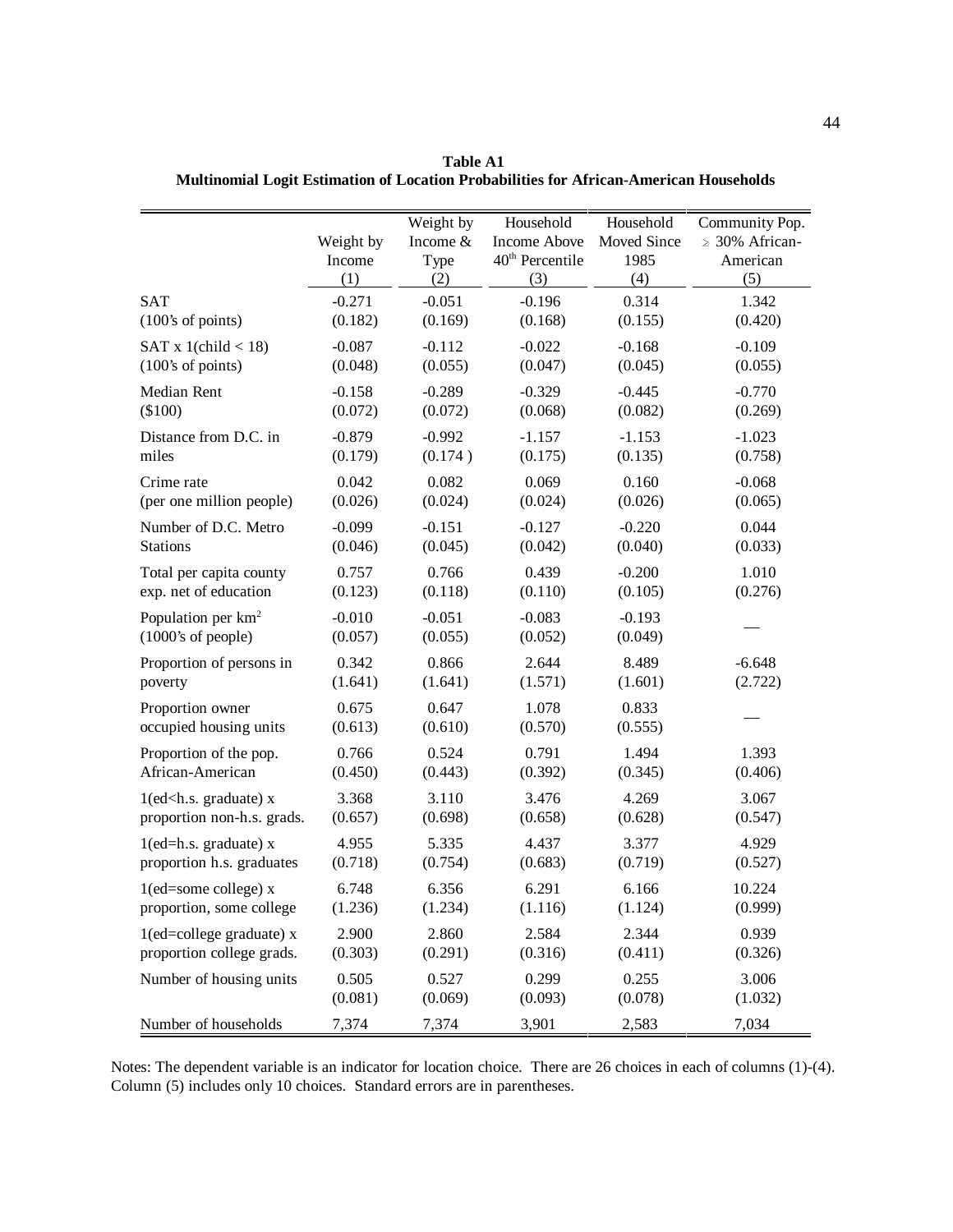|                                                        | African-American<br>Households, Areas<br>with $\geq$ 30% African-<br>American |
|--------------------------------------------------------|-------------------------------------------------------------------------------|
| SAT                                                    | 1.336                                                                         |
| (100's of points)                                      | (0.424)                                                                       |
| SAT x 1(child $<$ 18)                                  | $-0.736$                                                                      |
| (100's of points)                                      | (0.138)                                                                       |
| SAT x Q2                                               | $-0.168$                                                                      |
| (100's of points)                                      | (0.094)                                                                       |
| SAT x Q3                                               | 0.104                                                                         |
| (100's of points)                                      | (0.093)                                                                       |
| SAT x Q4                                               | $-0.024$                                                                      |
| (100's of points)                                      | (0.097)                                                                       |
| SAT x Q5                                               | $-0.123$                                                                      |
| (100's of points)                                      | (0.124)                                                                       |
| SAT x 1(child $<$ 18) x<br>Q2<br>(100's of points)     | 0.876<br>(0.179)                                                              |
| SAT x 1(child $<$ 18) x<br>Q3<br>(100's of points)     | 0.443<br>(0.181)                                                              |
| SAT x 1(child $<$ 18) x<br>Q4<br>$(100)$ 's of points) | 0.912<br>(0.177)                                                              |
| SAT x 1(child $<$ 18) x<br>Q5<br>(100's of points)     | 0.784<br>(0.209)                                                              |
| Median Rent                                            | $-0.772$                                                                      |
| (\$100's)                                              | (0.138)                                                                       |
| Number of households                                   | 7,034                                                                         |
| Log Likelihood                                         | $-11465$                                                                      |

**Table A2 Multinomial Logit Estimation of Location Probabilities Allowing for Differences in School Quality Effect by Household Income Quintile: Restricted Choice Set**

Notes: The dependent variable is an indicator for location choice. There are 10 choices. SAT scores are measured in hundreds of points. Standard errors are in parentheses. Q2-Q5 are indicators for the second through fifth income quintile. The quintiles are: household income less than or equal to \$14,880; between \$14,880 and \$29,940; between \$29,940 and \$46,980; between \$46,980 and \$77,750; and greater than \$77,750. The specification also includes: distance from central D.C., the crime rate, number of D.C. Metro stations, per capita county and state expenditure, the poverty rate, number of housing units, and the race and education interactions of Table A1.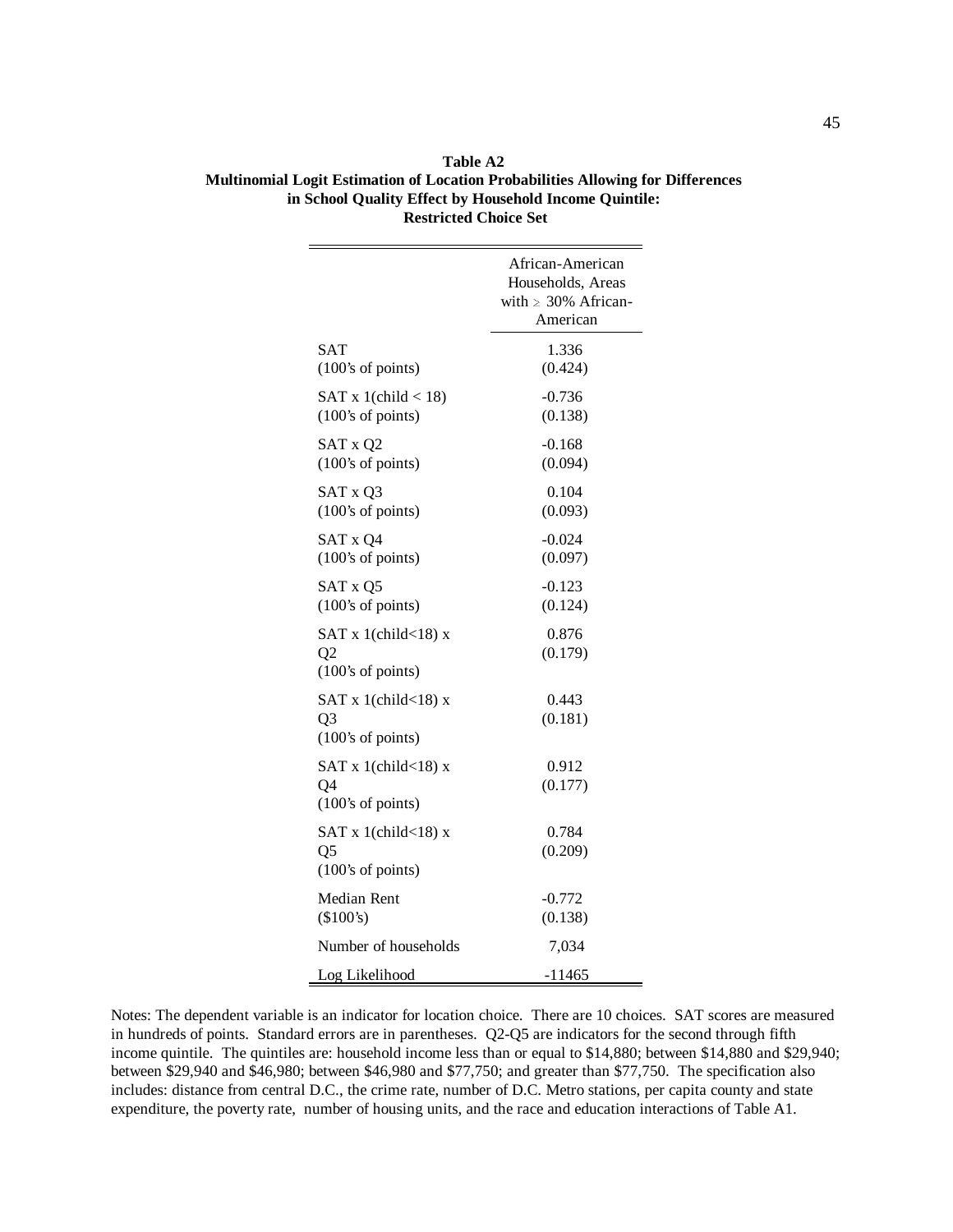## **Appendix B: Data**

Selected mean characteristics for the estimation samples are listed in Table B1. Location characteristics and households characteristics are listed by location choice in appendix tables B2a-B2e and B3a-B3d, respectively. The sources for these data are described below.

#### 1990 Census Public Use Micro Sample

Data on household income, householder education, household type, presence and age of children in the household, public and private school enrollment, and place of birth come from the 1990 Census PUMS 5% Sample files. Household income is in 1995 dollars, and place of birth is an indicator for a choice being located in the householder's state of birth. Householder education in years is converted to a continuous variable using the suggestion by Park (1994).

The 1990 Census PUMS files allow me to identify in which Public Use Microdata Area (PUMA) or sub-PUMA a household is located.<sup>40</sup> Most counties with populations greater than  $100,000$  can be identified on the PUMS files, and for households living in many large population counties, one can identify residential location by a smaller sub-PUMA area. Households living in counties with fewer than 100,000 residents can only be identified as living in a PUMA that consists of a group of counties and/or independent cities. In the DC area, school districts are defined at the county or independent city level so for large counties I can identify the exact public school district in which a household is living while for smaller counties and cities I can identify a household as living in one of two or more public school districts. Three large district–Washington, DC; Montgomery County, MD; and Prince George's County, MD–can be broken up into between 5 and 7 sub-PUMAs each. Given their large populations, these counties are likely to have a great deal more variation in community type and school quality within the school district; thus, in my model I allow households to choose to locate to one of the several sub-PUMA areas in each of these school districts. The maps in figures B1 and B2 show the boundaries of these areas with the names I have associated with each. Fairfax County, VA is also large in population with approximately 819,000 inhabitants, yet, no sub-PUMA areas are defined, and in fact, the county is grouped with two independent cities, Fairfax and Falls Church.

### 1990 Census Summary Tape File 1A

Data on percent of housing that is owner occupied, percent of the population that is African-American, and percent of the population that is white were obtained from the 1990 Census Summary Tape File 1A (STF1A) files. For sub-PUMAs, data were aggregated from the census tract level using census tract to PUMA mappings from MABLE/Geocorr.<sup>41</sup> For single- and multi-county PUMAs I use 1990 Census STF1A data at the county level.

### 1990 Census Summary Tape File 3A

Data on the percent of persons below poverty, median household income, median gross rent, and education category proportions come from Census STF3A files. Again MABLE/ Geocorr census tract to PUMA mappings were utilized in aggregating data to the sub-PUMA level and data for other PUMAs was constructed from county level data. In calculating the various percentiles, I assumed households were

<sup>40</sup>See Census of Population (1990b) for more details on PUMAs.

<sup>&</sup>lt;sup>41</sup>These mappings were developed by John Blodgett, senior Programmer/Analyst at the University of Missouri, St. Louis, under contract with CIESIN/SEDAC.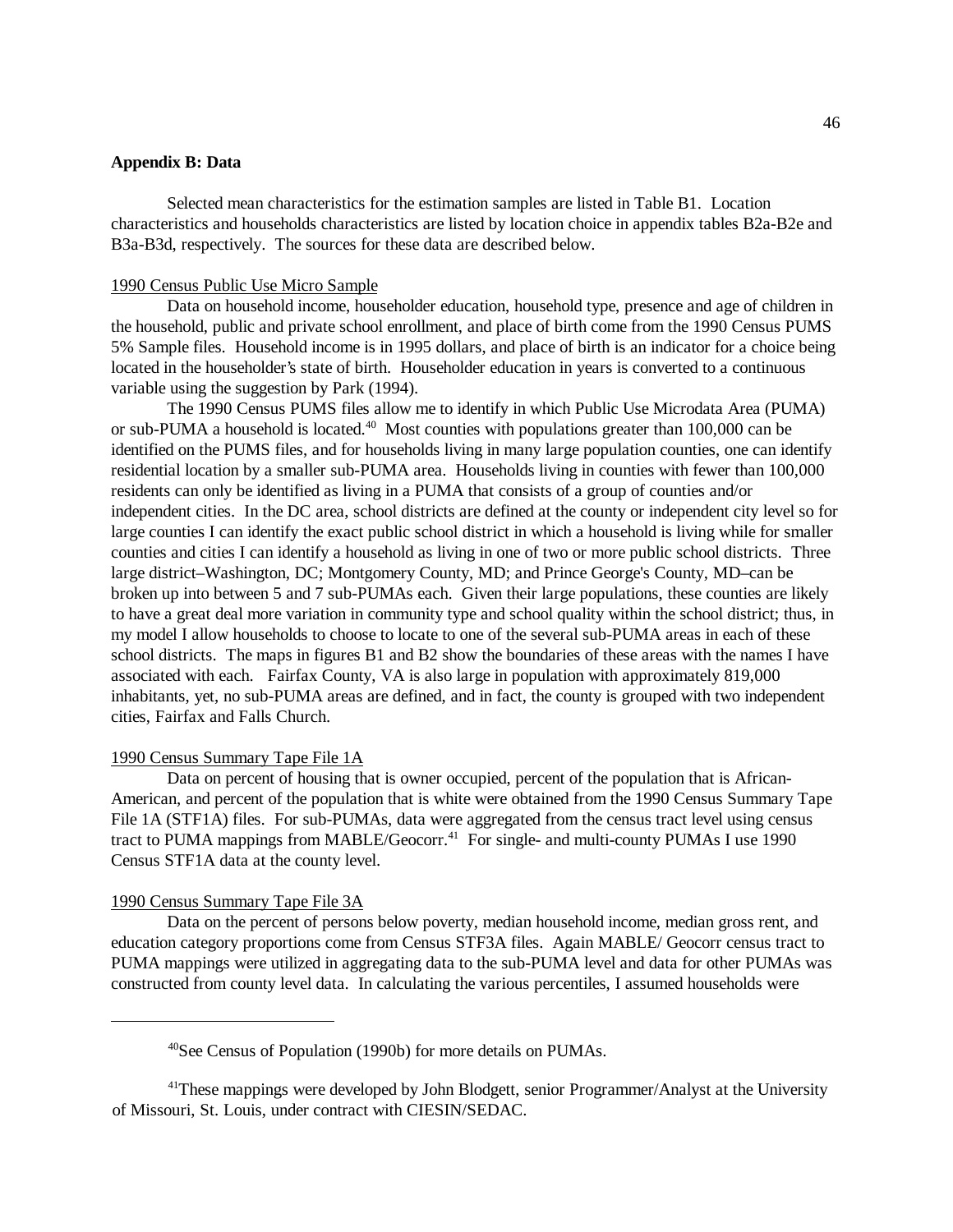uniformly distributed across the income and rent ranges used in the census.

### SAT Scores

SAT score averages are for 1989 and come from the school districts themselves as well as annual articles published in *The Washington Post*. For single district PUMA's I use the district SAT average. For location choices containing more than one school district, I use enrollment-weighted averages. In the case of the Loudoun County group, scores were only obtained for the Fredericksburg City and Spotsylvania County districts so the average for the group is based on those two districts alone. Finally, for sub-PUMA areas I gathered information on high school boundary areas and assigned census tracts in whole or in part to a school based on the school boundary definitions and the sub-PUMA area definitions. I assumed population was uniformly distributed across a census tract and that high school students were similarly distributed. Thus, I use the census tract and census tract portion populations to calculate a weighted average of the high schools' average SAT scores by sub-PUMA.

### MABLE/Geocorr

Distance from D.C.: All distances are population weighted averages from 38.89° latitude, -77.02° longitude.

Population Density: Land area in square kilometers calculated by MABLE/Geocorr.

## Other Data

Crime Rates: FBI Uniform Crime Reports data. For all areas but D.C., crime rates are the average from 1987 to 1990 of serious crimes per 100,000 population. Serious crimes include: murder and nonnegligent manslaughter, forcible rape, robbery, aggravated assault, burglary, larceny-theft, and motor vehicle theft. These county-level data came from USA COUNTIES 1996 CD-ROM. For D.C. PUMAs, PUMA-level crime rates were calculated from 1990 census tract level crime index data from Office of Criminal Justice, Plans and Analysis, Government of the District of Columbia, 1990. "1990 Crime and Justice Report for the District of Columbia."

Per capita county plus state expenditures: This is per capita total direct expenditure for individual counties which is equal to aggregate county, municipal, and township expenditures less expenditures on education.

Metro Stations: Counts are based on stations in existence in 1990. Stations that were within, roughly, 0.5 miles of a border were assigned split shares in each bordering PUMA.

Private school tuition: Enrollment weighted, private school tuition was calculated using data from Coerper and Mersereau (1995). The high schools and their enrollment and tuition are listed in appendix Table B4.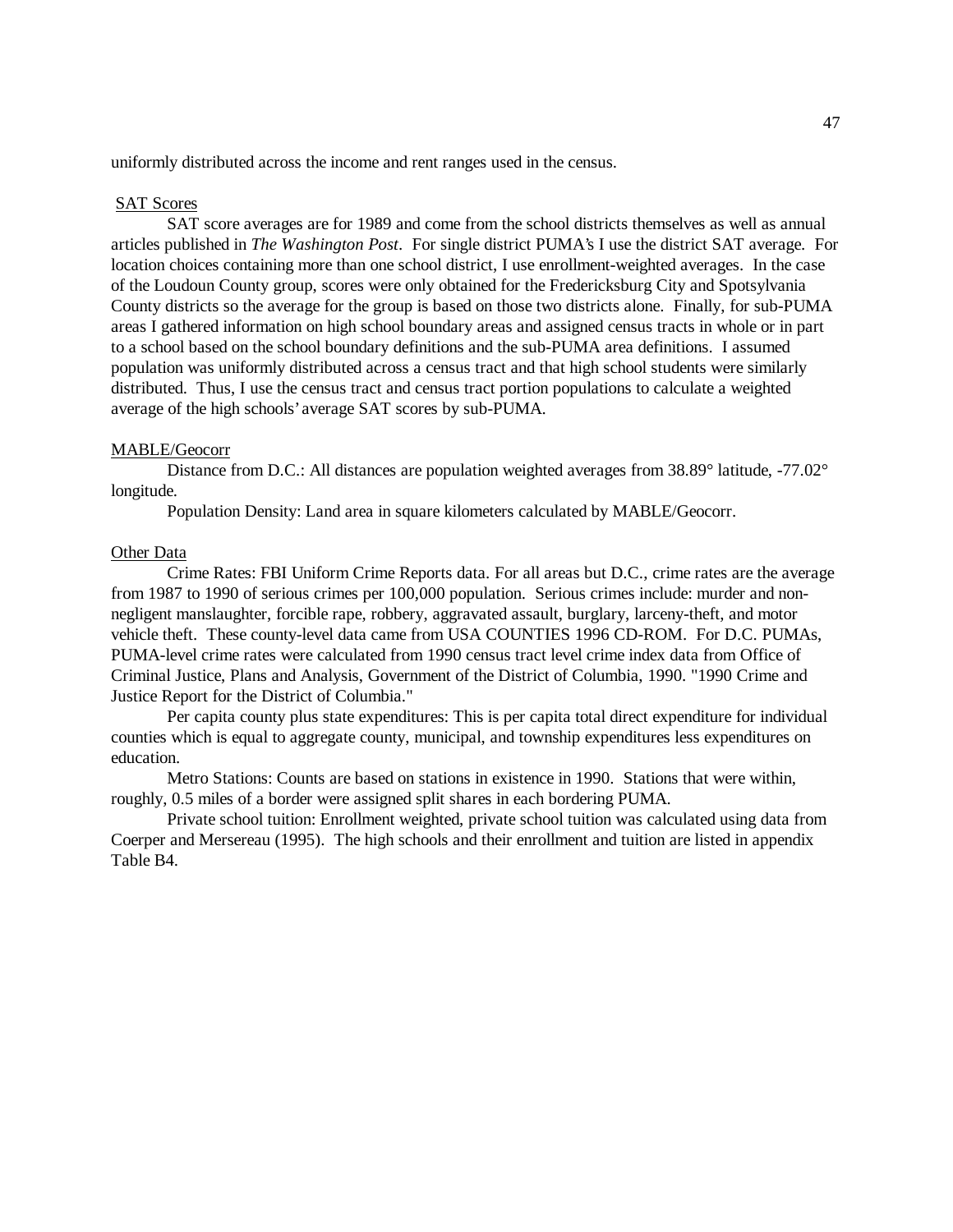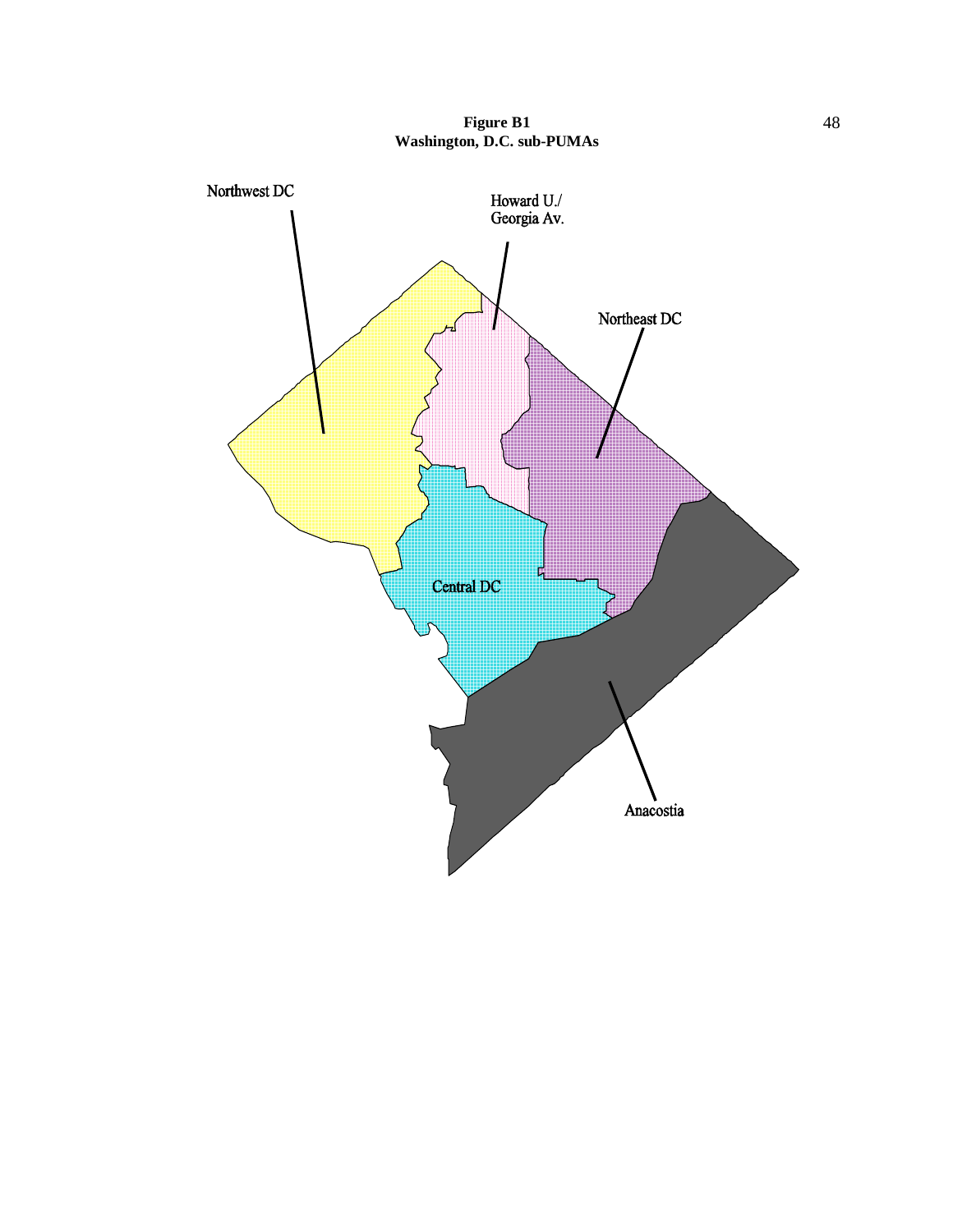**Figure B2 Montgomery Co., Prince George's Co., and Washington, D.C. sub-PUMAs**

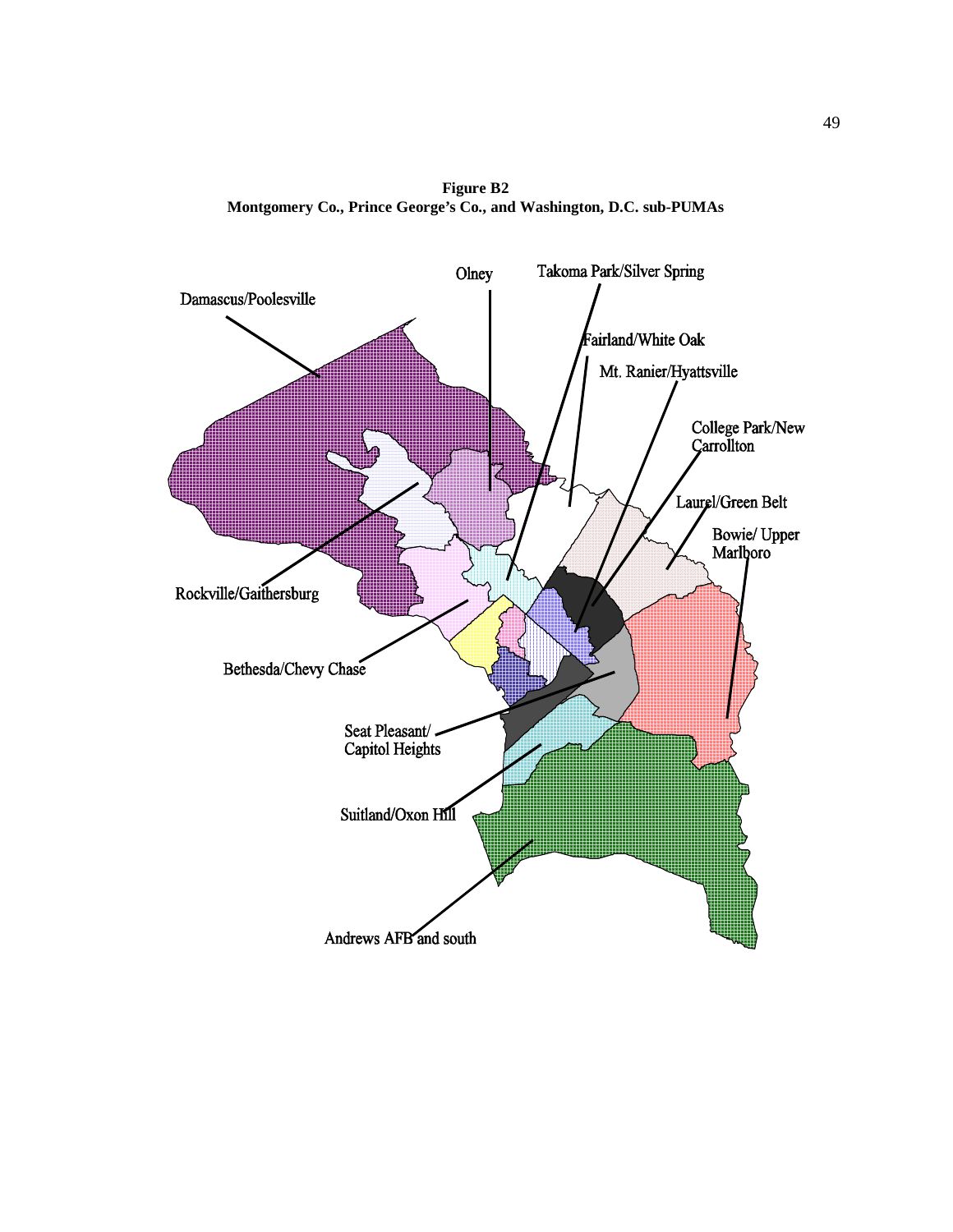|                                    |             | White Households         | African-American Households |                          |  |
|------------------------------------|-------------|--------------------------|-----------------------------|--------------------------|--|
|                                    | Public Only | Public and DC<br>Private | Public Only                 | Public and DC<br>Private |  |
| Household Income                   | 77,842      | 81,341                   | 38,284                      | 38,852                   |  |
|                                    | [68979]     | [72923]                  | [32491]                     | [33106]                  |  |
| Householder age                    | 49.2        | 49.1                     | 50.2                        | 50.1                     |  |
|                                    | [17.8]      | [17.5]                   | [17.2]                      | [17.1]                   |  |
| Householder's education            | 15.1        | 15.1                     | 11.9                        | 12.0                     |  |
|                                    | [3.1]       | $[3.1]$                  | [3.2]                       | [3.2]                    |  |
| % Education $\leq 12$ years, no    | 7.4         | 7.3                      | 29.6                        | 29.3                     |  |
| diploma                            | [26.1]      | [26.0]                   | [45.7]                      | [45.5]                   |  |
| % High school graduates            | 11.4        | 11.0                     | 35.4                        | 35.3                     |  |
|                                    | [31.8]      | [31.3]                   | [47.8]                      | [47.8]                   |  |
| % Some college                     | 16.3        | 16.0                     | 19.8                        | 19.9                     |  |
|                                    | [37.0]      | [36.6]                   | [39.8]                      | [39.9]                   |  |
| % Bachelor's degree or             | 64.9        | 65.7                     | 15.2                        | 15.5                     |  |
| higher                             | [47.7]      | [47.5]                   | [35.9]                      | [36.2]                   |  |
| % with children under 18           | 14.4        | 17.8                     | 34.1                        | 35.6                     |  |
|                                    | [35.1]      | [38.3]                   | [47.4]                      | [47.9]                   |  |
| % with children under 10           | 12.3        | 13.9                     | 26.1                        | 26.9                     |  |
|                                    | [32.9]      | [34.6]                   | [43.9]                      | [44.3]                   |  |
| % with children under 6            | 10.0        | 10.4                     | 17.8                        | 17.9                     |  |
|                                    | [29.9]      | [30.5]                   | [38.3]                      | [38.3]                   |  |
| % of potential sample <sup>1</sup> | 95.3        | 99.4                     | 97.2                        | 99.8                     |  |
| $\mathbf N$                        | 3685        | 3840                     | 7374                        | 7573                     |  |

Table B1. Household Characteristics for Estimation Sample.

Notes: Standard deviations are in brackets. Public Only includes all households without children and all households with children that have no children enrolled in private school. Public and DC Private includes all of the households in the Public Only sample plus households with children locating in DC that enroll at least one child in private school.

<sup>1</sup>The potential sample is all households (white or African-American) that lived in DC in 1985 and in the DC Metropolitan area in 1990.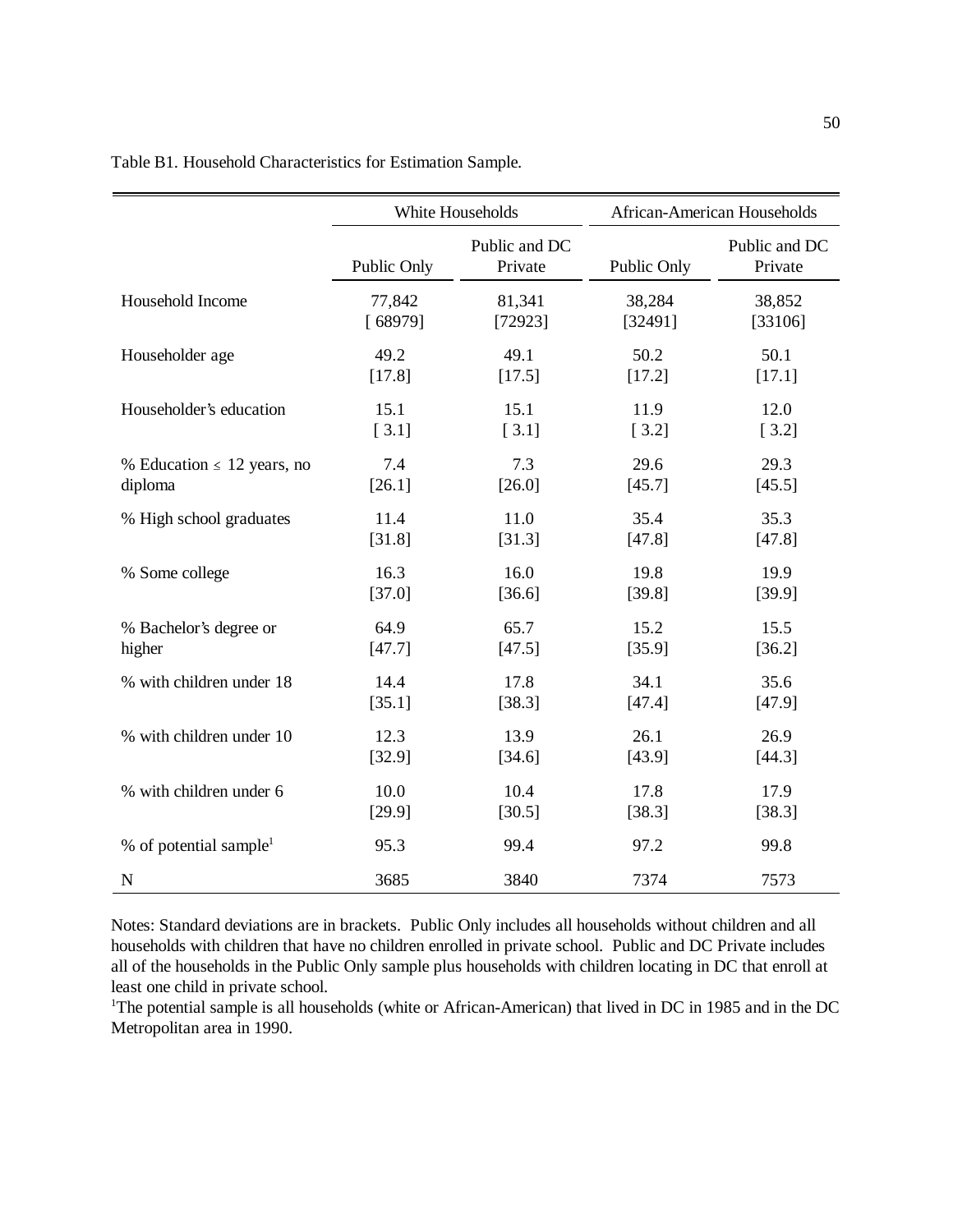|                                                | Northwest      | Howard U. /<br>Georgia Av. | Northeast      | Anacostia | Central DC |
|------------------------------------------------|----------------|----------------------------|----------------|-----------|------------|
| <b>SAT</b>                                     | 826            | 670                        | 656            | 631       | 741        |
| Median Rent                                    | 814            | 509                        | 508            | 473       | 626        |
| Distance                                       | 4.28           | 3.65                       | 2.50           | 3.30      | 0.95       |
| Crime rate per<br>$100,000$ persons            | 6,666          | 7,928                      | 10,019         | 7,604     | 22,093     |
| # of DC Metro<br><b>Stations</b>               | $\overline{4}$ | 0.5                        | $\overline{4}$ | 3.5       | 11.5       |
| Total per capita<br>county expenditure         | 4925.61        | 4925.61                    | 4925.61        | 4925.61   | 4925.61    |
| <b>Population Density</b>                      | 2632           | 5946                       | 3596           | 3773      | 4511       |
| % person in poverty                            | 7.0            | 15.5                       | 14.4           | 23.6      | 19.5       |
| % owner occupied<br>housing units              | 50.7           | 44.2                       | 47.8           | 29.1      | 28.5       |
| % African-American                             | 8.5            | 80.9                       | 82.8           | 94.2      | 46.9       |
| % white                                        | 85.8           | 11.4                       | 15.7           | 4.8       | 44.8       |
| % persons $w/\leq 12$<br>yrs educ, no diploma. | 5.69           | 34.0                       | 31.8           | 37.0      | 22.8       |
| % persons w/ high<br>school diploma.           | 8.4            | 22.8                       | 25.2           | 32.0      | 15.1       |
| % persons w/ some<br>college.                  | 14.8           | 21.2                       | 19.7           | 21.1      | 15.8       |
| % persons w/ a BA<br>degree or more            | 71.1           | 22.0                       | 23.3           | 9.9       | 46.3       |
| Median Household<br>Income                     | 63,225         | 33,793                     | 36,584         | 29,038    | 37,260     |
| Tax rate                                       | 0.894          | 0.894                      | 0.894          | 0.894     | 0.894      |

Table B2a. Characteristics of Location Choices: Washington, D.C. PUMAs.

Notes: The column headings are intended to give the reader a sense for the location of the PUMAs. They do not reflect any "official" names of areas in the District. See Figure B1 for a map of their locations. Northwest is PUMA 101, Howard U./Georgia Av. is PUMA 102, Northeast is PUMA 103, Anacostia is PUMA 104, and Central DC is PUMA 105. SAT scores are population weighted averages of school averages for 1989. Income and rent figures are in \$1995. Tax rates are dollars per \$100 valuation. Distance is measured in miles. Population density

Population 103,662 110,780 115,316 160,407 116,735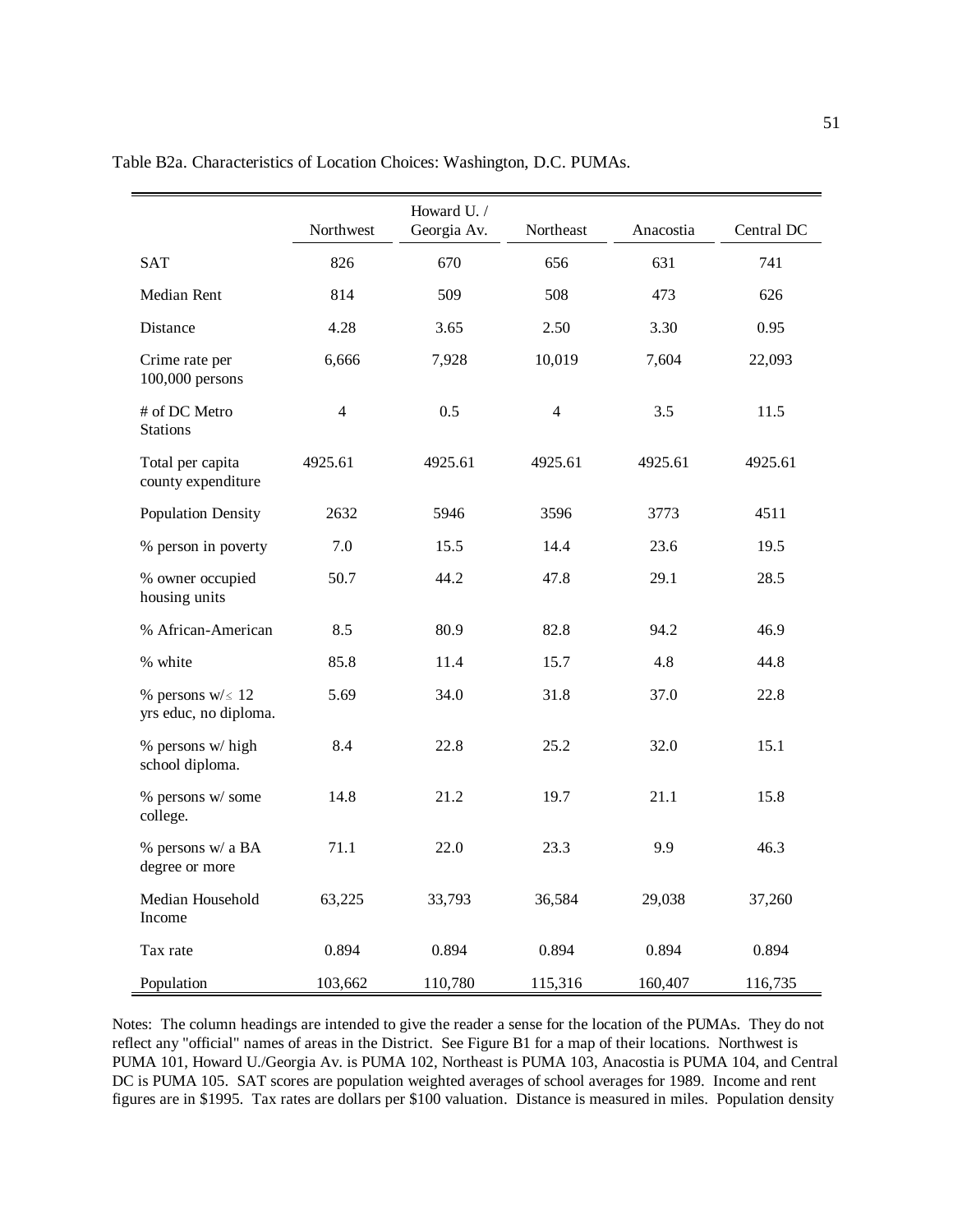is in persons per km 2 .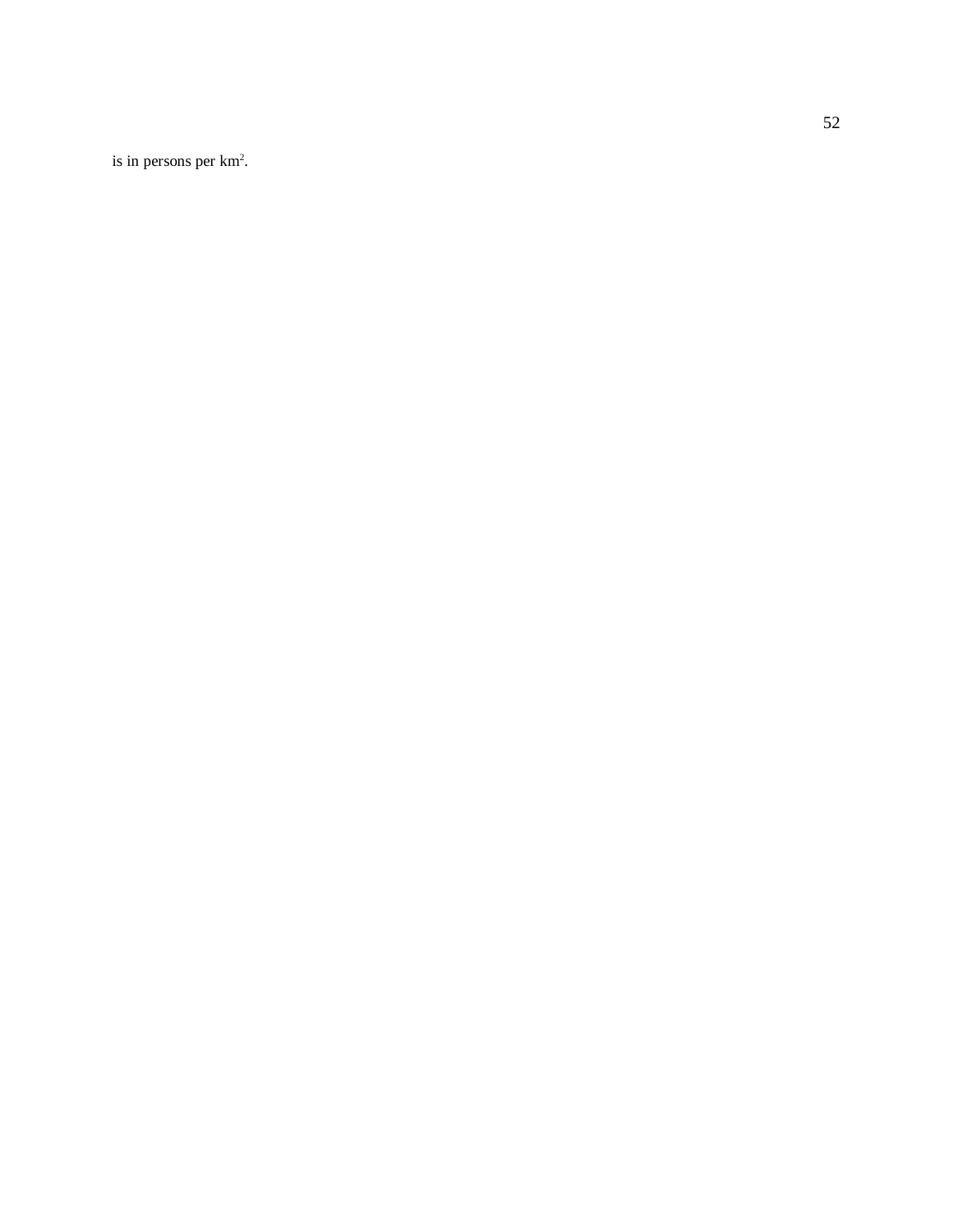|                                               | Olney   | Fairland /<br>White Oak | Gaithersburg /<br>Rockville | Takoma Pk /<br>Silver Spring | Damascus /<br>Poolesville | Bethesda /<br>Chevy Chase |
|-----------------------------------------------|---------|-------------------------|-----------------------------|------------------------------|---------------------------|---------------------------|
| <b>SAT</b>                                    | 946     | 951                     | 958                         | 962                          | 992                       | 1045                      |
| Median Rent                                   | 892     | 875                     | 848                         | 768                          | 894                       | 898                       |
| Distance                                      | 14.97   | 12.22                   | 19.46                       | 8.66                         | 20.26                     | 9.51                      |
| Crime rate per 100,000<br>persons             | 4127.5  | 4127.5                  | 4127.5                      | 4127.5                       | 4127.5                    | 4127.5                    |
| # of DC Metro Stations                        | 0.0     | 0.0                     | 2.0                         | 1.5                          | 0.5                       | 5.0                       |
| Total per capita county<br>expenditure        | 2583.59 | 2583.59                 | 2583.59                     | 2583.59                      | 2583.59                   | 2583.59                   |
| <b>Population Density</b>                     | 986     | 916                     | 1327                        | 2522                         | 130                       | 1446                      |
| % person in poverty                           | 2.7     | 4.0                     | 5.2                         | 6.5                          | 2.2                       | 3.6                       |
| % owner occupied<br>housing units             | 76.9    | 66.2                    | 62.6                        | 54.6                         | 88.2                      | 70.1                      |
| % African-American                            | 11.5    | 21.5                    | 11.2                        | 21.5                         | 5.3                       | 3.4                       |
| % white                                       | 77.7    | 65.1                    | 76.6                        | 65.4                         | 86.1                      | 88.4                      |
| % persons $w/\leq 12$ yrs<br>educ, no diploma | 9.2     | 8.7                     | 10.4                        | 15.1                         | 7.4                       | 5.1                       |
| % persons w/ high<br>school diploma.          | 20.0    | 17.5                    | 18.8                        | 19.1                         | 15.6                      | 10.1                      |
| % persons w/ some<br>college.                 | 26.3    | 25.2                    | 27.0                        | 23.5                         | 24.4                      | 17.8                      |
| % persons w/ a BA<br>degree or more           | 44.5    | 48.6                    | 43.8                        | 42.4                         | 52.6                      | 67.0                      |
| Median Income                                 | 68,344  | 67,751                  | 59,880                      | 51,504                       | 86,887                    | 82,833                    |
| Tax Rate                                      | 0.716   | 0.716                   | 0.716                       | 0.716                        | 0.716                     | 0.716                     |
| Population                                    | 102,285 | 103,695                 | 186,953                     | 127,132                      | 100,984                   | 135,978                   |

Table B2b. Characteristics of Location Choices: Montgomery County, MD.

Notes: The PUMAs have been named to help give the reader a general sense of location. Refer to the maps in Figure B2 for their location. Olney is PUMA 1201, Fairland/White Oak is PUMA 1202, Gaithersburg/Rockville is PUMA 1203, Takoma Pk/Silver Spring is PUMA 1204, Damascus/Poolesville is PUMA 1205, and Bethesda/Chevy Chase is PUMA 1206. SAT scores are population weighted averages of school averages for 1989. Income and rent figures are in \$1995. Distance is measured in miles. Tax rates are dollars per \$100 valuation. Population density is in persons per km2 .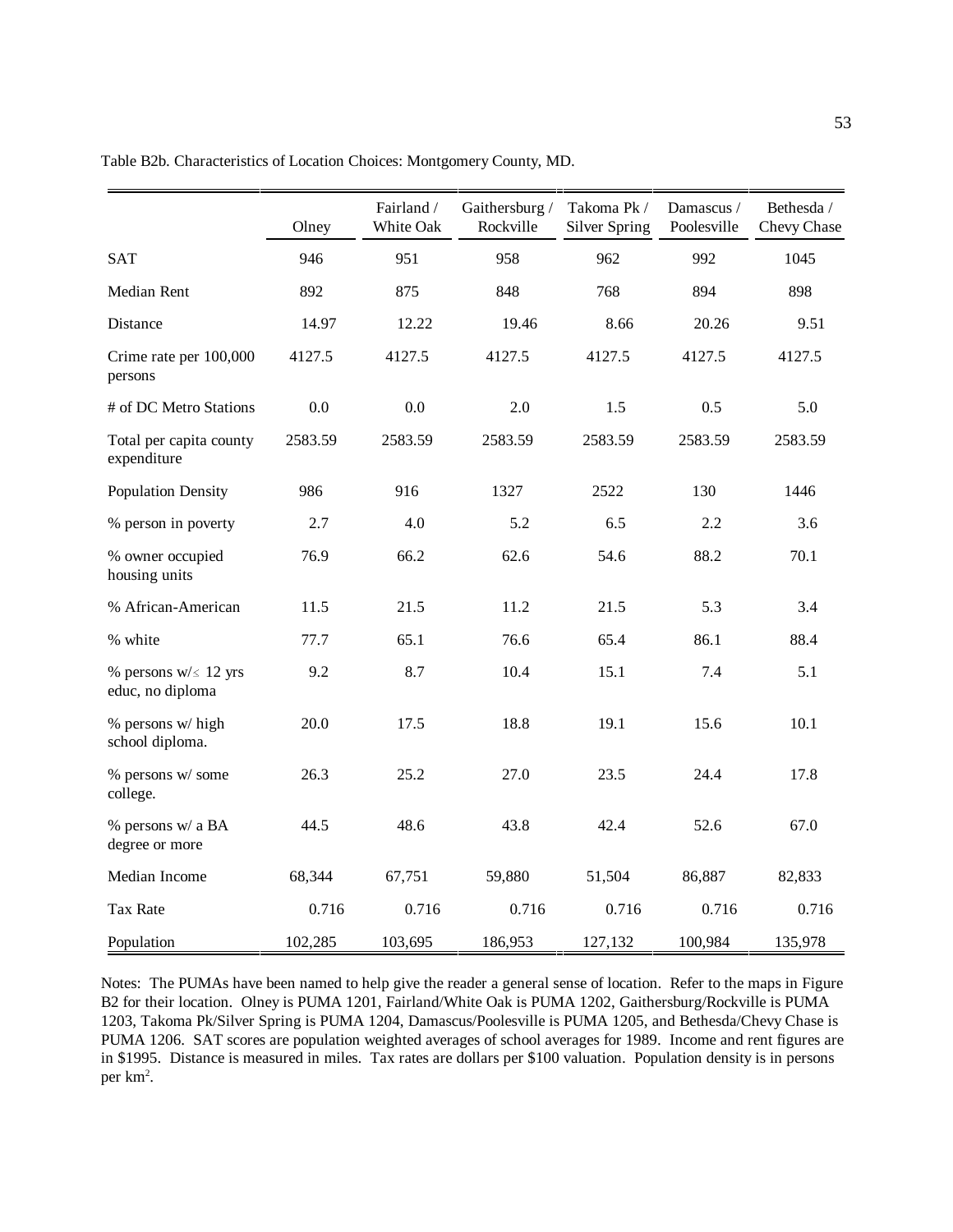|                                  | Mt.Rainier<br>/Hyattsville | CollegePk/<br><b>New</b><br>Carrollton | Seat Pleasant<br>/ Capitol Hts | Laurel /<br>Greenbelt | Bowie/ Upper<br>Marlboro | Suitland /<br>Oxon Hill | Andrews<br>AF.B. and<br>south |
|----------------------------------|----------------------------|----------------------------------------|--------------------------------|-----------------------|--------------------------|-------------------------|-------------------------------|
| <b>SAT</b>                       | 782                        | 803                                    | 750                            | 851                   | 842                      | 749                     | 781                           |
| Median Rent                      | 685                        | 776                                    | 708                            | 793                   | 907                      | 745                     | 851                           |
| Distance                         | 5.81                       | 8.10                                   | 6.88                           | 13.37                 | 13.02                    | 5.84                    | 11.27                         |
| Crime rate                       | 5906                       | 5906                                   | 5906                           | 5906                  | 5906                     | 5906                    | 5906                          |
| # of DC Metro<br><b>Stations</b> | 0.33                       | 1.33                                   | 2.83                           | 0.0                   | 0.0                      | 0.0                     | 0.0                           |
| Total per capita<br>county exp.  | 2697.69                    | 2697.69                                | 2697.69                        | 2697.69               | 2697.69                  | 2697.69                 | 2697.69                       |
| <b>Population Density</b>        | 2446                       | 1759                                   | 1689                           | 629                   | 342                      | 1517                    | 181                           |
| % person in<br>poverty           | 8.1                        | 8.6                                    | 9.9                            | 4.2                   | 2.0                      | 5.5                     | 2.2                           |
| % owner occ.<br>housing units    | 45.7                       | 49.9                                   | 52.0                           | 55.8                  | 84.7                     | 47.9                    | 81.8                          |
| % Af.-Amer.                      | 51.0                       | 36.3                                   | 89.4                           | 19.5                  | 40.7                     | 73.7                    | 41.6                          |
| % white                          | 35.9                       | 55.5                                   | 9.3                            | 72.3                  | 55.8                     | 22.0                    | 53.6                          |
| % ≤ 12 yrs ed., no<br>diploma    | 24.3                       | 15.8                                   | 24.7                           | 12.2                  | 10.2                     | 17.1                    | 13.8                          |
| % high school<br>diploma.        | 28.1                       | 27.8                                   | 36.1                           | 23.5                  | 25.5                     | 34.0                    | 30.1                          |
| % persons w/ some<br>college.    | 24.1                       | 26.5                                   | 27.2                           | 27.8                  | 30.9                     | 31.1                    | 31.8                          |
| % persons w/ a BA<br>or more     | 23.6                       | 30.0                                   | 11.9                           | 36.5                  | 33.4                     | 17.9                    | 24.3                          |
| Median Income                    | 42,628                     | 47,851                                 | 44,357                         | 56,077                | 71,335                   | 48,643                  | 65,944                        |
| Tax Rate                         | 0.912                      | 0.912                                  | 0.912                          | 0.912                 | 0.912                    | 0.912                   | 0.912                         |
| Population                       | 101,186                    | 102,598                                | 107,869                        | 104,090               | 103,361                  | 109,135                 | 101,029                       |

Table B2c. Characteristics of Location Choices: Prince George's County, MD.

Notes: The PUMAs have been named to help give the reader a general sense of location. Refer to the maps in Figure B2 for more detail. Mt.Rainier/Hyattsville is PUMA 1301, CollegePk/New Carrollton is PUMA 1302, Seat Pleasant /Capitol Hts is PUMA 1303, Laurel/Greenbelt is PUMA 1304, Bowie/Upper Marlboro is PUMA 1305, Suitland/ Oxon Hill is PUMA 1306, and Andrews AF.B. and south is PUMA 1307. SAT scores are population weighted averages of school averages for 1989. Income and rent figures are in \$1995. Distance is measured in miles. Tax rates are dollars per \$100 valuation. Population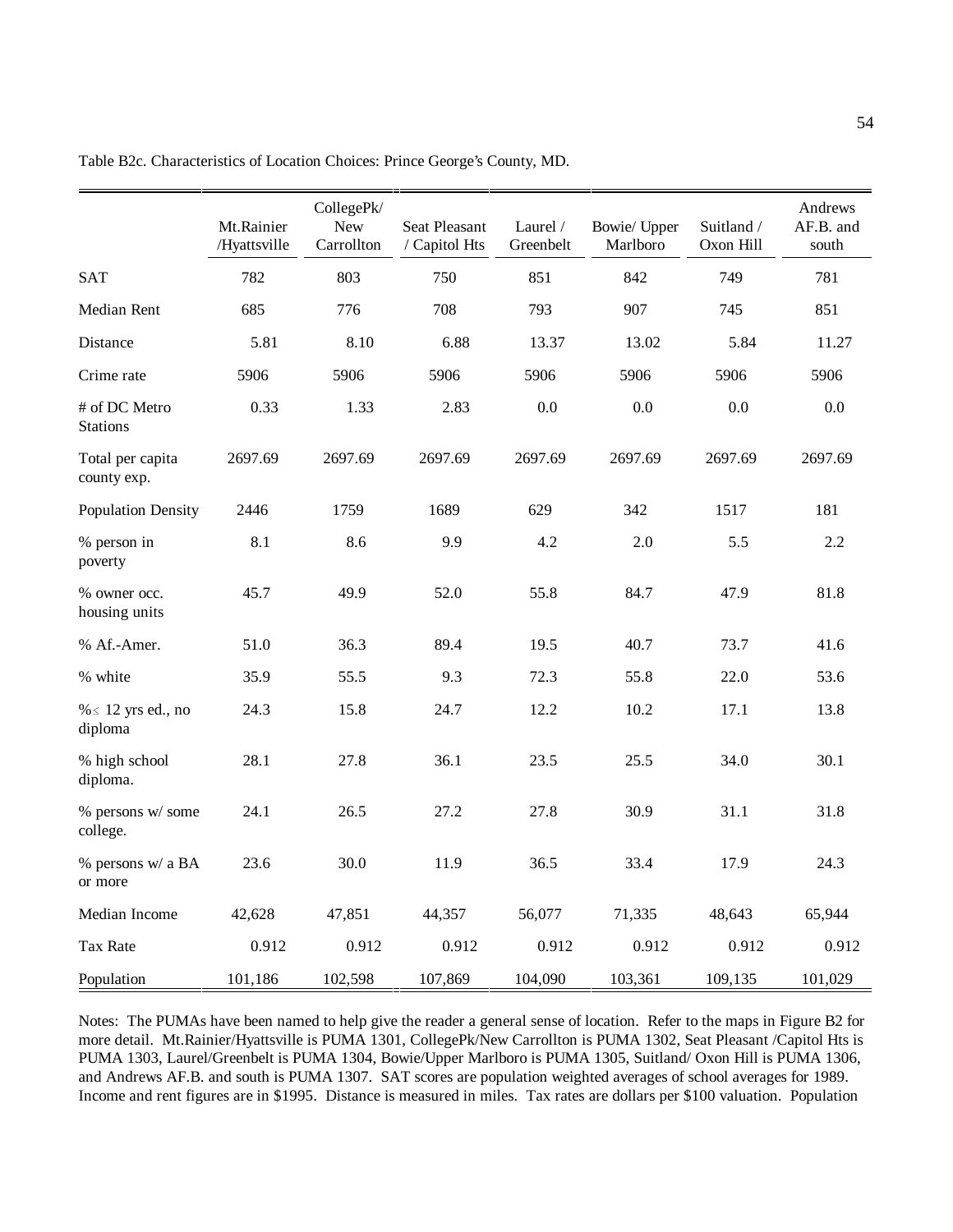### density is in persons per km2 .

|                                        | Calvert & St.<br>Mary's Co.s | Charles<br>County | Frederick<br>County |
|----------------------------------------|------------------------------|-------------------|---------------------|
| <b>SAT</b>                             | 888                          | 872               | 924                 |
| Median Rent                            | 652                          | 805               | 651                 |
| Distance                               | 40.78                        | 22.07             | 43.37               |
| Crime rate                             | 2831                         | 4299              | 3079                |
| # of DC Metro<br><b>Stations</b>       | 0.0                          | 0.0               | 0.0                 |
| Total per capita<br>county expenditure | 1934.95                      | 1971.70           | 2170.39             |
| <b>Population Density</b>              | 85                           | 85                | 87                  |
| % person in poverty                    | 6.5                          | 5.0               | 4.8                 |
| % owner occ.<br>housing units          | 75.8                         | 75.7              | 70.8                |
| % African-<br>American                 | 14.4                         | 18.2              | 5.3                 |
| % white                                | 84.0                         | 79.3              | 93.1                |
| $% \leq 12$ yrs ed., no<br>diploma     | 22.0                         | 19.0              | 19.6                |
| % high school<br>diploma.              | 36.1                         | 36.6              | 34.0                |
| % persons w/ some<br>college.          | 24.8                         | 28.2              | 24.4                |
| % persons w/ a BA<br>or more           | 17.2                         | 16.2              | 22.0                |
| Median Income                          | 50,392                       | 57,045            | 50,859              |
| <b>Tax Rate</b>                        | 0.640                        | 0.837             | 0.789               |
| Population                             | 127,346                      | 101,154           | 150,208             |

Notes: Calvert and St. Mary's Counties, MD are PUMA 400, Charles County is PUMA 700, and Frederick County is PUMA 900. See the map in Figure 1 of the paper for the exact locations. SAT scores are enrollment weighted averages of school district averages for 1989. Income and rent figures are in \$1995. Distance is measured in miles. Tax rates are dollars per \$100 valuation. Population density is in persons per km<sup>2</sup>.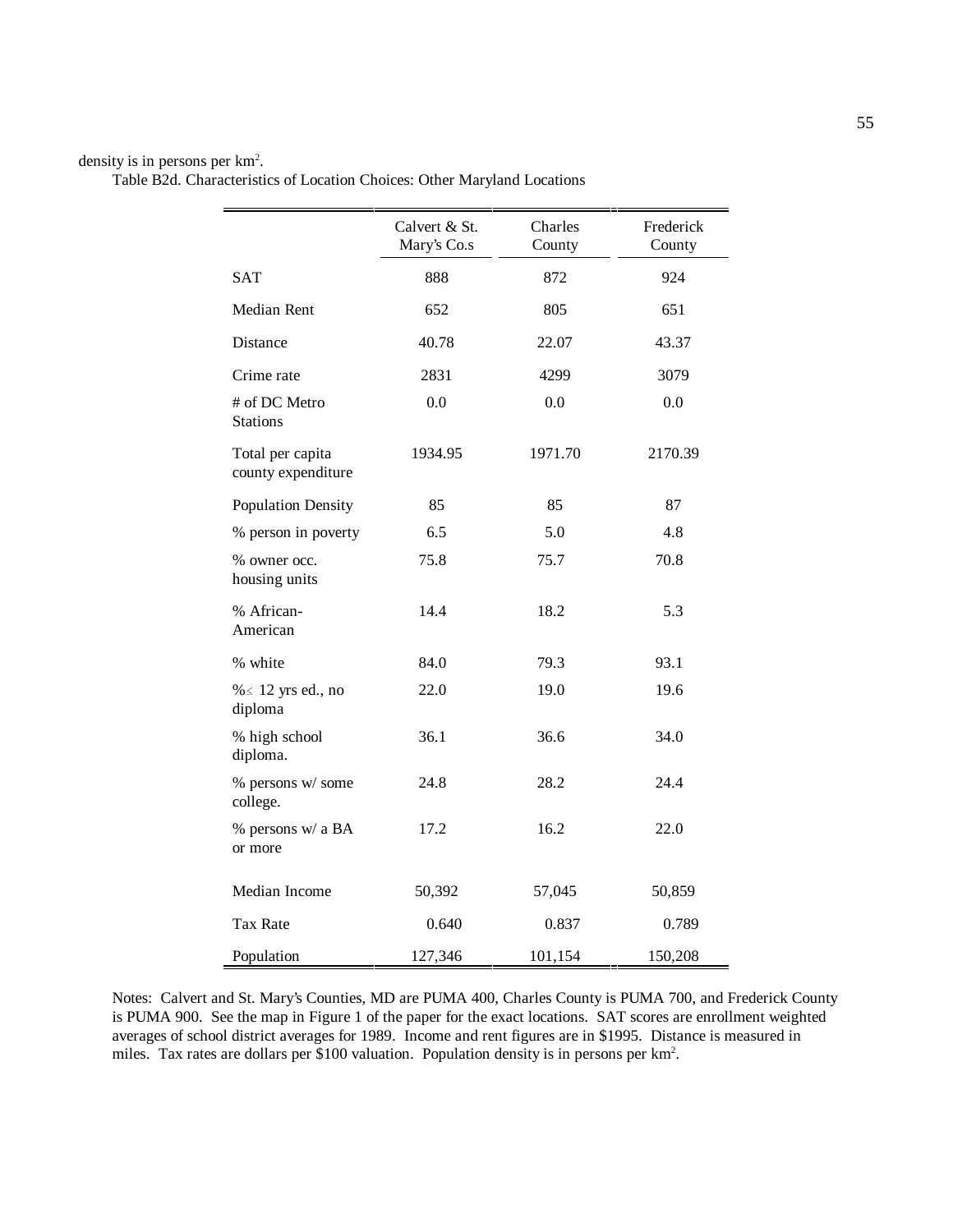|                                        | Arlington Co. | Loudoun<br>Manassas<br>Manassas Park<br>Prince Williams | Alexandria | Fairfax Co.<br>Fairfax City<br>Falls Church<br>City | Stafford<br>King George<br>Fredericksburg<br>Caroline<br>Spotsylvania |
|----------------------------------------|---------------|---------------------------------------------------------|------------|-----------------------------------------------------|-----------------------------------------------------------------------|
| <b>SAT</b>                             | 966           | 909                                                     | 928        | 983                                                 | 903                                                                   |
| Median Rent                            | 820           | 867                                                     | 818        | 894                                                 | 667                                                                   |
| Distance                               | 4.54          | 22.68                                                   | 6.11       | 12.65                                               | 48.14                                                                 |
| Crime rate                             | 6049          | 3637                                                    | 6880       | 3715                                                | 3032                                                                  |
| # of DC Metro<br><b>Stations</b>       | 5.0           | 0.0                                                     | 2.5        | 1.5                                                 | 0.0                                                                   |
| Total per capita<br>county expenditure | 2498.89       | 2056.73                                                 | 2698.47    | 2326.07                                             | 1730.31                                                               |
| <b>Population Density</b>              | 2550          | 149                                                     | 2811       | 815                                                 | 47                                                                    |
| % person in poverty                    | 7.1           | 3.3                                                     | 7.1        | 3.6                                                 | 6.3                                                                   |
| % owner occ.<br>housing units          | 44.6          | 71.2                                                    | 40.5       | 70.5                                                | 74.9                                                                  |
| % African-Amer.                        | 10.5          | 10.3                                                    | 21.9       | 7.6                                                 | 14.4                                                                  |
| % white                                | 76.6          | 85.0                                                    | 69.1       | 81.5                                                | 83.6                                                                  |
| % ≤ 12 yrs ed., no<br>diploma          | 12.5          | 13.1                                                    | 13.1       | 8.7                                                 | 24.6                                                                  |
| % high school<br>diploma.              | 14.8          | 27.0                                                    | 15.6       | 17.0                                                | 33.0                                                                  |
| % persons w/ some<br>college.          | 20.5          | 31.4                                                    | 22.7       | 25.4                                                | 22.9                                                                  |
| % persons w/ a BA<br>or more           | 52.3          | 28.5                                                    | 48.5       | 48.9                                                | 19.5                                                                  |
| Median Income                          | 54,814        | 61,030                                                  | 50,969     | 72,458                                              | 47,870                                                                |
| <b>Tax Rate</b>                        | 0.690         | 1.181                                                   | 0.930      | 1.012                                               | 0.730                                                                 |
| Population                             | 170,936       | 336,506                                                 | 111,183    | 847,784                                             | 170,410                                                               |

Table B2e. Characteristics of Location Choices: Virginia Locations.

Notes: Arlington Co. is PUMA 800; Loudoun Co., Manassas City, Manassas Park City, and Prince Williams Co. are PUMA 900; Alexandria City is PUMA 1000; Fairfax Co., Fairfax City, and Falls Church City are PUMA 1100; and Stafford Co., King George Co., Fredericksburg City, Caroline Co., and Spotsylvania Co. are PUMA 2200. See Figure 1 in the paper for the locations. SAT scores are enrollment weighted averages of school district averages for 1989. Income and rent figures are in \$1995. Distance is measured in miles. Tax rates are dollars per \$100 valuation. Population density is in persons per km<sup>2</sup>.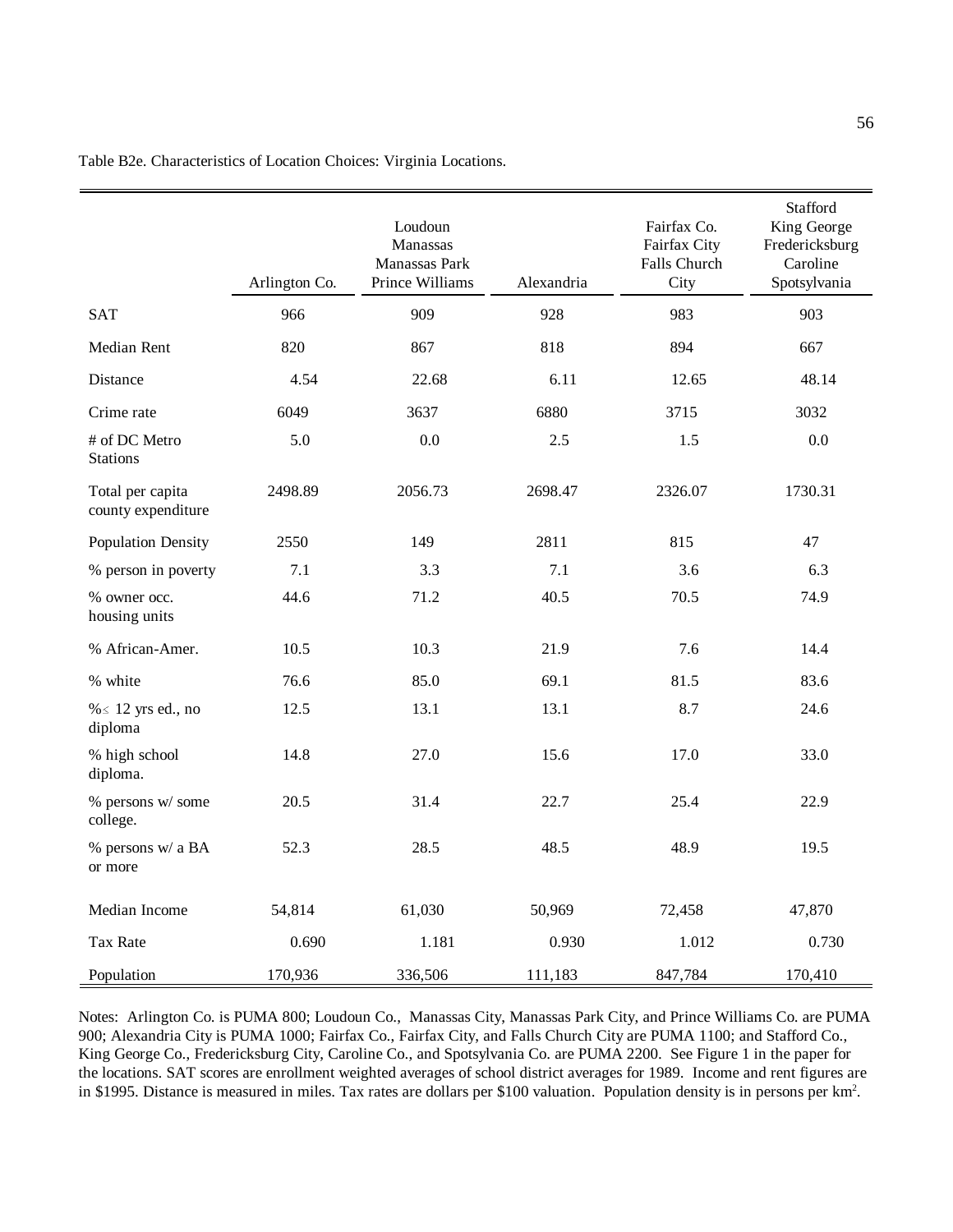|                     | Northwest | Howard U.<br>Georgia Av. | Northeast | Anacostia  | Central DC |
|---------------------|-----------|--------------------------|-----------|------------|------------|
| Household income    | 94,948    | 44,391                   | 42,081    | 34,797     | 51,716     |
|                     | [85815]   | [40891]                  | [35714]   | [28628]    | [53510]    |
| Householder         | 15.51     | 12.09                    | 11.94     | 11.69      | 13.30      |
| education           | [2.72]    | [3.61]                   | [3.55]    | [2.70]     | [3.92]     |
| %African-           | 7.54      | 86.79                    | 89.38     | 96.77      | 50.28      |
| American            | [26.42]   | [33.86]                  | [30.82]   | [17.69]    | [50.01]    |
| % white             | 88.64     | 9.65                     | 9.85      | 2.52       | 44.27      |
|                     | [31.74]   | [29.54]                  | [29.80]   | [15.68]    | [49.68]    |
| Householder age     | 54.54     | 54.24                    | 54.79     | 48.49      | 49.41      |
|                     | [17.52]   | [16.95]                  | [16.79]   | [16.19]    | [17.18]    |
| % with children     | 16.06     | 29.44                    | 29.34     | 42.67      | 18.96      |
| under 18            | [36.73]   | [45.59]                  | [44.06]   | [49.47]    | [39.21]    |
| % with children     | 10.83     | 22.06                    | 19.99     | 31.65      | 14.46      |
| under 10            | [31.08]   | [41.48]                  | [40.01]   | [46.52]    | [35.18]    |
| % with children     | 45.36     | 12.13                    | 9.03      | 5.64       | 10.06      |
| enrolled in private | [49.88]   | [32.68]                  | [28.69]   | [23.09]    | [30.12]    |
| school <sup>a</sup> | $(N=275)$ | $(N=540)$                | $(N=577)$ | $(N=1137)$ | $(N=351)$  |
| # of households     | 1758      | 1796                     | 1931      | 2530       | 1871       |

Table B3a. Characteristics of the Sample Households: Washington, D.C. PUMAs.

Notes: The column headings are intended to give the reader a sense for the general area defined by the PUMAs. They do not reflect any "official" names given to areas in the District. Refer to the map in Figure B1 for their locations. Northwest is PUMA 101, Howard U. / Georgia Av. is PUMA 102, Northeast is PUMA 103, Anacostia is PUMA 104, and Central DC is PUMA 105. Standard deviations are in brackets. Means are weighted using the Census household weights. Income is in \$1995.

a Percentages are conditional on having children under 18 in the household. Number of households with children is given in parentheses.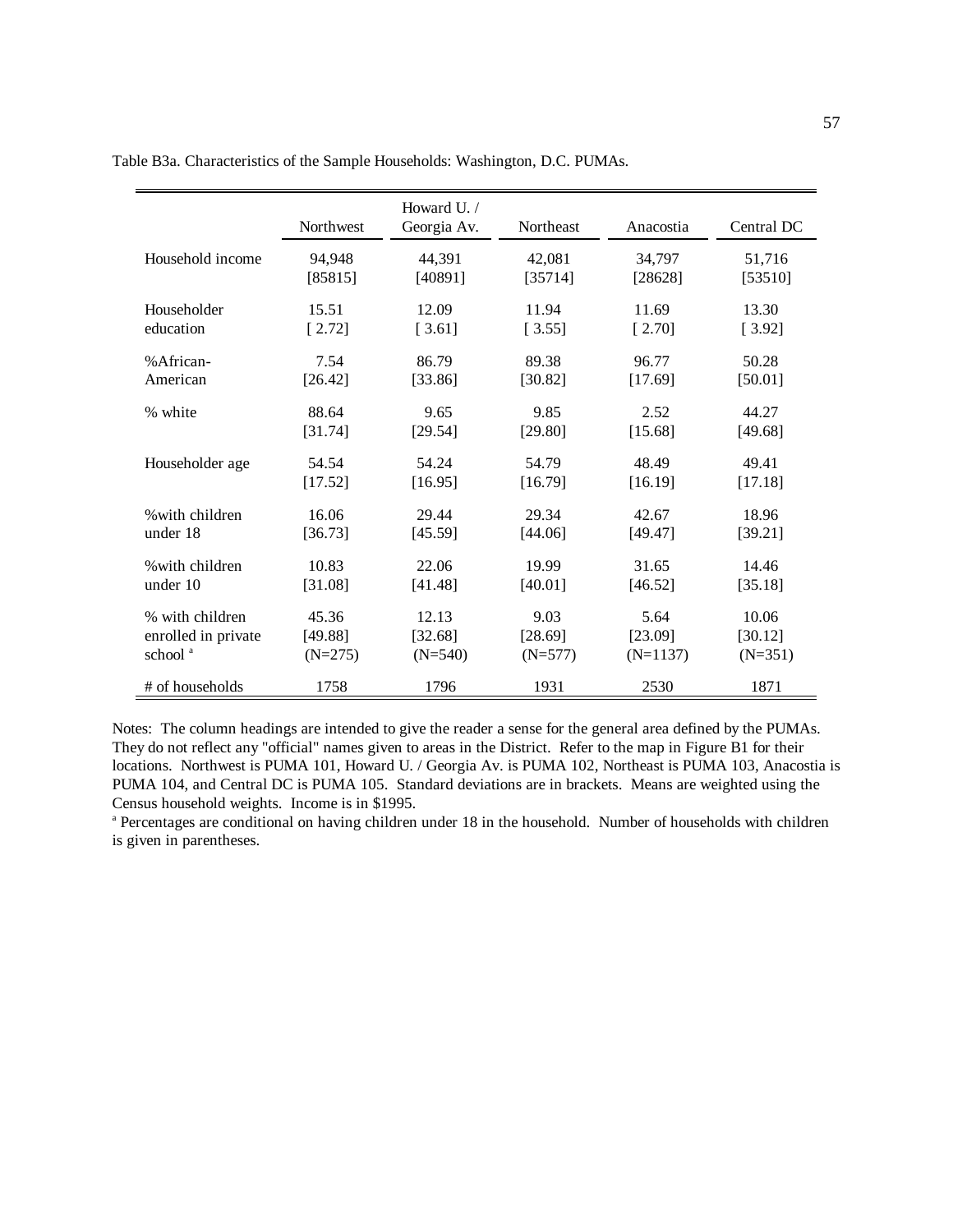|                       | Olney     | Fairland /<br>White Oak | Gaithersburg/<br>Rockville | Takoma Pk /<br>Silver Spring | Damascus /<br>Poolesville | Bethesda /<br>Chevy Chase |
|-----------------------|-----------|-------------------------|----------------------------|------------------------------|---------------------------|---------------------------|
| Household Income      | 55,934    | 58,907                  | 52,241                     | 62,562                       | 120,489                   | 118,715                   |
|                       | [42843]   | [38601]                 | [34235]                    | [47196]                      | [68364]                   | [87366]                   |
| Householder Education | 14.14     | 14.71                   | 14.05                      | 14.68                        | 15.35                     | 16.23                     |
|                       | [2.94]    | [2.21]                  | [2.33]                     | [3.20]                       | [2.45]                    | [1.74]                    |
| % African - American  | 48.19     | 68.28                   | 20.52                      | 39.51                        | 14.99                     | 3.01                      |
|                       | [50.70]   | [47.10]                 | [40.74]                    | [49.04]                      | [36.54]                   | [17.15]                   |
| % White               | 44.22     | 27.57                   | 65.06                      | 54.52                        | 71.66                     | 95.62                     |
|                       | [50.39]   | [45.23]                 | [48.10]                    | [49.95]                      | [46.12]                   | [20.53]                   |
| Householder age       | 40.60     | 33.23                   | 38.92                      | 37.94                        | 39.68                     | 40.27                     |
|                       | [14.73]   | [11.35]                 | [15.70]                    | [12.26]                      | [10.63]                   | [12.53]                   |
| % with Child Under 18 | 46.67     | 40.51                   | 32.79                      | 37.37                        | 58.55                     | 40.12                     |
|                       | $[50.62]$ | [49.69]                 | [47.36]                    | [48.53]                      | [50.42]                   | [49.18]                   |
| % with Child Under 10 | 32.79     | 31.72                   | 29.18                      | 33.81                        | 47.54                     | 29.64                     |
|                       | [47.63]   | [47.10]                 | [45.87]                    | [47.46]                      | [51.11]                   | [45.82]                   |
| % with children       | 6.25      | 8.29                    | $\Omega$                   | 3.26                         | 17.60                     | 17.92                     |
| enrolled in private   | [24.91]   | [28.38]                 | [ . ]                      | [17.91]                      | [39.78]                   | [38.69]                   |
| school <sup>a</sup>   | $(N=18)$  | $(N=18)$                | $(N=0)$                    | $(N=59)$                     | $(N=12)$                  | $(N=58)$                  |
| # of Households       | 35        | 42                      | 57                         | 158                          | 22                        | 146                       |

Table B3b. Characteristics of the Sample Households: Montgomery County, MD PUMAs.

Notes: The PUMAs have been named to help give the reader a general sense of their location. Refer to the maps in Figure B2 for more detail. Olney is PUMA 1201, Fairland/White Oak is PUMA 1202, Gaithersburg/Rockville is PUMA 1203, Takoma Pk/Silver Spring is PUMA 1204, Damascus/Poolesville is PUMA 1205, and Bethesda/Chevy Chase is PUMA 1206. Standard deviations are in brackets. Means are weighted using the Census household weights. Income is in \$1995.

a Percentages are conditional on having children under 18 in the household. Number of households with children is given in parentheses.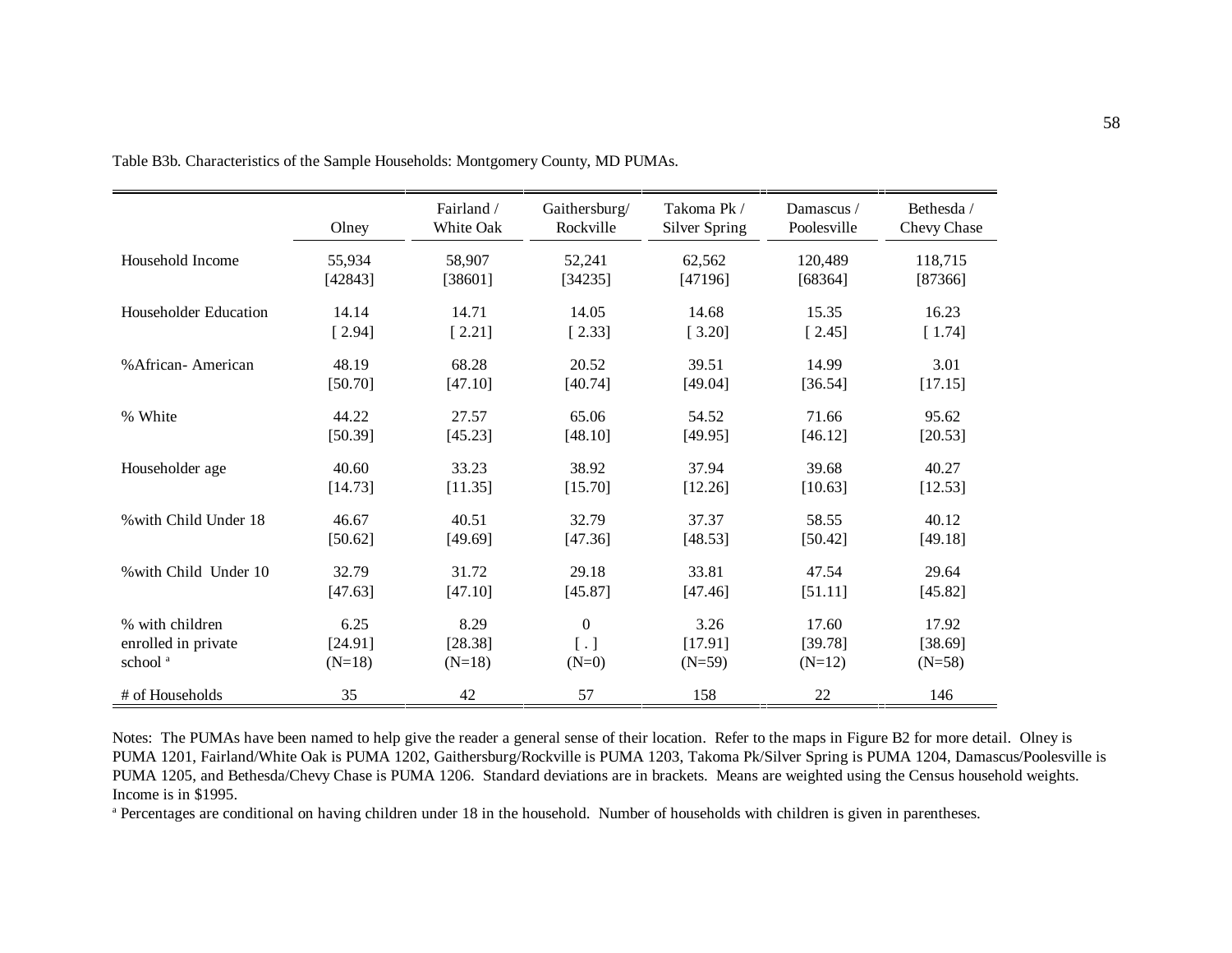|                                                            | Mt.Rainier<br>/Hyattsville  | CollegePk/<br><b>New</b><br>Carrollton | Seat<br>Pleasant /<br>Capitol Hts | Laurel $/$<br>Greenbelt           | Bowie/<br>Upper<br>Marlboro | Suitland /<br>Oxon Hill     | Andrews<br>AF.B. and<br>south |
|------------------------------------------------------------|-----------------------------|----------------------------------------|-----------------------------------|-----------------------------------|-----------------------------|-----------------------------|-------------------------------|
| Household Income                                           | 43,516                      | 45,829                                 | 44,729                            | 51,393                            | 67,819                      | 43,025                      | 65,174                        |
|                                                            | [21782]                     | [27548]                                | [25018]                           | [32397]                           | [31123]                     | [24153]                     | [24424]                       |
| Householder Education                                      | 13.52                       | 13.14                                  | 12.80                             | 14.42                             | 13.99                       | 12.81                       | 14.37                         |
|                                                            | [2.70]                      | [2.35]                                 | [1.92]                            | [2.21]                            | [2.56]                      | [1.85]                      | [2.27]                        |
| % African-American                                         | 87.06                       | 83.22                                  | 98.75                             | 64.27                             | 82.08                       | 96.72                       | 81.63                         |
|                                                            | [33.65]                     | [37.59]                                | [11.15]                           | [48.69]                           | [38.74]                     | [17.86]                     | [39.19]                       |
| % White                                                    | 5.89                        | 12.56                                  | 0.91                              | 32.01                             | 17.92                       | 2.40                        | 14.18                         |
|                                                            | [23.61]                     | [33.33]                                | [9.55]                            | [47.40]                           | [38.74]                     | [15.36]                     | [35.31]                       |
| Householder Age                                            | 36.97                       | 37.16                                  | 35.36                             | 34.10                             | 41.60                       | 36.72                       | 42.08                         |
|                                                            | [11.18]                     | [13.63]                                | [9.98]                            | [8.22]                            | [14.70]                     | [12.22]                     | [13.14]                       |
| %w/ Children Under 18                                      | 41.63                       | 45.38                                  | 57.75                             | 39.21                             | 41.18                       | 42.77                       | 40.06                         |
|                                                            | [49.43]                     | [50.09]                                | [49.54]                           | [49.60]                           | [49.71]                     | [49.63]                     | [49.60]                       |
| %w/ Children Under 10                                      | 35.55                       | 41.16                                  | 47.57                             | 33.81                             | 31.89                       | 33.70                       | 25.56                         |
|                                                            | [47.99]                     | [49.51]                                | [50.08]                           | [48.06]                           | [47.07]                     | [47.41]                     | [44.15]                       |
| % with children enrolled<br>in private school <sup>a</sup> | 5.75<br>[23.43]<br>$(N=82)$ | 4.71<br>[21.47]<br>$(N=40)$            | 3.00<br>[17.14]<br>$(N=106)$      | $\mathbf{0}$<br>[ . ]<br>$(N=14)$ | 9.38<br>[29.83]<br>$(N=22)$ | 4.88<br>[21.69]<br>$(N=76)$ | 5.90<br>[24.24]<br>$(N=18)$   |
| # Households                                               | 187                         | 84                                     | 174                               | 32                                | 51                          | 163                         | 42                            |

Table B3c. Characteristics of the Sample Households: Prince George's County, MD PUMAs.

Notes: The PUMAs have been named to help give the reader a general sense of their location. Refer to the maps in Figure B2 for more detail. Mt.Rainier/Hyattsville is PUMA 1301, CollegePk/New Carrollton is PUMA 1302, Seat Pleasant /Capitol Hts is PUMA 1303, Laurel/Greenbelt is PUMA 1304, Bowie/Upper Marlboro is PUMA 1305, Suitland/ Oxon Hill is PUMA 1306, and Andrews AF.B. and south is PUMA 1307. Standard deviations are in brackets. Means are weighted using the Census household weights. Income is in \$1995.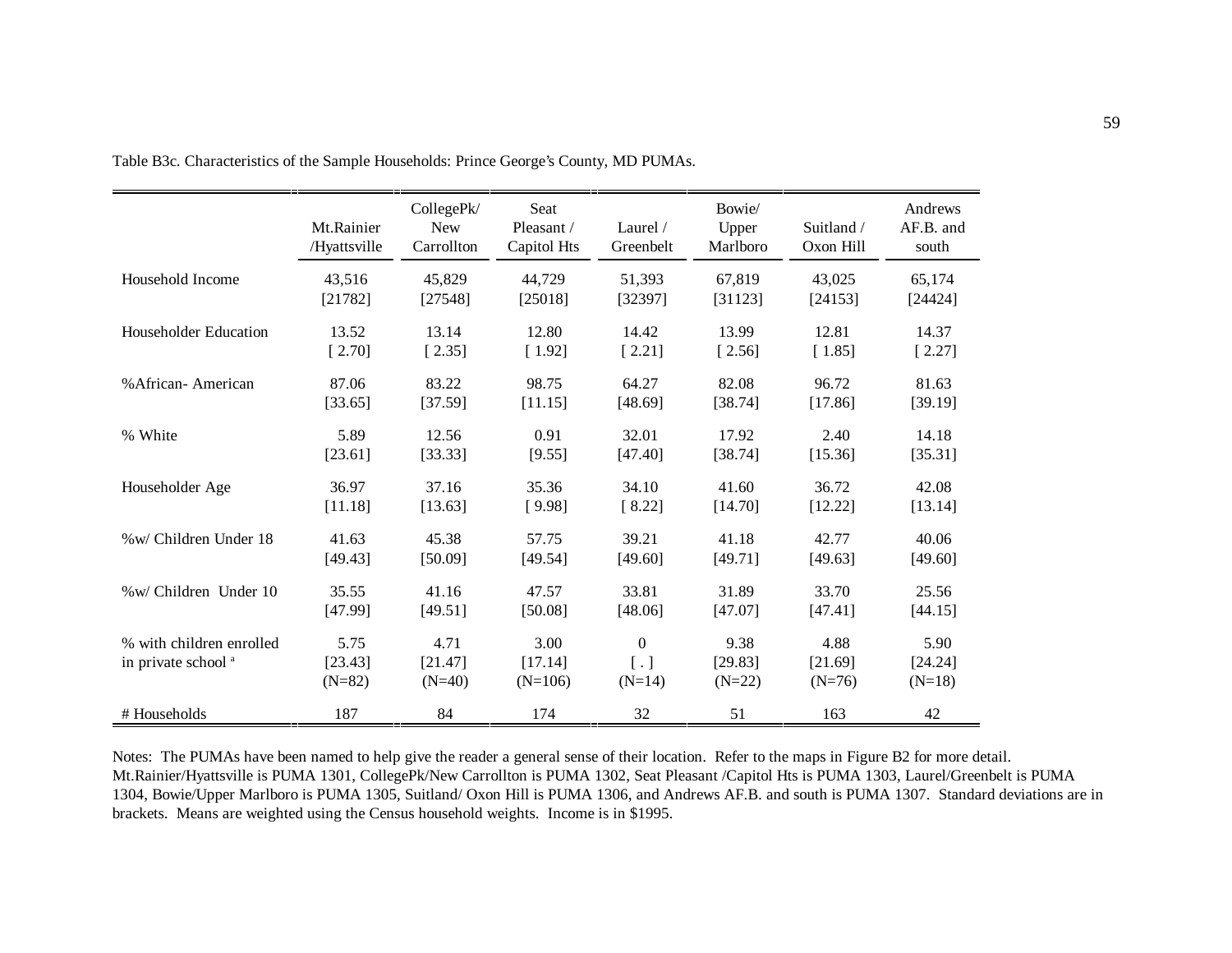<sup>a</sup> Percentages are conditional on having children under 18 in the household. Number of households with children is given in parentheses.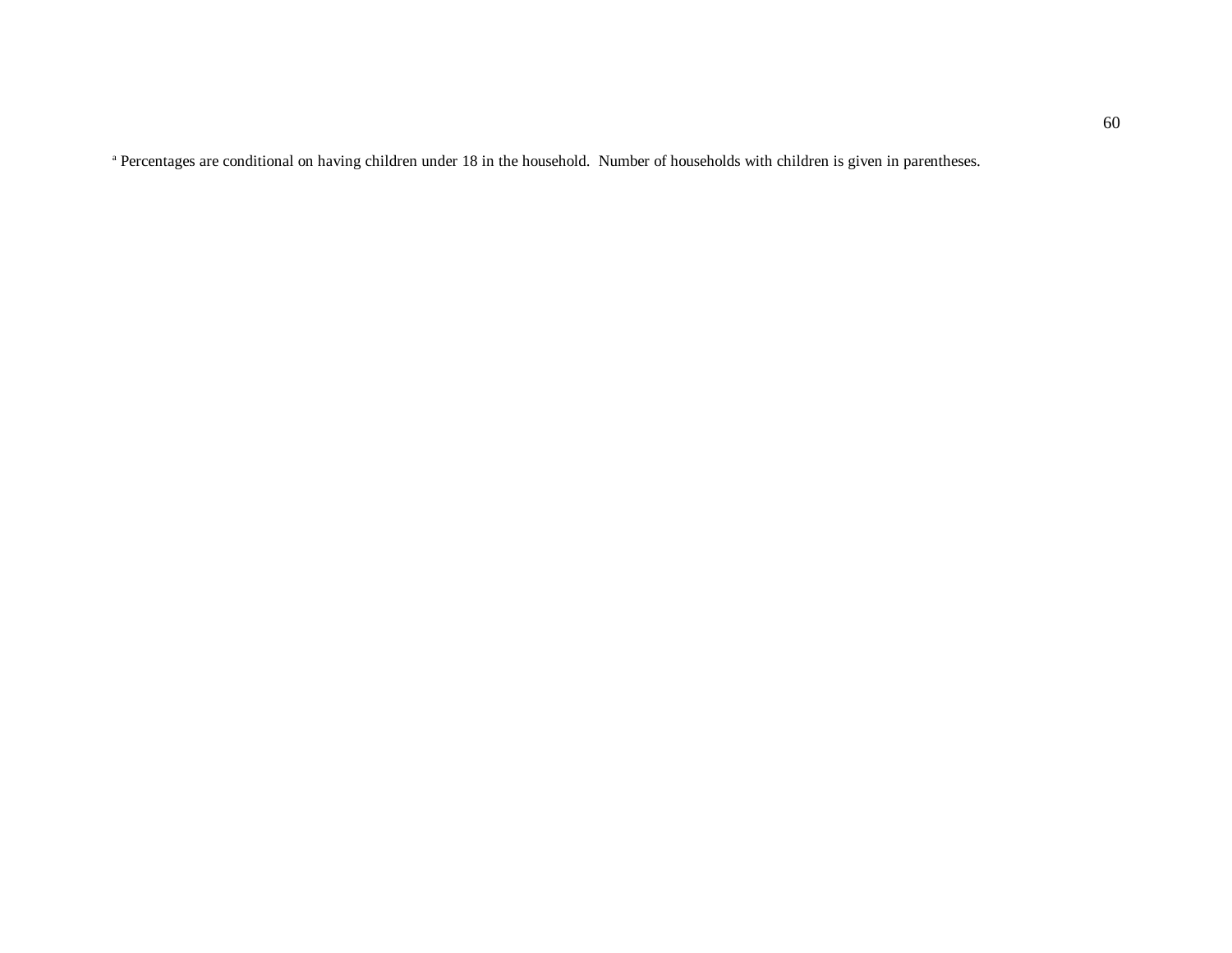|                     | Calvert & St.<br>Mary's Co., MD Charles County |                   | Frederick<br>County | Arlington Co. | Loudoun<br>Manassas<br>Manassas Park<br>Prince<br>Williams | Alexandria        | Fairfax Co.<br>Fairfax City<br>Falls Church | Stafford<br>King George<br>Fredericksburg<br>Caroline<br>Spotsylvania |
|---------------------|------------------------------------------------|-------------------|---------------------|---------------|------------------------------------------------------------|-------------------|---------------------------------------------|-----------------------------------------------------------------------|
| Household Income    | 76,309                                         | 52,715            | 61,271              | 68,328        | 53,902                                                     | 54,856            | 84,321                                      | 29,169                                                                |
|                     | [92359]                                        | [36341]           | [58333]             | [44266]       | [30824]                                                    | [26340]           | [71379]                                     | [15352]                                                               |
| Householder         | 13.11                                          | 12.23             | 14.53               | 15.52         | 14.33                                                      | 15.20             | 15.06                                       | 12.99                                                                 |
| Education           | [2.42]                                         | [2.37]            | [2.43]              | [2.43]        | [2.16]                                                     | [2.01]            | [2.58]                                      | [3.32]                                                                |
| % African-American  | 36.07                                          | 27.56             | 18.38               | 9.57          | 27.33                                                      | 22.74             | 26.11                                       | 78.05                                                                 |
|                     | [55.45]                                        | [46.25]           | [41.84]             | [29.53]       | [45.57]                                                    | [42.27]           | [44.10]                                     | [44.71]                                                               |
| % White             | 63.93                                          | 72.44             | 81.62               | 81.77         | 72.67                                                      | 70.02             | 64.42                                       | 21.95                                                                 |
|                     | [55.45]                                        | [46.25]           | [41.84]             | [38.76]       | [45.57]                                                    | [46.20]           | [48.07]                                     | [44.71]                                                               |
| Householder Age     | 48.18                                          | 54.39             | 51.02               | 37.35         | 38.43                                                      | 34.70             | 40.36                                       | 41.15                                                                 |
|                     | [15.70]                                        | [19.19]           | [19.03]             | [12.23]       | [10.22]                                                    | [10.91]           | [11.98]                                     | [9.04]                                                                |
| % with Children     | $\boldsymbol{0}$                               | 29.53             | 10.29               | 19.51         | 30.67                                                      | 10.26             | 43.26                                       | 65.85                                                                 |
| Under 18            |                                                | [47.22]           | [32.82]             | [39.77]       | [47.15]                                                    | [30.60]           | [49.74]                                     | [51.22]                                                               |
| % with Children     | $\boldsymbol{0}$                               | 29.53             | 10.29               | 19.05         | 26.00                                                      | 10.26             | 36.63                                       | 51.22                                                                 |
| Under 10            |                                                | [47.22]           | [32.82]             | [39.42]       | [44.85]                                                    | [30.60]           | [48.37]                                     | [53.99]                                                               |
| % with children     | $\mathbf{0}$                                   | $\boldsymbol{0}$  | $\overline{0}$      | 6.07          | $\theta$                                                   | $\mathbf{0}$      | 8.52                                        | $\boldsymbol{0}$                                                      |
| enrolled in private |                                                | $\lceil . \rceil$ | $\lceil . \rceil$   | [24.33]       | $\lceil . \rceil$                                          | $\lceil . \rceil$ | [28.17]                                     | [ . ]                                                                 |
| school <sup>a</sup> |                                                | $(N=5)$           | $(N=1)$             | $(N=28)$      | $(N=7)$                                                    | $(N=7)$           | $(N=54)$                                    | $(N=5)$                                                               |
| # Households        | 4                                              | 15                | 7                   | 134           | 23                                                         | 60                | 125                                         | 7                                                                     |

Table B3d. Characteristics of the Sample Households: Other Maryland PUMAs and Virginia PUMAs.

Notes: Maryland Counties: Calvert and St. Mary's are PUMA 400, Charles is PUMA 700, and Frederick is PUMA 900. Virginia Counties: Arlington is PUMA 800; Loudoun, Manassas City, Manassas Park City, and Prince Williams are PUMA 900; Alexandria City is PUMA 1000; Fairfax County, Fairfax City, and Falls Church City are PUMA 1100; and Stafford, King George, Fredericksburg City, Caroline, and Spotsylvania are PUMA 2200. See the map in Figure 1 of the paper for the PUMA locations. Standard deviations are in brackets. Means are weighted using the Census household weights. Income is in \$1995.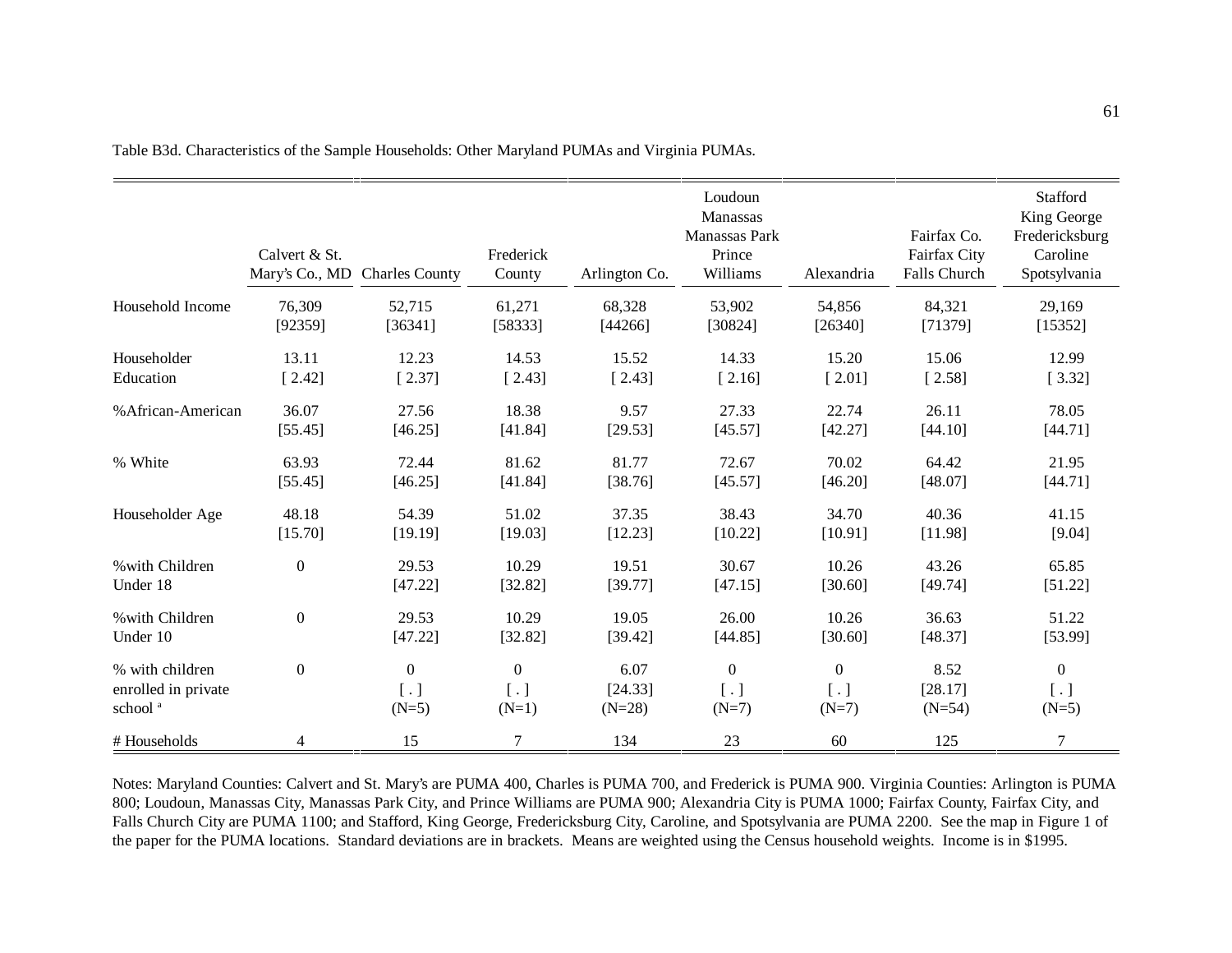a Percentages are conditional on having children under 18 in the household. Number of households with children is given in parentheses.